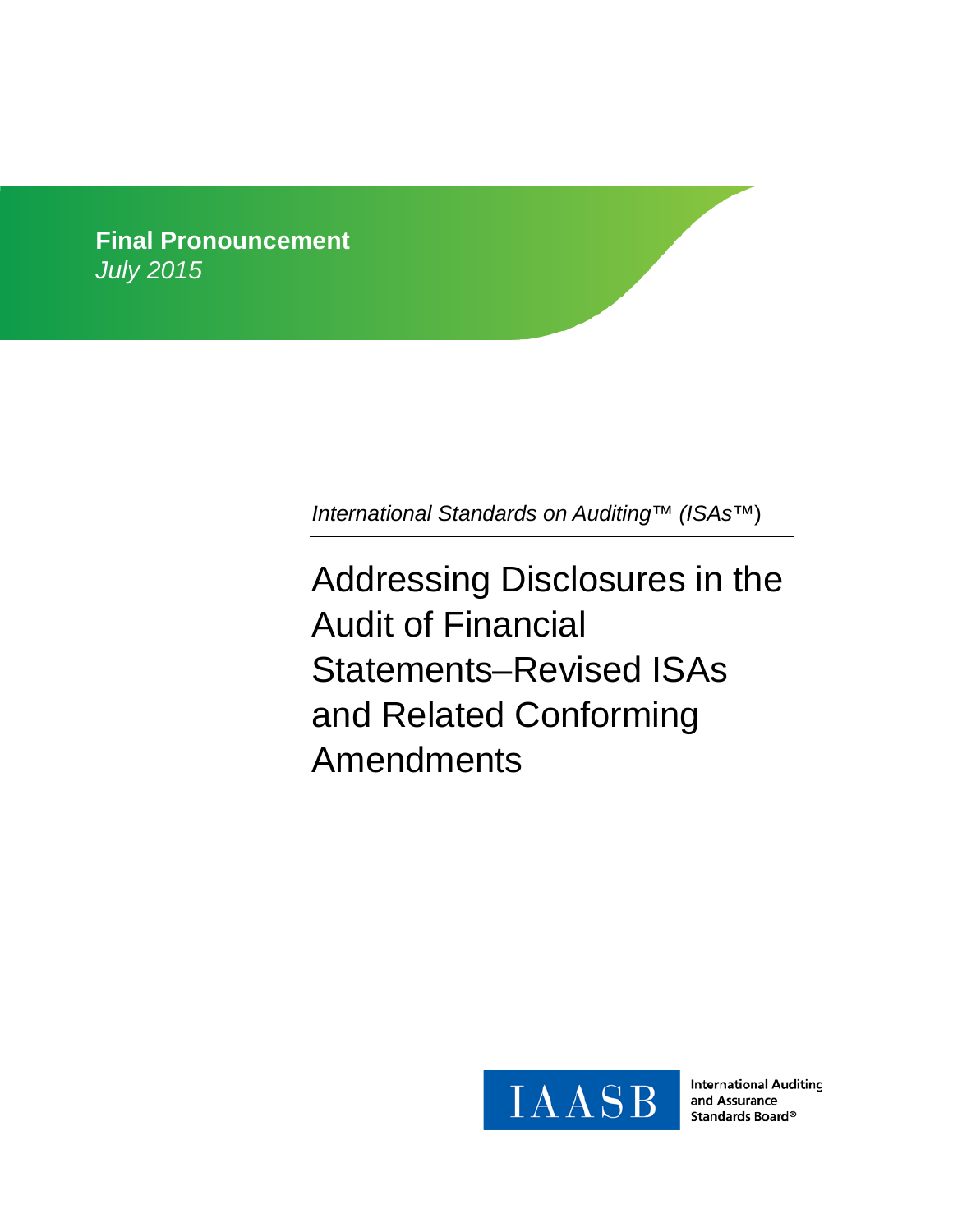

**International Auditing** and Assurance Standards Board®

This document was developed and approved by the International Auditing and Assurance Standards Board $^\circledR$  (IAASB $^\circledR$ ).

This IAASB develops auditing and assurance standards and guidance for use by all professional accountants under a shared standard-setting process involving the Public Interest Oversight Board, which oversees the activities of the IAASB, and the IAASB Consultative Advisory Group, which provides public interest input into the development of the standards and guidance.

The objective of the IAASB is to serve the public interest by setting high-quality auditing, assurance, and other related standards and by facilitating the convergence of international and national auditing and assurance standards, thereby enhancing the quality and consistency of practice throughout the world and strengthening public confidence in the global auditing and assurance profession.

The structures and processes that support the operations of the IAASB are facilitated by the International Federation of Accountants<sup>®</sup> (IFAC<sup>®</sup>).

Copyright © July 2015 by the International Federation of Accountants® (IFAC®). For copyright, trademark, and permissions information, please see [page 57.](#page-56-0)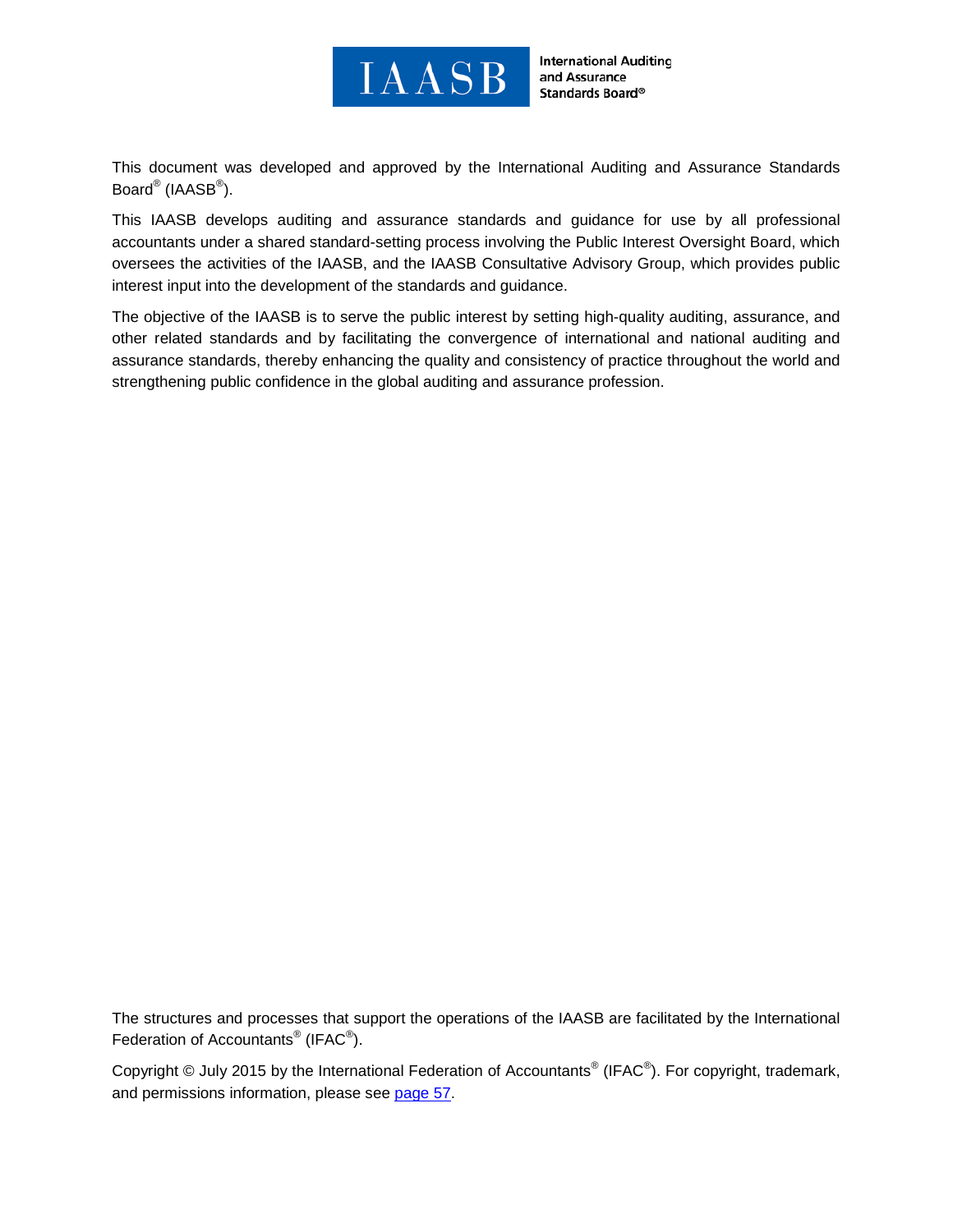# **CHANGES TO THE INTERNATIONAL STANDARDS ON AUDITING – ADDRESSING DISCLOSURES IN THE AUDIT OF FINANCIAL STATEMENTS**

#### **CONTENTS**

|                                                                                         | Page |
|-----------------------------------------------------------------------------------------|------|
| ISA 200, Overall Objectives of the Independent Auditor and the Conduct of an Audit in   | 4    |
|                                                                                         | 6    |
| ISA 240, The Auditor's Responsibilities Relating to Fraud in an Audit of Financial      | 12   |
| ISA 260 (Revised), Communication with Those Charged with Governance                     | 15   |
|                                                                                         | 18   |
| ISA 315 (Revised), Identifying and Assessing the Risks of Material Misstatement through | 21   |
|                                                                                         | 35   |
|                                                                                         | 38   |
|                                                                                         | 41   |
| ISA 700 (Revised), Forming an Opinion and Reporting on Financial Statements             | 46   |
|                                                                                         | 51   |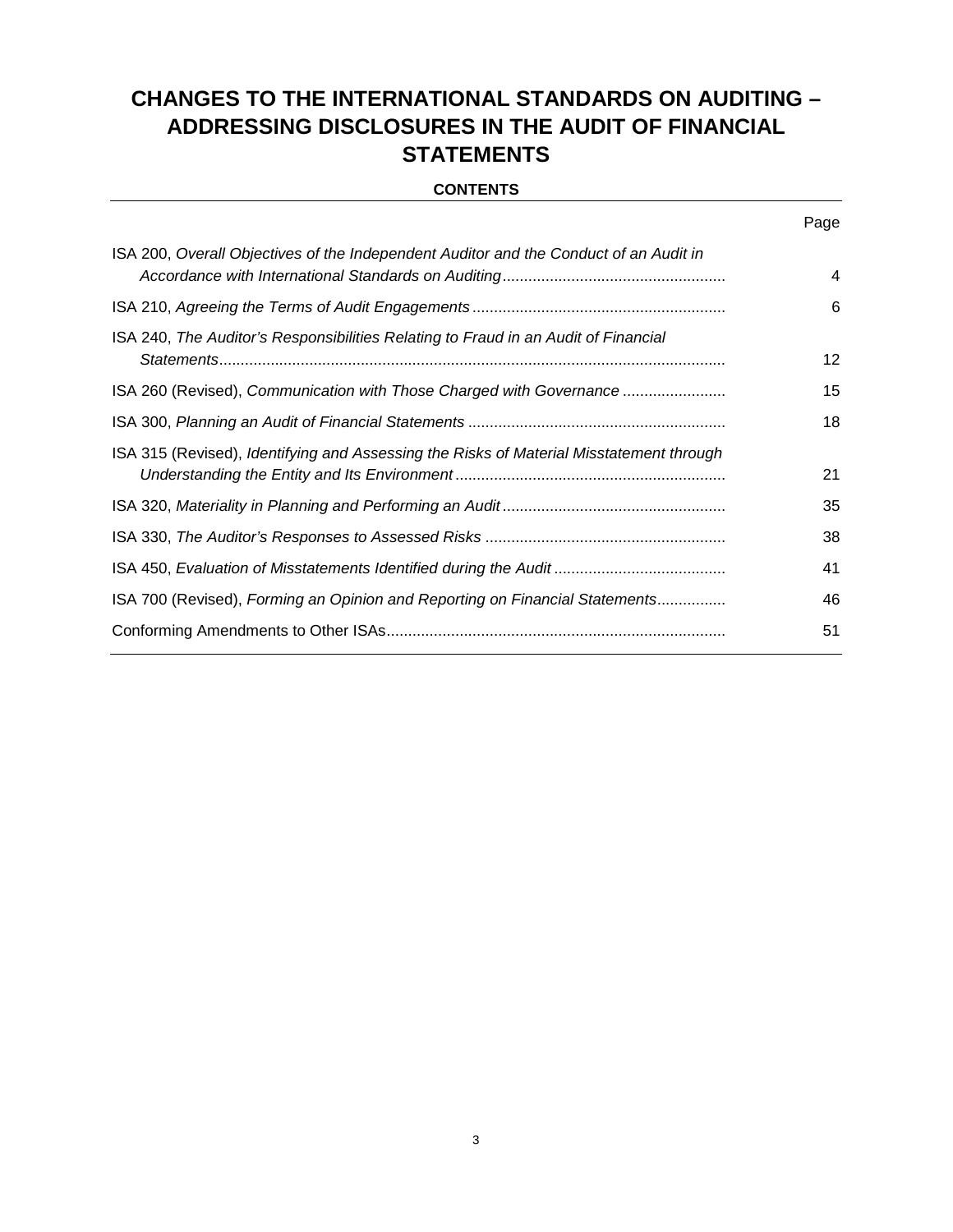*The final approved changes to the ISAs arising from the Disclosures project (Addressing Disclosures in the Audit of Financial Statements) are shown in this document in marked text. These changes are effective for audits of financial statements for periods ending on or after December 15, 2016.* 

*Changes arising from the Auditor Reporting and ISA 720 (Revised) projects have also been incorporated in the text where necessary, as these standards have now been finalized and issued by the IAASB. These changes are not shown in marked text.* 

*The footnote numbering in this document does not necessarily correlate with the footnotes as currently included in the extant ISAs.* 

# <span id="page-3-0"></span>**ISA 200,** *Overall Objectives of the Independent Auditor and the Conduct of an Audit in Accordance with International Standards on Auditing*

# **Definitions**

- 13. For purposes of the ISAs, the following terms have the meanings attributed below:
- …
- (f) Financial statements A structured representation of historical financial information, including related notes disclosures, intended to communicate an entity's economic resources or obligations at a point in time, or the changes therein for a period of time, in accordance with a financial reporting framework. The related notes ordinarily comprise a summary of significant accounting policies and other explanatory information. The term "financial statements" ordinarily refers to a complete set of financial statements as determined by the requirements of the applicable financial reporting framework, but can also refer to a single financial statement. Disclosures comprise explanatory or descriptive information, set out as required, expressly permitted or otherwise allowed by the applicable financial reporting framework, on the face of a financial statement, or in the notes, or incorporated therein by cross-reference. (Ref: Para. A1– A1a)

# **Application and Other Explanatory Material**

# **Definitions**

*Financial Statements* (Ref: Para. 13(f))

- A1. Some financial reporting frameworks may refer to an entity's economic resources or obligations in other terms. For example, these may be referred to as the entity's assets and liabilities, and the residual difference between them may be referred to as equity or equity interests.
- A1a. Explanatory or descriptive information required to be included in the financial statements by the applicable financial reporting framework may be incorporated therein by cross-reference to information in another document, such as a management report or a risk report. "Incorporated therein by cross-reference" means cross-referenced from the financial statements to the other document, but not from the other document to the financial statements. Where the applicable financial reporting framework does not expressly prohibit the cross-referencing of where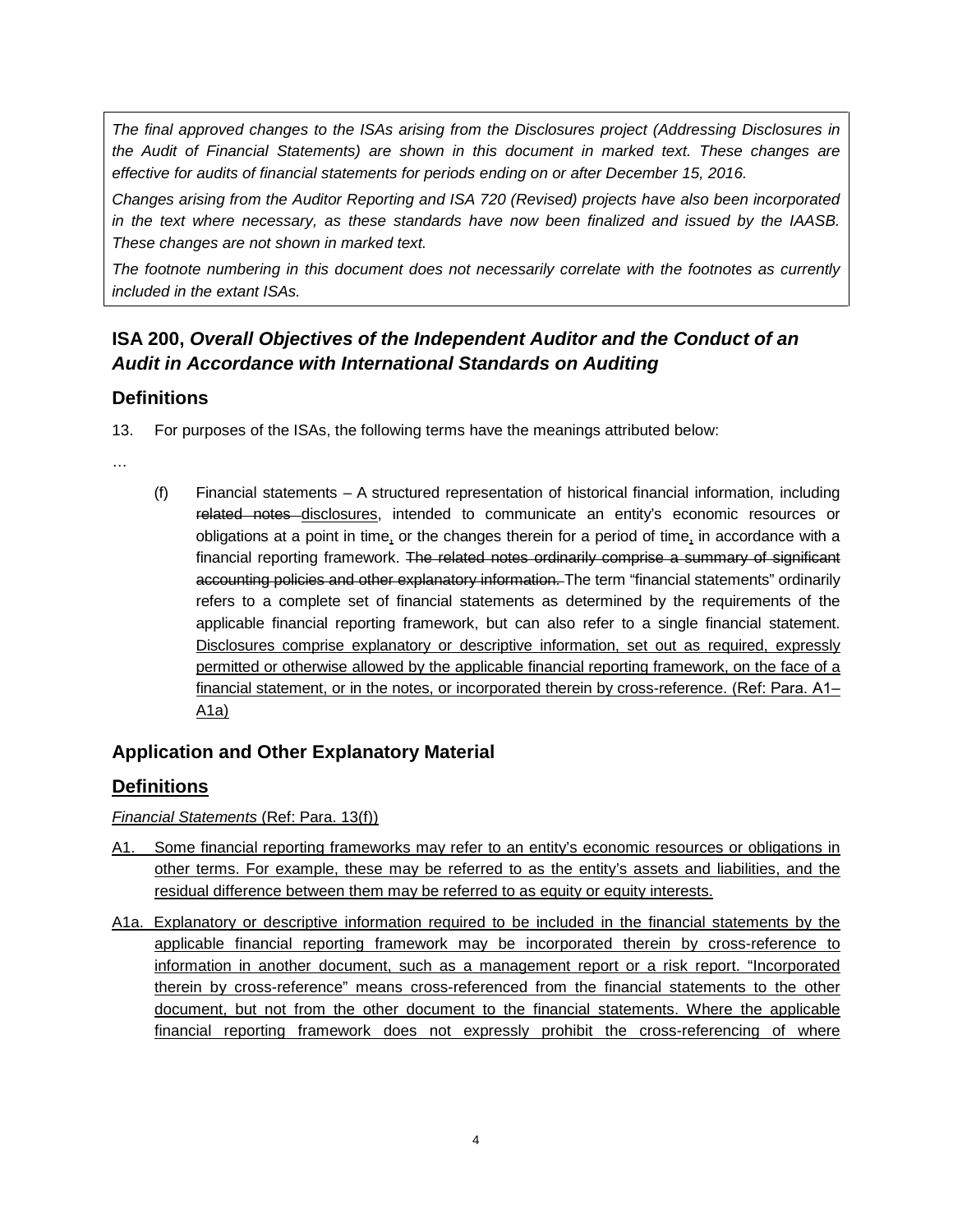explanatory or descriptive information may be found, and the information has been appropriately cross-referenced, the information will form part of the financial statements.<sup>[\\*](#page-4-0)</sup>

#### **An Audit of Financial Statements**

*Scope of the Audit* (Ref: Para. 3)

-

A1b. The auditor's opinion on the financial statements deals with whether the financial statements are prepared, in all material respects, in accordance with the applicable financial reporting framework. Such an opinion is common to all audits of financial statements. The auditor's opinion therefore does not assure, for example, the future viability of the entity nor the efficiency or effectiveness with which management has conducted the affairs of the entity. In some jurisdictions, however, applicable law or regulation may require auditors to provide opinions on other specific matters, such as the effectiveness of internal control, or the consistency of a separate management report with the financial statements. While the ISAs include requirements and guidance in relation to such matters to the extent that they are relevant to forming an opinion on the financial statements, the auditor would be required to undertake further work if the auditor had additional responsibilities to provide such opinions.

<span id="page-4-0"></span>When the final standard is issued, this paragraph will become paragraph A2 and all subsequent paragraphs will be renumbered accordingly.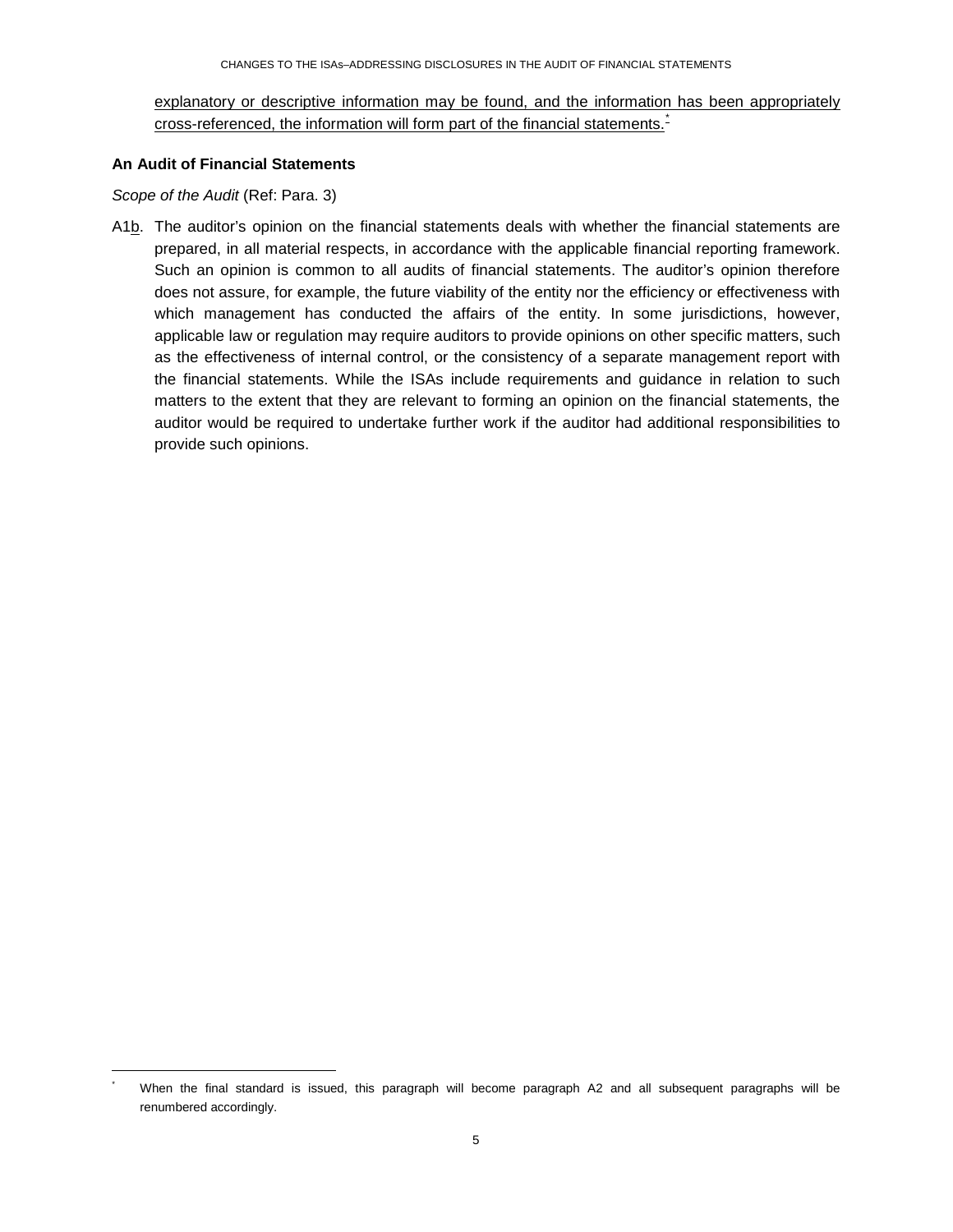## <span id="page-5-0"></span>**ISA 210,** *Agreeing the Terms of Audit Engagements*

## **Requirements**

#### **Preconditions for an Audit**

- 6. In order to establish whether the preconditions for an audit are present, the auditor shall: [NO CHANGES TO THE REQUIREMENT]
	- (a) Determine whether the financial reporting framework to be applied in the preparation of the financial statements is acceptable; and (Ref: Para. A2–A10)
	- (b) Obtain the agreement of management that it acknowledges and understands its responsibility: (Ref: Para. A11–A14, A20)
		- (i) For the preparation of the financial statements in accordance with the applicable financial reporting framework, including where relevant their fair presentation; (Ref: Para. A15)
		- (ii) For such internal control as management determines is necessary to enable the preparation of financial statements that are free from material misstatement, whether due to fraud or error; and (Ref: Para. A16–A19)
		- (iii) To provide the auditor with:
			- a. Access to all information of which management is aware that is relevant to the preparation of the financial statements such as records, documentation and other matters;
			- b. Additional information that the auditor may request from management for the purpose of the audit; and
			- c. Unrestricted access to persons within the entity from whom the auditor determines it necessary to obtain audit evidence.

#### …

### **Agreement on Audit Engagement Terms**

…

- 10. Subject to paragraph 11, the agreed terms of the audit engagement shall be recorded in an audit engagement letter or other suitable form of written agreement and shall include: (Ref: Para. A22– A25) [NO CHANGES TO THE REQUIREMENT]
	- (a) The objective and scope of the audit of the financial statements;
	- (b) The responsibilities of the auditor;
	- (c) The responsibilities of management;
	- (d) Identification of the applicable financial reporting framework for the preparation of the financial statements;
	- (e) Reference to the expected form and content of any reports to be issued by the auditor; and (Ref: Para. A23a)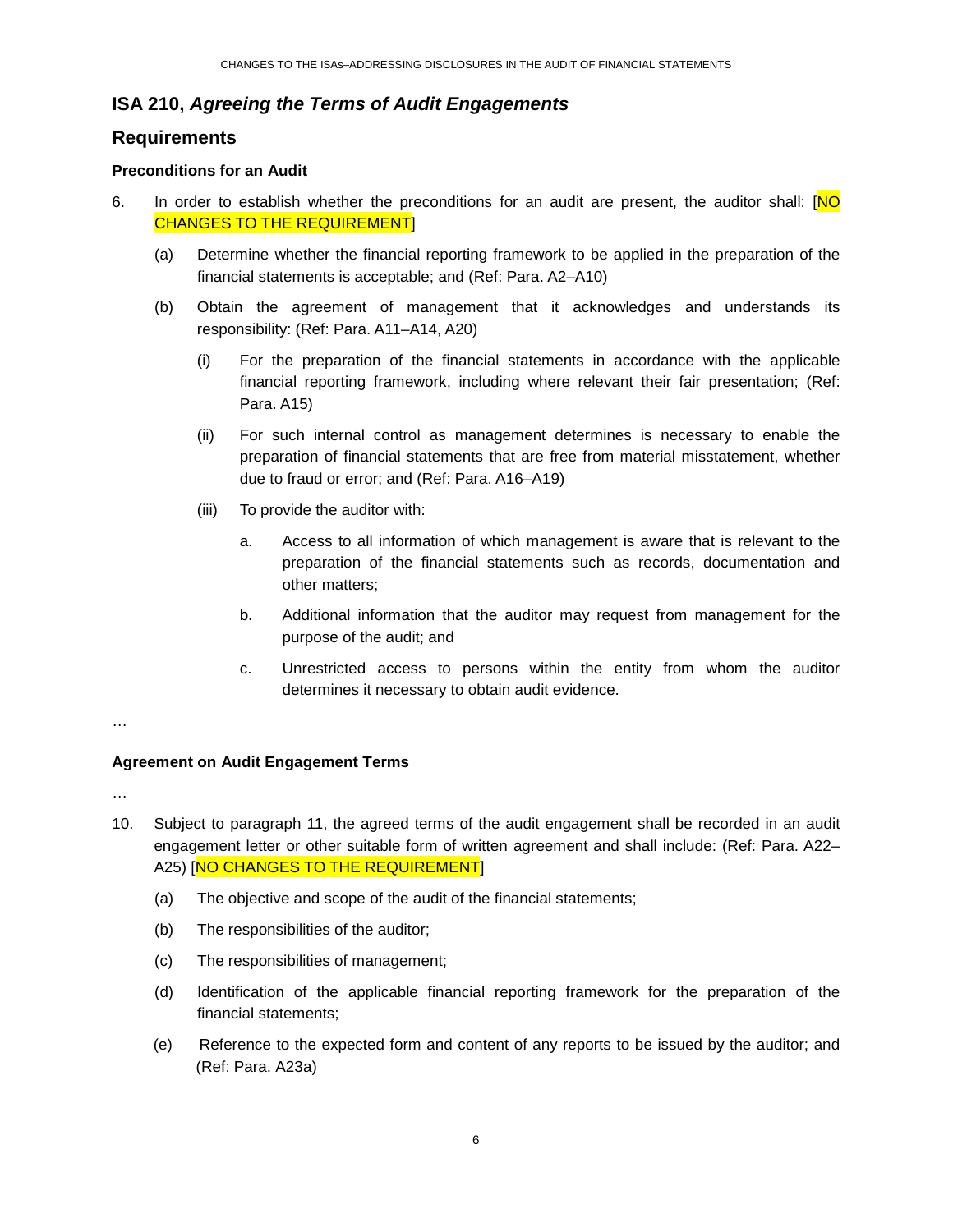(f) A statement that there may be circumstances in which a report may differ from its expected form and content.

**\*\*\***

## **Application and Other Explanatory Material**

…

#### **Preconditions for an Audit**

…

#### Agreement of the Responsibilities of Management (Ref: Para. 6(b))

A11. An audit in accordance with ISAs is conducted on the premise that management has acknowledged and understands that it has the responsibilities set out in paragraph  $6(b)$ .<sup>[1](#page-6-0)</sup> In certain jurisdictions, such responsibilities may be specified in law or regulation. In others, there may be little or no legal or regulatory definition of such responsibilities. ISAs do not override law or regulation in such matters. However, the concept of an independent audit requires that the auditor's role does not involve taking responsibility for the preparation of the financial statements or for the entity's related internal control, and that the auditor has a reasonable expectation of obtaining the information necessary for the audit (including information obtained from outside of the general and subsidiary ledgers) in so far as management is able to provide or procure it. Accordingly, the premise is fundamental to the conduct of an independent audit. To avoid misunderstanding, agreement is reached with management that it acknowledges and understands that it has such responsibilities as part of agreeing and recording the terms of the audit engagement in paragraphs 9–12.

…

#### **Agreement on Audit Engagement Terms**

…

Audit Engagement Letter or Other Form of Written Agreement<sup>[2](#page-6-1)</sup> (Ref: Para. 10–11)

…

-

#### Form and Content of the Audit Engagement Letter

- A23. The form and content of the audit engagement letter may vary for each entity. Information included in the audit engagement letter on the auditor's responsibilities may be based on ISA 200. $3$ Paragraphs 6(b) and 12 of this ISA deal with the description of the responsibilities of management. In addition to including the matters required by paragraph 10, an audit engagement letter may make reference to, for example:
	- Elaboration of the scope of the audit, including reference to applicable legislation, regulations, ISAs, and ethical and other pronouncements of professional bodies to which the auditor adheres.

<span id="page-6-0"></span><sup>1</sup> ISA 200, paragraph A2

<span id="page-6-1"></span> $2<sup>2</sup>$  In the paragraphs that follow, any reference to an audit engagement letter is to be taken as a reference to an audit engagement letter or other suitable form of written agreement.

<span id="page-6-2"></span> $3$  ISA 200, paragraphs  $3-9$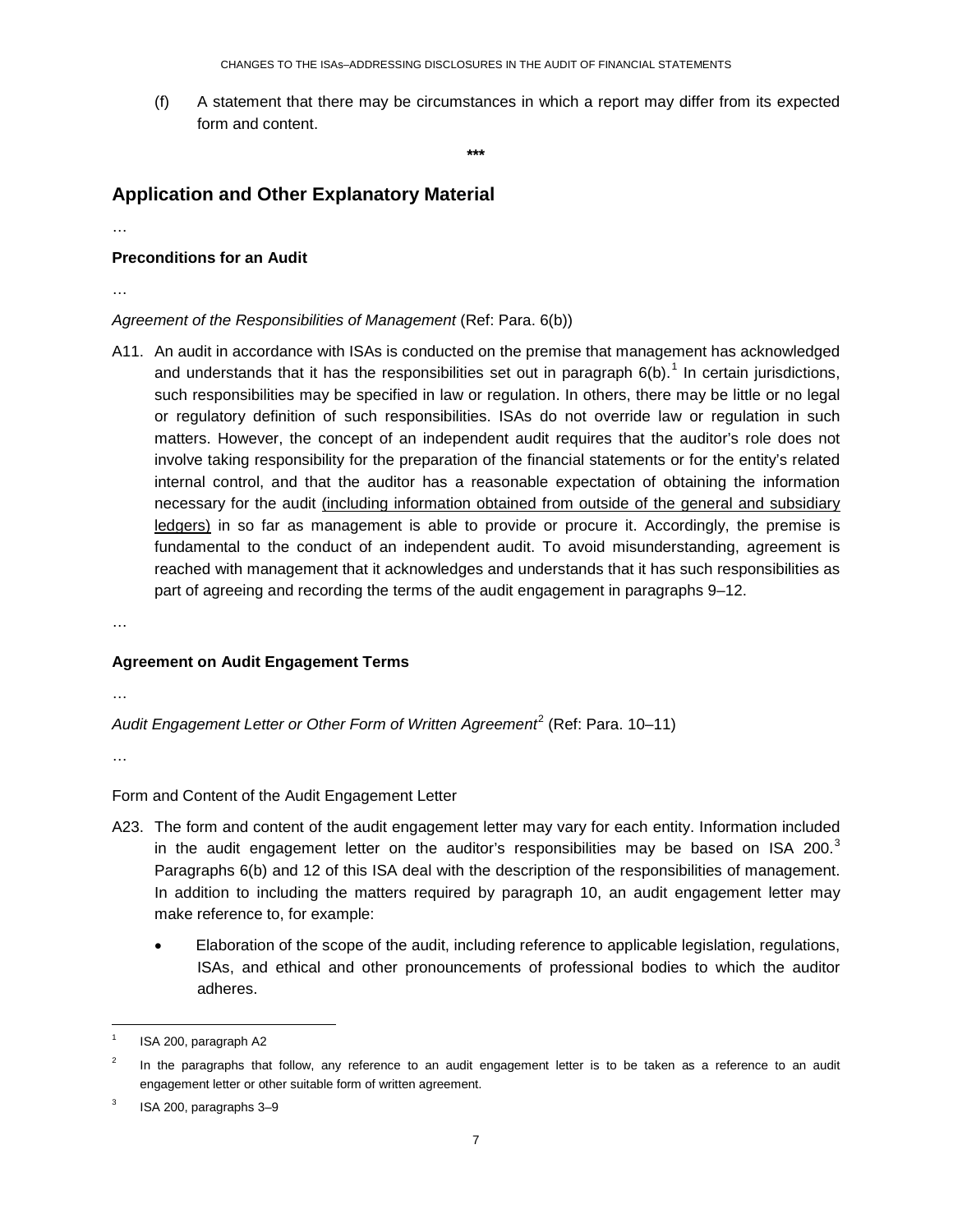- The form of any other communication of results of the audit engagement.
- The requirement for the auditor to communicate key audit matters in the auditor's report in accordance with ISA 701.[4](#page-7-0)
- The fact that because of the inherent limitations of an audit, together with the inherent limitations of internal control, there is an unavoidable risk that some material misstatements may not be detected, even though the audit is properly planned and performed in accordance with ISAs.
- Arrangements regarding the planning and performance of the audit, including the composition of the engagement team.
- The expectation that management will provide written representations (see also paragraph A13).
- The expectation that management will provide access to all information of which management is aware that is relevant to the preparation of the financial statements, including an expectation that management will provide access to information relevant to disclosures.
- The agreement of management to make available to the auditor draft financial statements-and any other accompanying other information, including all information relevant to their preparation, whether obtained from within or outside of the general and subsidiary ledgers (including all information relevant to the preparation of disclosures), and the other information, $5$  if any, in time to allow the auditor to complete the audit in accordance with the proposed timetable.
- The agreement of management to inform the auditor of facts that may affect the financial statements, of which management may become aware during the period from the date of the auditor's report to the date the financial statements are issued.
- The basis on which fees are computed and any billing arrangements.
- A request for management to acknowledge receipt of the audit engagement letter and to agree to the terms of the engagement outlined therein.

\*\*\*

…

-

# **Appendix 1**

(Ref: Para. A23–A24)

#### **Example of an Audit Engagement Letter**

The following is an example of an audit engagement letter for an audit of general purpose financial statements prepared in accordance with International Financial Reporting Standards. This letter is not authoritative but is intended only to be a guide that may be used in conjunction with the considerations outlined in this ISA. It will need to be varied according to individual requirements and circumstances. It is drafted to refer to the audit of financial statements for a single reporting period and would require adaptation

<span id="page-7-0"></span><sup>4</sup> ISA 701, *Communicating Key Audit Matters in the Independent Auditor's Report*

<span id="page-7-1"></span><sup>5</sup> As defined in ISA 720 (Revised), *The Auditor's Responsibilities Relating to Other Information*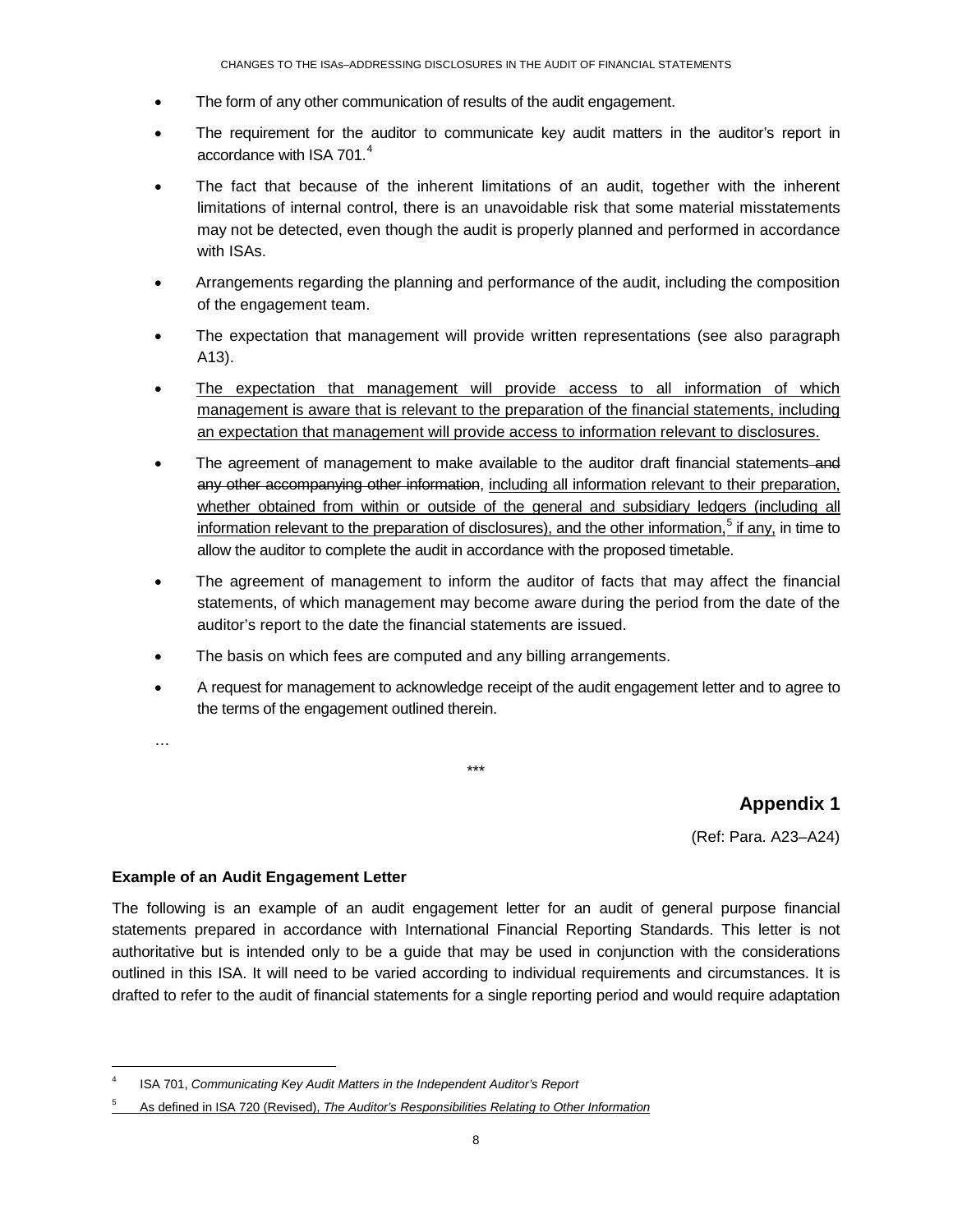if intended or expected to apply to recurring audits (see paragraph 13 of this ISA). It may be appropriate to seek legal advice that any proposed letter is suitable.

\*\*\*

To the appropriate representative of management or those charged with governance of ABC Company:<sup>[6](#page-8-0)</sup>

### [*The objective and scope of the audit*]

You' have requested that we audit the financial statements of ABC Company, which comprise the statement of financial position as at December 31, 20X1, and the statement of comprehensive income, statement of changes in equity and statement of cash flows for the year then ended, and notes to the financial statements, including a summary of significant accounting policies. We are pleased to confirm our acceptance and our understanding of this audit engagement by means of this letter.

The objectives of our audit are to obtain reasonable assurance about whether the financial statements as a whole are free from material misstatement, whether due to fraud or error, and to issue an auditor's report that includes our opinion. Reasonable assurance is a high level of assurance, but is not a guarantee that an audit conducted in accordance with International Standards on Auditing (ISAs) will always detect a material misstatement when it exists. Misstatements can arise from fraud or error and are considered material if, individually or in the aggregate, they could reasonably be expected to influence the economic decisions of users taken on the basis of these financial statements.

## [*The responsibilities of the auditor*]

-

We will conduct our audit in accordance with ISAs. Those standards require that we comply with ethical requirements. As part of an audit in accordance with ISAs, we exercise professional judgment and maintain professional skepticism throughout the audit. We also:

- Identify and assess the risks of material misstatement of the financial statements, whether due to fraud or error, design and perform audit procedures responsive to those risks, and obtain audit evidence that is sufficient and appropriate to provide a basis for our opinion. The risk of not detecting a material misstatement resulting from fraud is higher than for one resulting from error, as fraud may involve collusion, forgery, intentional omissions, misrepresentations, or the override of internal control.
- Obtain an understanding of internal control relevant to the audit in order to design audit procedures that are appropriate in the circumstances, but not for the purpose of expressing an opinion on the effectiveness of the entity's internal control.<sup>[8](#page-8-2)</sup> However, we will communicate to you in writing concerning any significant deficiencies in internal control relevant to the audit of the financial statements that we have identified during the audit.
- Evaluate the appropriateness of accounting policies used and the reasonableness of accounting estimates and related disclosures made by management.

<span id="page-8-0"></span>The addressees and references in the letter would be those that are appropriate in the circumstances of the engagement, including the relevant jurisdiction. It is important to refer to the appropriate persons – see paragraph A21.

<span id="page-8-1"></span><sup>7</sup> Throughout this letter, references to "you," "we," "us," "management," "those charged with governance" and "auditor" would be used or amended as appropriate in the circumstances.

<span id="page-8-2"></span><sup>&</sup>lt;sup>8</sup> This sentence would be modified, as appropriate, in circumstances when the auditor also has responsibility to issue an opinion on the effectiveness of internal control in conjunction with the audit of the financial statements.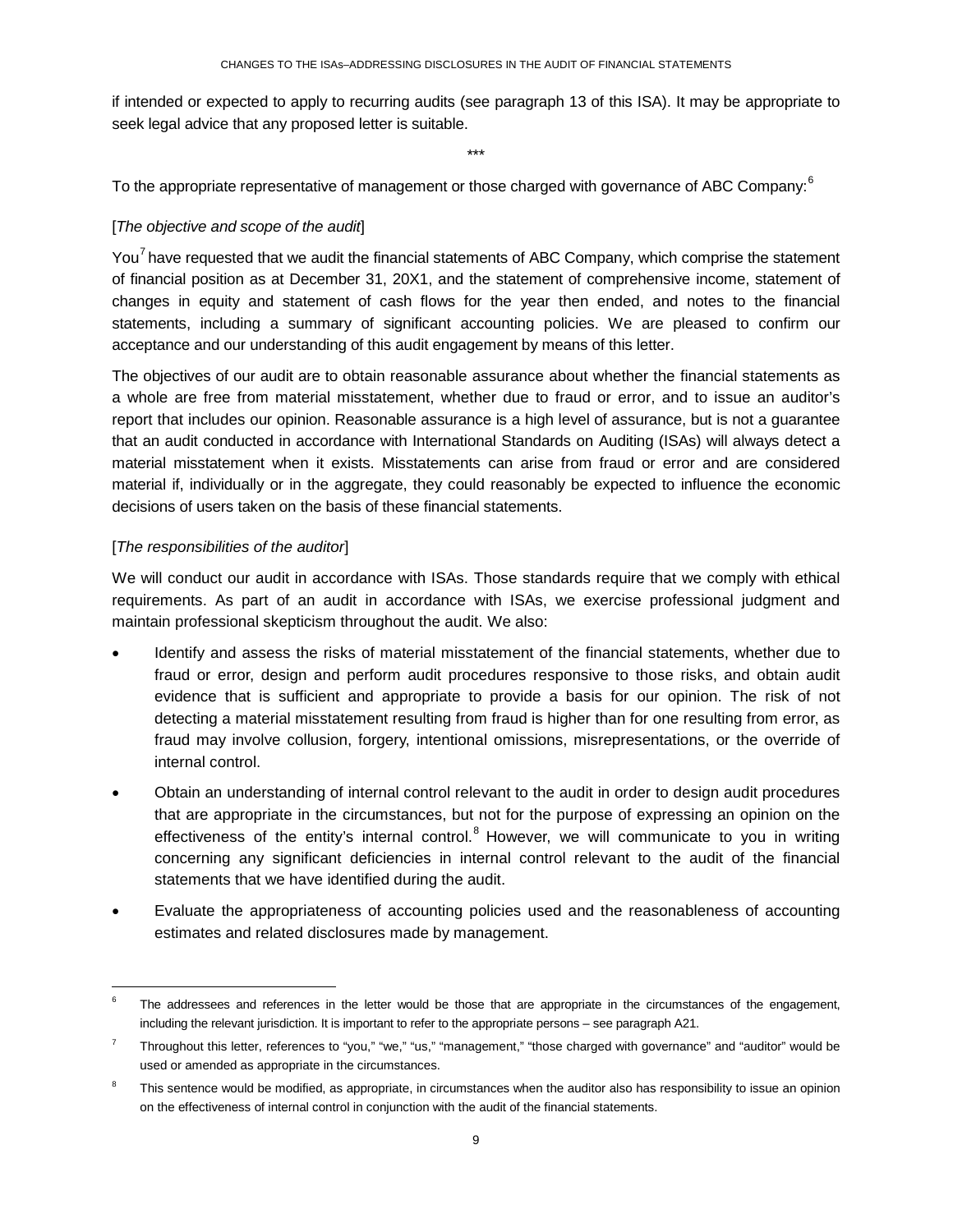- Conclude on the appropriateness of management's use of the going concern basis of accounting and, based on the audit evidence obtained, whether a material uncertainty exists related to events or conditions that may cast significant doubt on the Company's ability to continue as a going concern. If we conclude that a material uncertainty exists, we are required to draw attention in our auditor's report to the related disclosures in the financial statements or, if such disclosures are inadequate, to modify our opinion. Our conclusions are based on the audit evidence obtained up to the date of our auditor's report. However, future events or conditions may cause the Company to cease to continue as a going concern.
- Evaluate the overall presentation, structure and content of the financial statements, including the disclosures, and whether the financial statements represent the underlying transactions and events in a manner that achieves fair presentation.

Because of the inherent limitations of an audit, together with the inherent limitations of internal control, there is an unavoidable risk that some material misstatements may not be detected, even though the audit is properly planned and performed in accordance with ISAs.

[*The responsibilities of management and identification of the applicable financial reporting framework (for purposes of this example it is assumed that the auditor has not determined that the law or regulation prescribes those responsibilities in appropriate terms; the descriptions in paragraph 6(b) of this ISA are therefore used).*]

Our audit will be conducted on the basis that [management and, where appropriate, those charged with governance]<sup>[9](#page-9-0)</sup> acknowledge and understand that they have responsibility:

- (a) For the preparation and fair presentation of the financial statements in accordance with International Financial Reporting Standards;<sup>[10](#page-9-1)</sup>
- (b) For such internal control as [management] determines is necessary to enable the preparation of financial statements that are free from material misstatement, whether due to fraud or error; and
- (c) To provide us with:  $11$

-

- (i) Access to all information of which [management] is aware that is relevant to the preparation of the financial statements such as records, documentation and other matters;
- (ii) Additional information that we may request from [management] for the purpose of the audit; and
- (iii) Unrestricted access to persons within the entity from whom we determine it necessary to obtain audit evidence.

As part of our audit process, we will request from [management and, where appropriate, those charged with governance], written confirmation concerning representations made to us in connection with the audit.

We look forward to full cooperation from your staff during our audit.

<span id="page-9-0"></span>Use terminology as appropriate in the circumstances.

<span id="page-9-1"></span> $10$  Or, if appropriate, "For the preparation of financial statements that give a true and fair view in accordance with International Financial Reporting Standards"

<span id="page-9-2"></span><sup>&</sup>lt;sup>11</sup> See paragraph A23 for examples of other matters relating to management's responsibilities that may be included.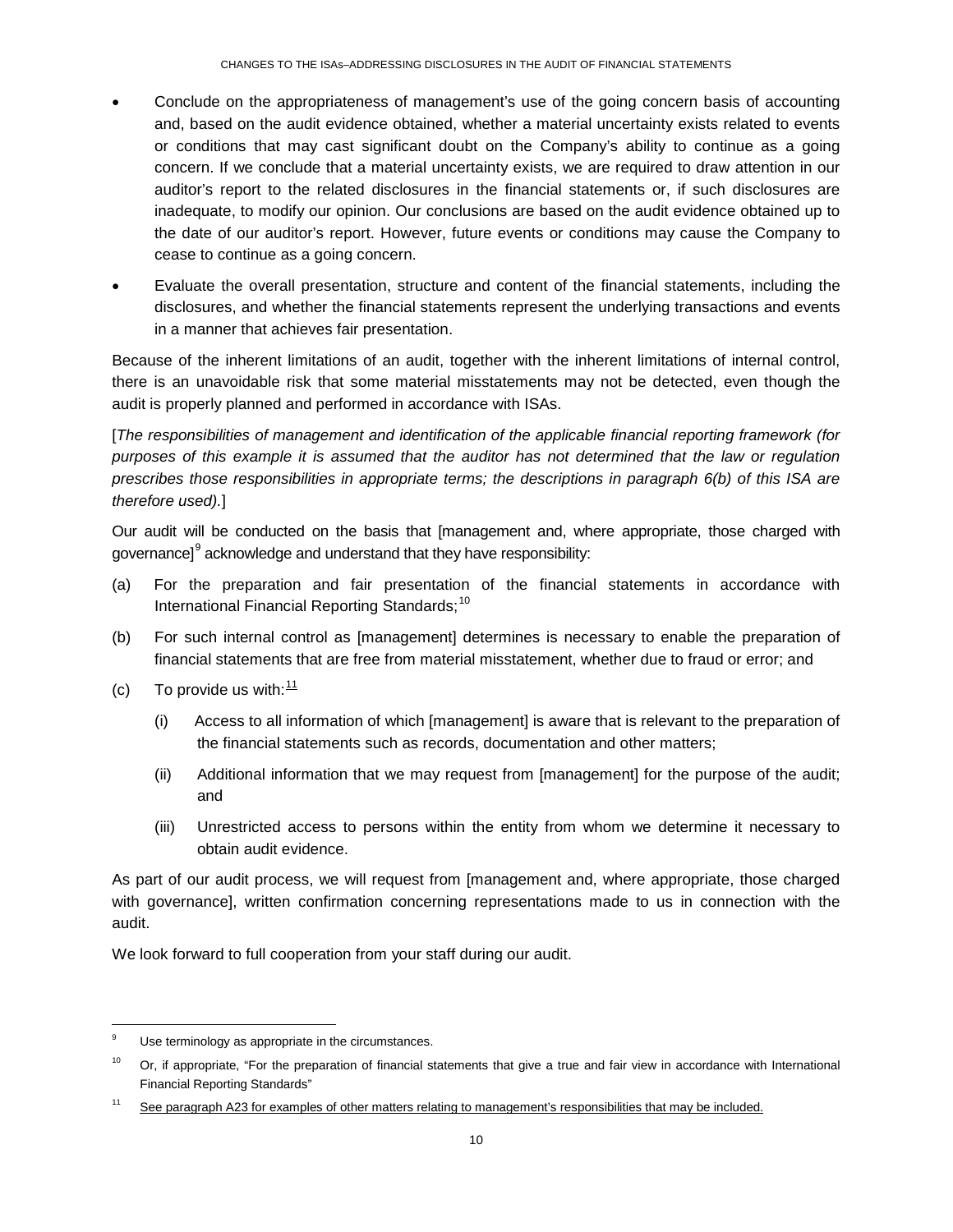[*Other relevant information*]

[*Insert other information, such as fee arrangements, billings and other specific terms, as appropriate*.]

#### *[Reporting]*

[*Insert appropriate reference to the expected form and content of the auditor's report, including, if applicable, the reporting on other information in accordance with ISA 720 (Revised).*]

The form and content of our report may need to be amended in the light of our audit findings.

*Please sign and return the attached copy of this letter to indicate your acknowledgement of, and agreement with, the arrangements for our audit of the financial statements including our respective responsibilities*.

XYZ & Co.

Acknowledged and agreed on behalf of ABC Company by

(signed)

......................

Name and Title Date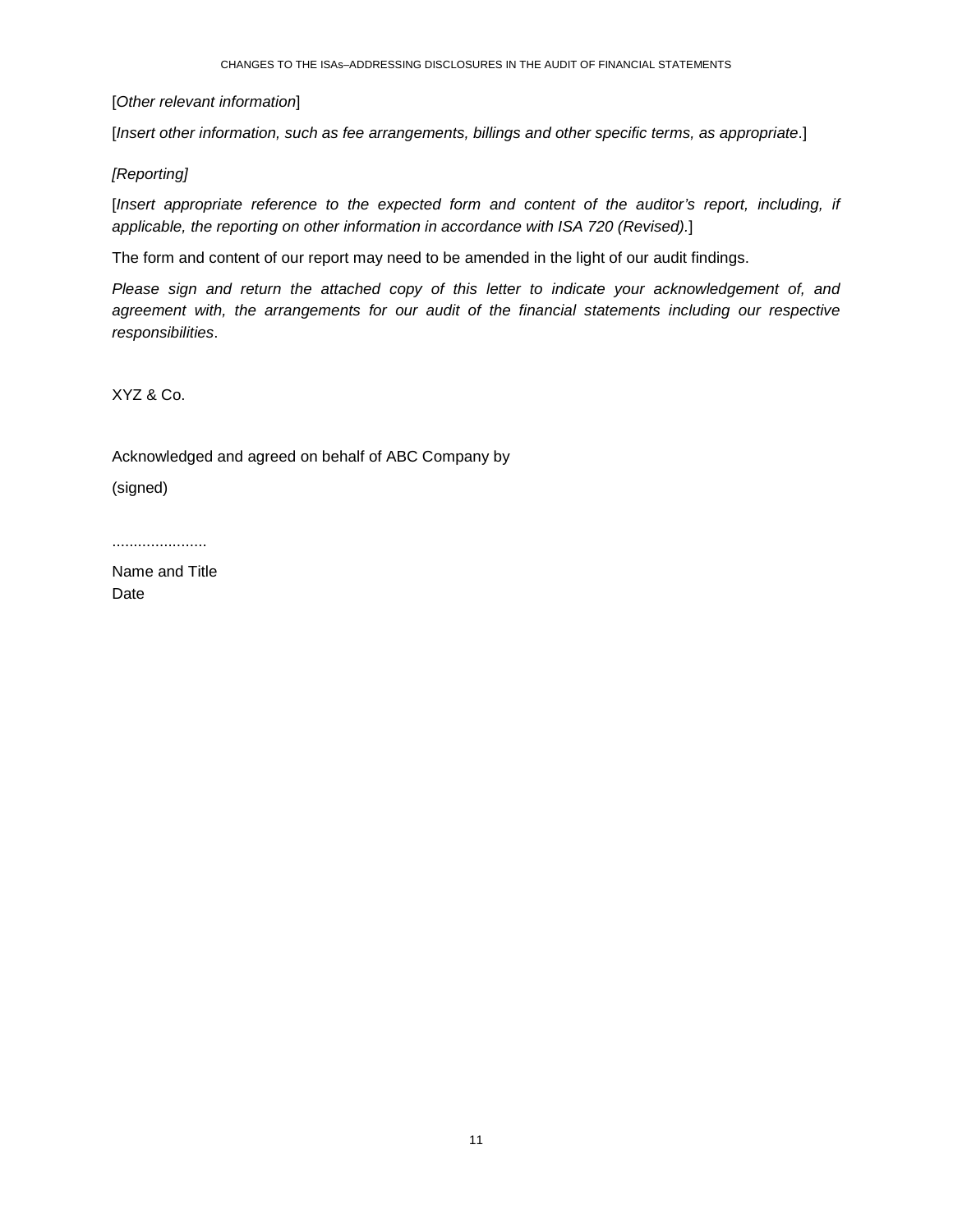# <span id="page-11-0"></span>**ISA 240,** *The Auditor's Responsibilities Relating to Fraud in an Audit of Financial Statements*

# **Requirements**

## **Discussion among the Engagement Team**

15. ISA 315 (Revised) requires a discussion among the engagement team members and a determination by the engagement partner of which matters are to be communicated to those team members not involved in the discussion.<sup>[12](#page-11-1)</sup> This discussion shall place particular emphasis on how and where the entity's financial statements may be susceptible to material misstatement due to fraud, including how fraud might occur. The discussion shall occur setting aside beliefs that the engagement team members may have that management and those charged with governance are honest and have integrity. (Ref: Para. A10-A11) [NO CHANGES TO THE REQUIREMENT]

\*\*\*

…

# **Application and Other Explanatory Material**

…

## **Characteristics of Fraud** (Ref: Para. 3)

…

- A4. Fraudulent financial reporting often involves management override of controls that otherwise may appear to be operating effectively. Fraud can be committed by management overriding controls using such techniques as intentionally:
	- Recording fictitious journal entries, particularly close to the end of an accounting period, to manipulate operating results or achieve other objectives.
	- Inappropriately adjusting assumptions and changing judgments used to estimate account balances.
	- Omitting, advancing or delaying recognition in the financial statements of events and transactions that have occurred during the reporting period.
	- Omitting, obscuring or misstating disclosures required by the applicable financial reporting framework, or disclosures that are necessary to achieve fair presentation.
	- Concealing, or not disclosing, facts that could affect the amounts recorded in the financial statements.
	- Engaging in complex transactions that are structured to misrepresent the financial position or financial performance of the entity.
	- Altering records and terms related to significant and unusual transactions.

…

<span id="page-11-1"></span><sup>12</sup> ISA 315 (Revised), paragraph 10  $12$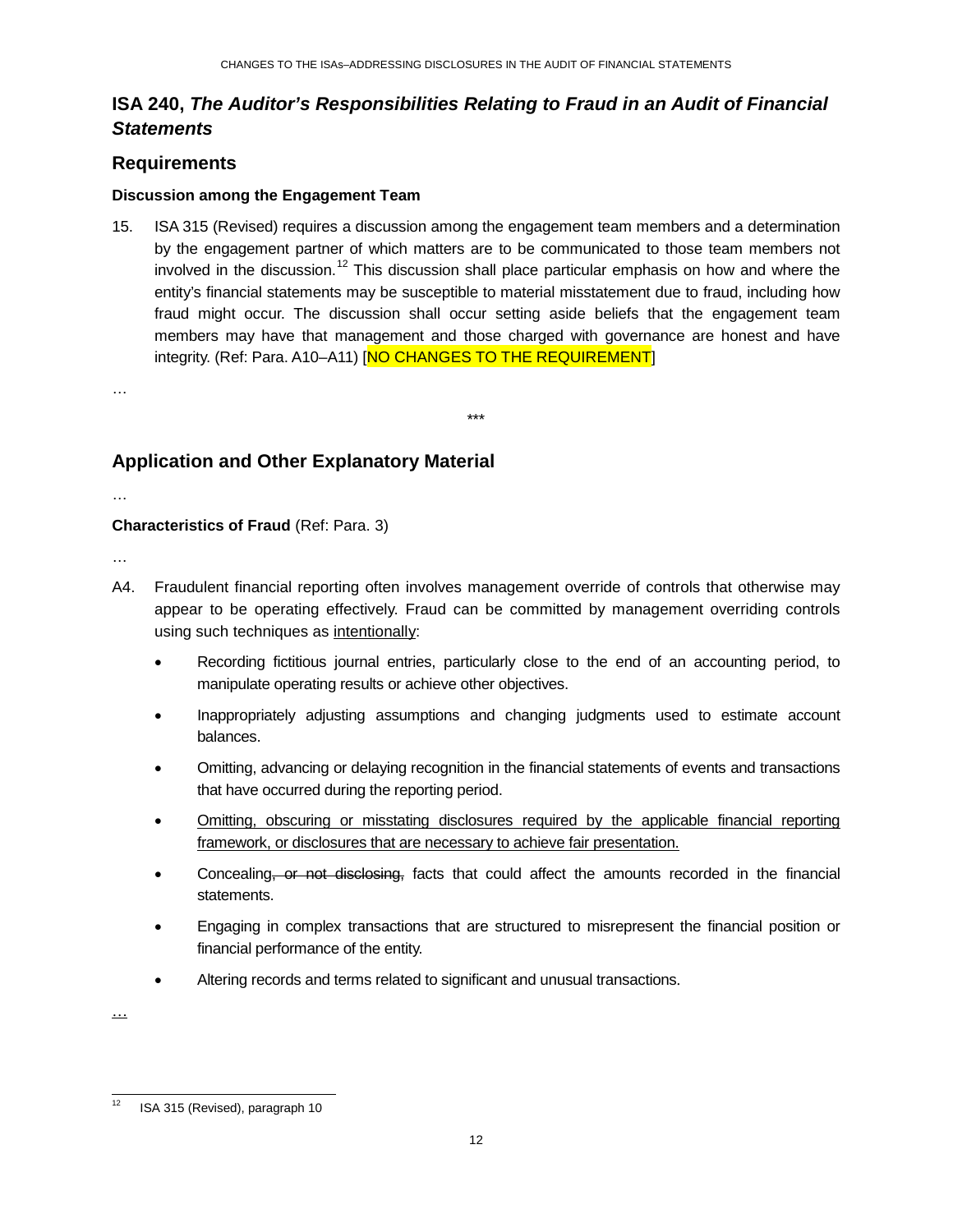### **Discussion among the Engagement Team** (Ref: Para. 15)

- A10. Discussing the susceptibility of the entity's financial statements to material misstatement due to fraud with the engagement team:
	- Provides an opportunity for more experienced engagement team members to share their insights about how and where the financial statements may be susceptible to material misstatement due to fraud.
	- Enables the auditor to consider an appropriate response to such susceptibility and to determine which members of the engagement team will conduct certain audit procedures.
	- Permits the auditor to determine how the results of audit procedures will be shared among the engagement team and how to deal with any allegations of fraud that may come to the auditor's attention.
- A11. The discussion may include such matters as:
	- An exchange of ideas among engagement team members about how and where they believe the entity's financial statements (including the individual statements and the disclosures) may be susceptible to material misstatement due to fraud, how management could perpetrate and conceal fraudulent financial reporting, and how assets of the entity could be misappropriated.
	- A consideration of circumstances that might be indicative of earnings management and the practices that might be followed by management to manage earnings that could lead to fraudulent financial reporting.
	- A consideration of the risk that management may attempt to present disclosures in a manner that may obscure a proper understanding of the matters disclosed (for example, by including too much immaterial information or by using unclear or ambiguous language).
	- A consideration of the known external and internal factors affecting the entity that may create an incentive or pressure for management or others to commit fraud, provide the opportunity for fraud to be perpetrated, and indicate a culture or environment that enables management or others to rationalize committing fraud.
	- A consideration of management's involvement in overseeing employees with access to cash or other assets susceptible to misappropriation.
	- A consideration of any unusual or unexplained changes in behavior or lifestyle of management or employees which have come to the attention of the engagement team.
	- An emphasis on the importance of maintaining a proper state of mind throughout the audit regarding the potential for material misstatement due to fraud.
	- A consideration of the types of circumstances that, if encountered, might indicate the possibility of fraud.
	- A consideration of how an element of unpredictability will be incorporated into the nature, timing and extent of the audit procedures to be performed.
	- A consideration of the audit procedures that might be selected to respond to the susceptibility of the entity's financial statements to material misstatement due to fraud and whether certain types of audit procedures are more effective than others.
	- A consideration of any allegations of fraud that have come to the auditor's attention.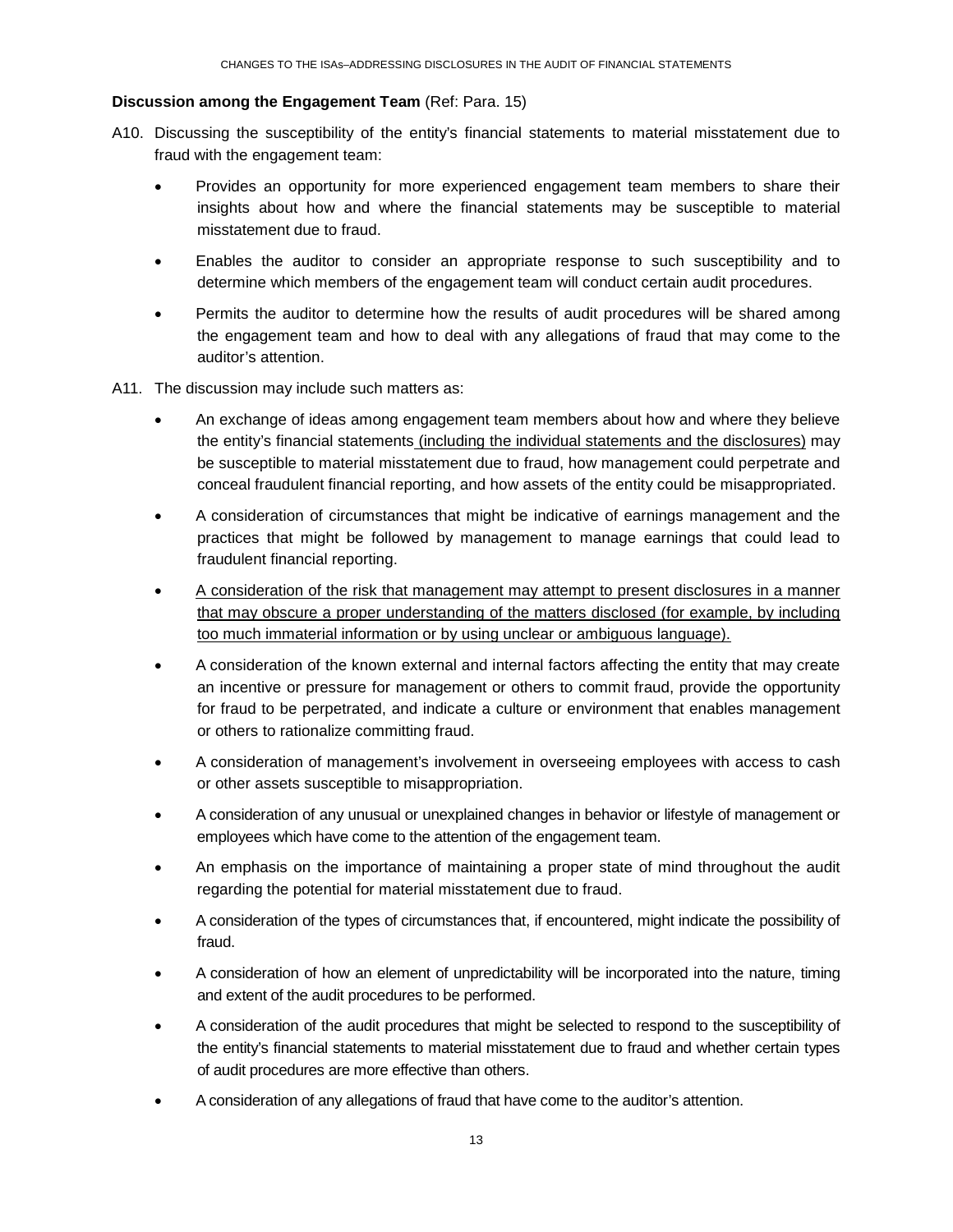CHANGES TO THE ISAs–ADDRESSING DISCLOSURES IN THE AUDIT OF FINANCIAL STATEMENTS

• A consideration of the risk of management override of controls.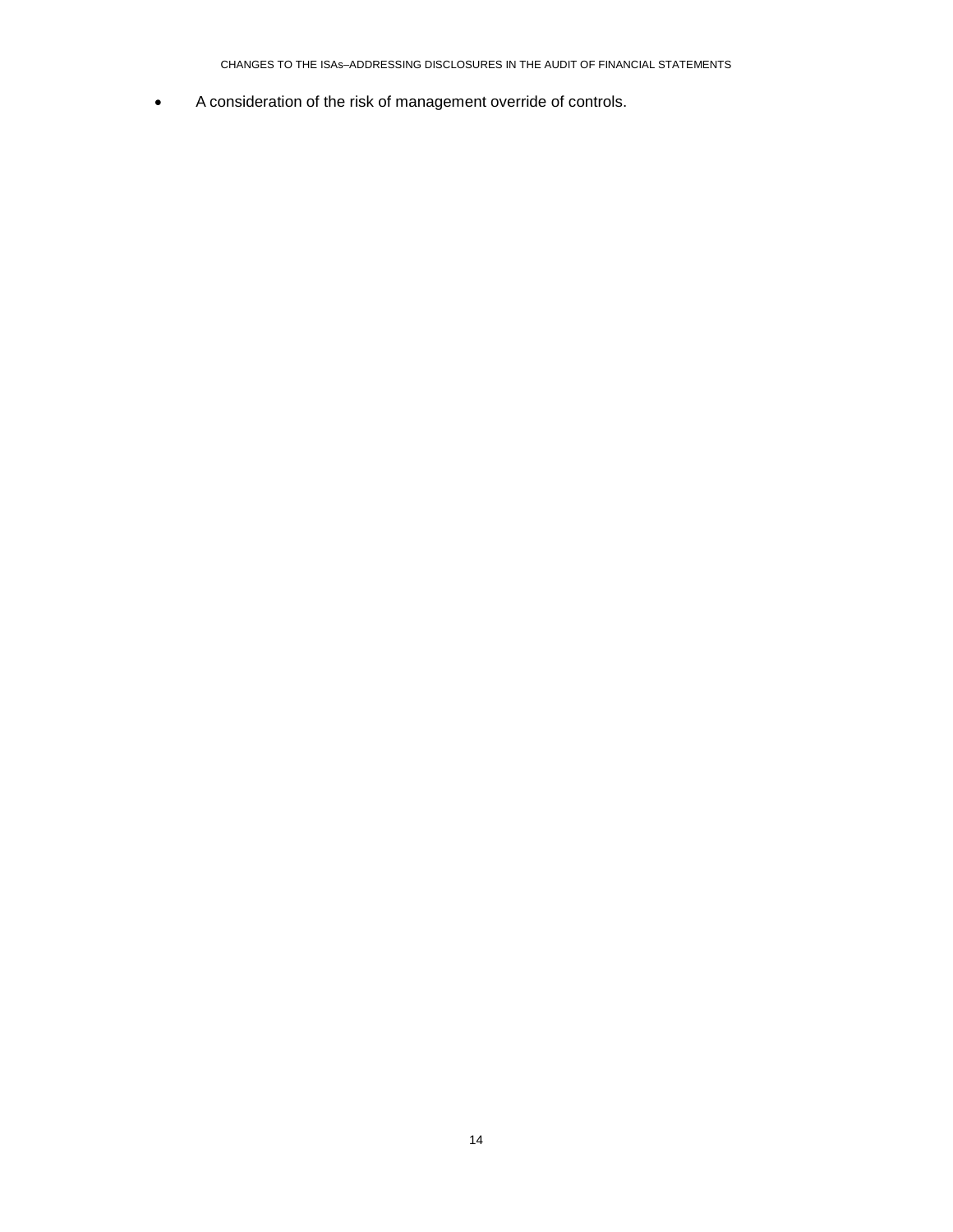# <span id="page-14-0"></span>**ISA 260 (Revised),** *Communication with Those Charged with Governance*

## *Requirements*

…

#### **Matters to Be Communicated**

*The Auditor's Responsibilities in Relation to the Financial Statement Audit*

…

#### *Planned Scope and Timing of the Audit*

15. The auditor shall communicate with those charged with governance an overview of the planned scope and timing of the audit, which includes communicating about the significant risks identified by the auditor. (Ref: Para. A11-A16) [NO CHANGES TO THE REQUIREMENT]

\*\*\*

…

# **Application and Other Explanatory Material**

…

*Planned Scope and Timing of the Audit* (Ref: Para. 15)

...

-

A13. Matters communicated may include:

- How the auditor proposes to address the significant risks of material misstatement, whether due to fraud or error.
- How the auditor plans to address areas of higher assessed risks of material misstatement.
- The auditor's approach to internal control relevant to the audit.
- The application of the concept of materiality in the context of an audit.<sup>[13](#page-14-1)</sup>
- The nature and extent of specialized skill or knowledge needed to perform the planned audit procedures or evaluate the audit results, including the use of an auditor's expert.<sup>[14](#page-14-2)</sup>
- When ISA 701 applies, the auditor's preliminary views about matters that may be areas of significant auditor attention in the audit and therefore may be key audit matters.
- The auditor's planned approach to addressing the implications on the individual statements and the disclosures of any significant changes within the applicable financial reporting framework or in the entity's environment, financial condition or activities.

<span id="page-14-1"></span><sup>13</sup> ISA 320, *Materiality in Planning and Performing an Audit*

<span id="page-14-2"></span><sup>14</sup> See ISA 620, *Using the Work of an Auditor's Expert*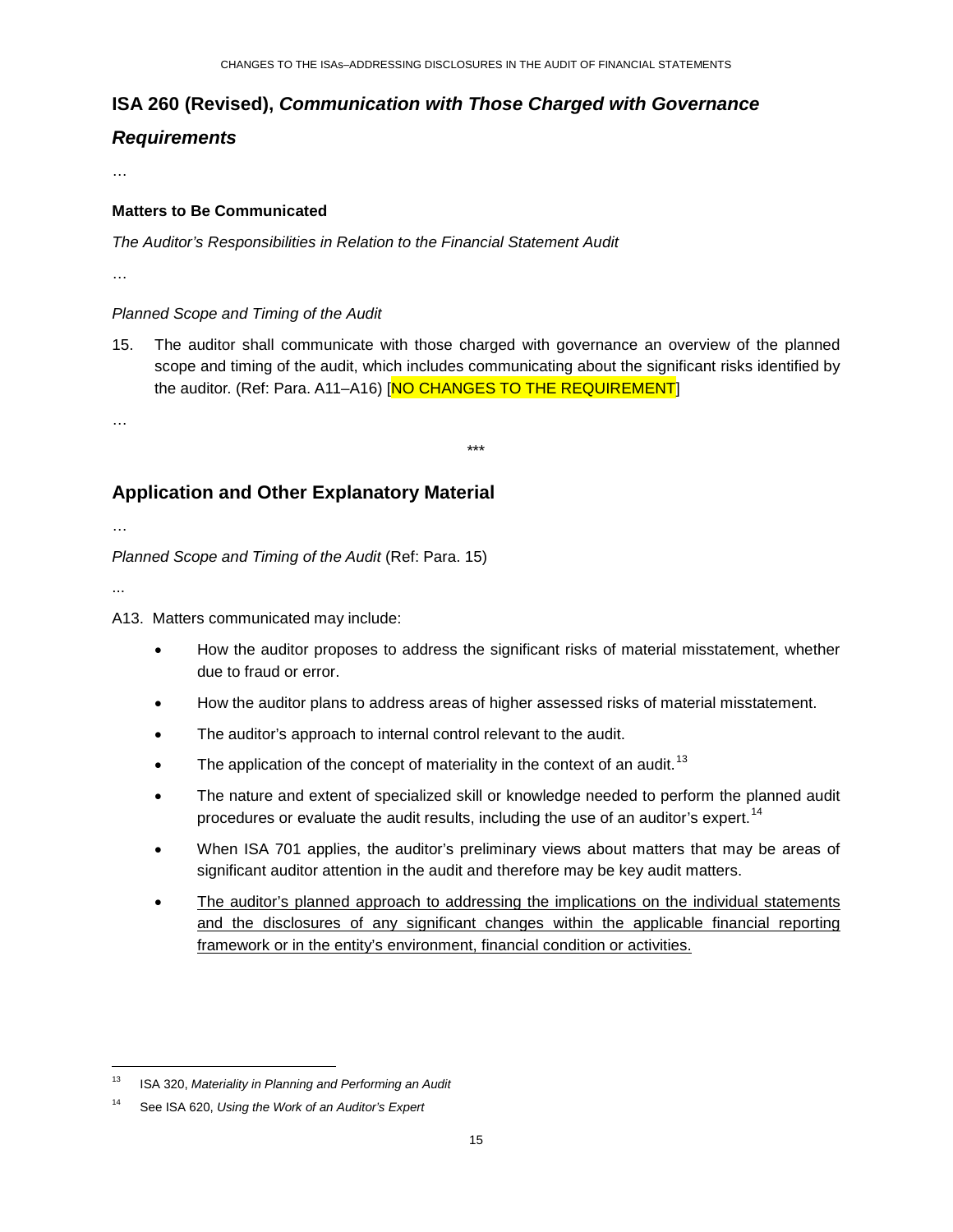- A14. Other planning matters that it may be appropriate to discuss with those charged with governance include:
	- Where the entity has an internal audit function, how the external auditor and internal auditors can work in a constructive and complementary manner, including any planned use of the work of the internal audit function, and the nature and extent of any planned use of internal auditors to provide direct assistance.<sup>[15](#page-15-0)</sup>
	- The views of those charged with governance of about:
		- o The appropriate person(s) in the entity's governance structure with whom to communicate.
		- o The allocation of responsibilities between those charged with governance and management.
		- o The entity's objectives and strategies, and the related business risks that may result in material misstatements.
		- o Matters those charged with governance consider warrant particular attention during the audit, and any areas where they request additional procedures to be undertaken.
		- o Significant communications between the entity and with regulators.
		- o Other matters those charged with governance consider may influence the audit of the financial statements.
	- The attitudes, awareness, and actions of those charged with governance concerning (a) the entity's internal control and its importance in the entity, including how those charged with governance oversee the effectiveness of internal control, and (b) the detection or possibility of fraud.
	- The actions of those charged with governance in response to developments in accounting standards, corporate governance practices, exchange listing rules, and related matters, and the effect of such developments on, for example, the overall presentation, structure and content of the financial statements, including:
		- o The relevance, reliability, comparability and understandability of the information presented in the financial statements; and
		- o Considering whether the financial statements are undermined by the inclusion of information that is not relevant or that obscures a proper understanding of the matters disclosed.
	- The responses of those charged with governance to previous communications with the auditor.
	- The documents comprising the other information (as defined in ISA 720 (Revised)) and the planned manner and timing of the issuance of such documents. When the auditor expects to obtain other information after the date of the auditor's report, the discussions with those charged with governance may also include the actions that may be appropriate or necessary if the auditor concludes that a material misstatement of the other information exists in other information obtained after the date of the auditor's report.

<span id="page-15-0"></span><sup>15</sup> ISA 610 (Revised 2013), paragraphs 20 and 31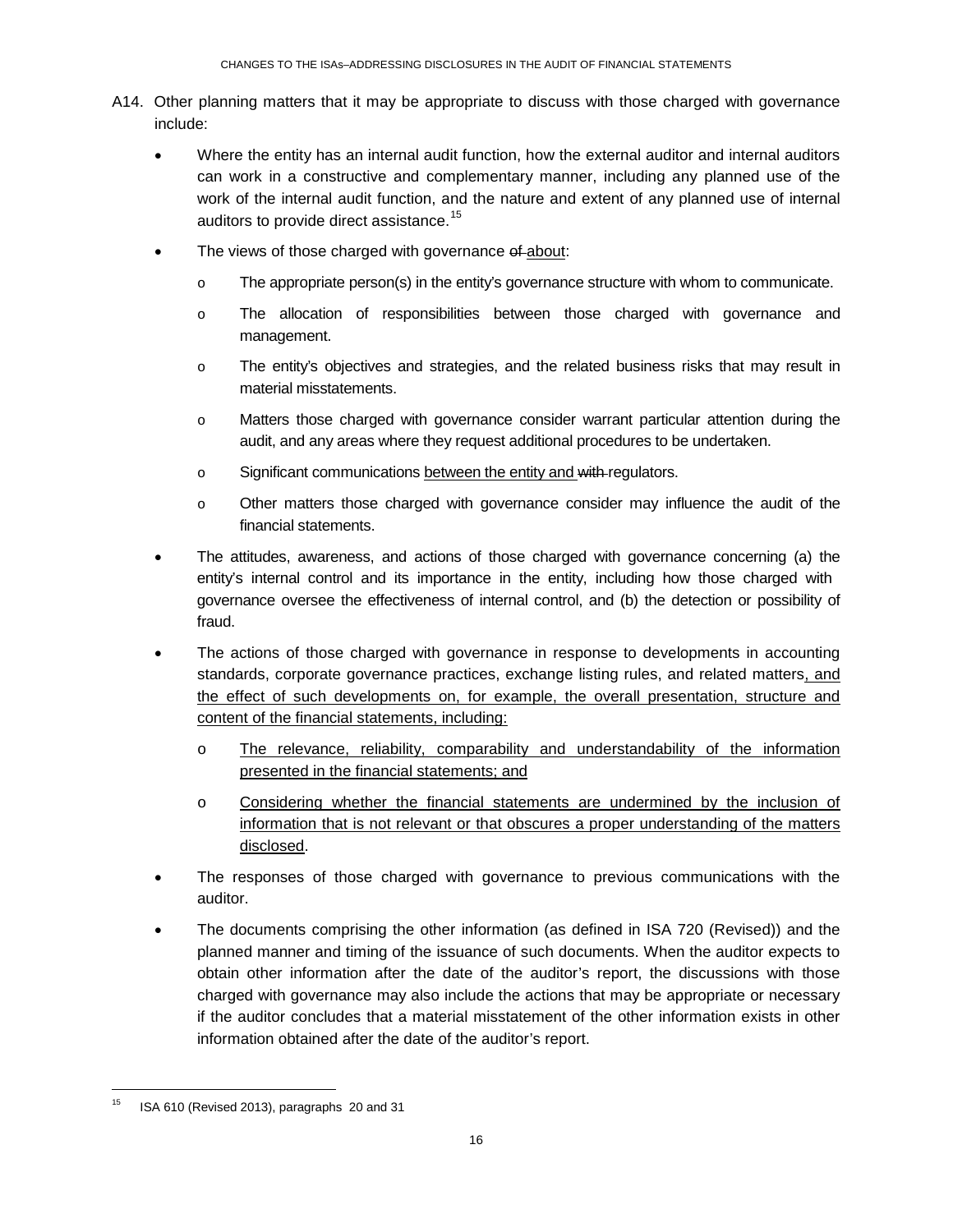...

A16. Care is necessary when communicating with those charged with governance about the planned scope and timing of the audit so as not to compromise the effectiveness of the audit, particularly where some or all of those charged with governance are involved in managing the entity. For example, communicating the nature and timing of detailed audit procedures may reduce the effectiveness of those procedures by making them too predictable.

…

Significant Qualitative Aspects of Accounting Practices (Ref: Para. 16(a))

...

A20. As a result, the auditor's views on the subjective aspects of the financial statements may be particularly relevant to those charged with governance in discharging their responsibilities for oversight of the financial reporting process. For example, in relation to the matters described in paragraph A19, those charged with governance may be interested in the auditor's evaluation of the adequacy of disclosures of the estimation uncertainty relating to accounting estimates that give rise to significant risks. Open and constructive communication about significant qualitative aspects of the entity's accounting practices also may include comment on the acceptability of significant accounting practices and the quality of the disclosures. Appendix 2 identifies matters that may be included in this communication.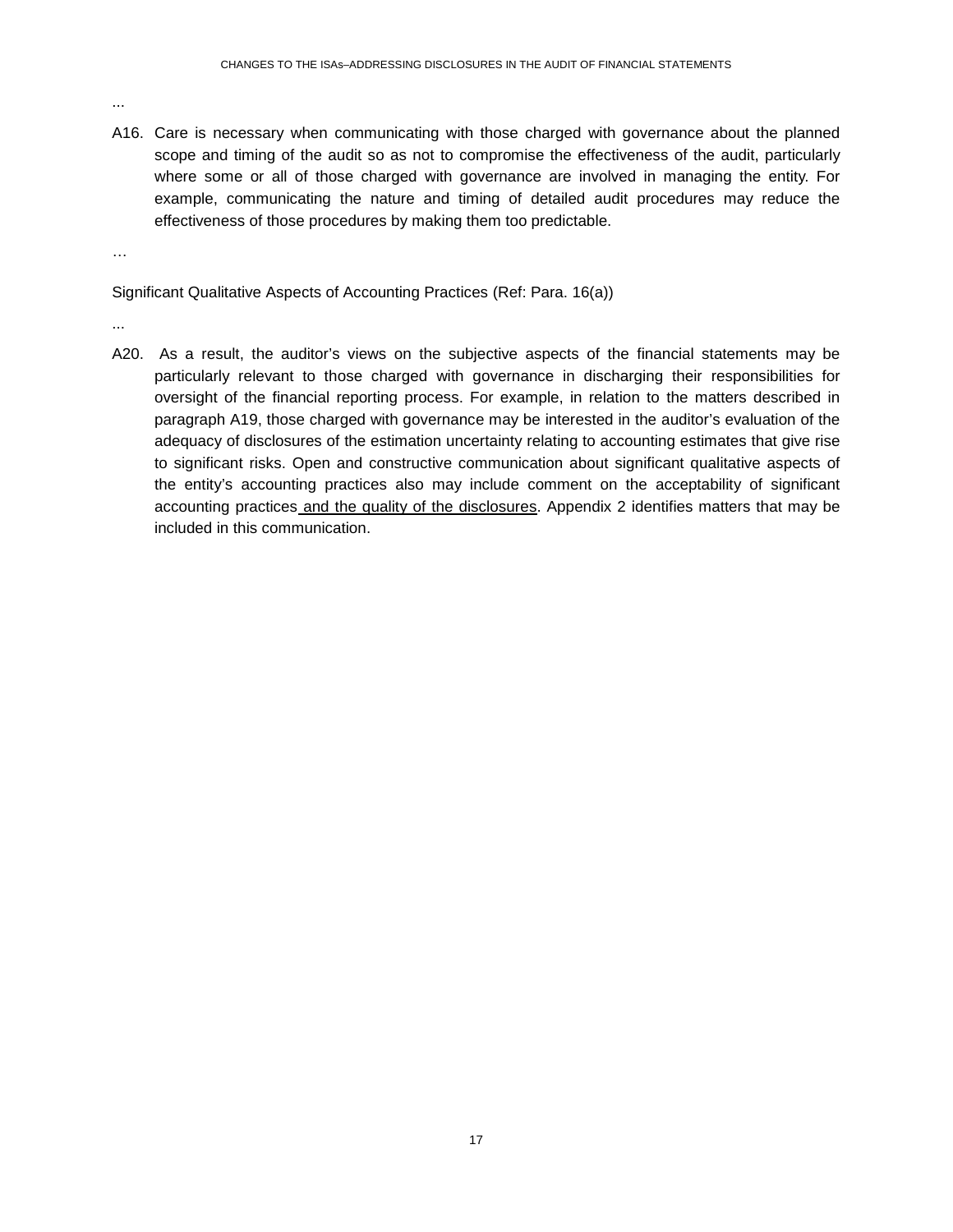## <span id="page-17-0"></span>**ISA 300,** *Planning an Audit of Financial Statements*

## **Requirements**

…

#### **Planning Activities**

…

- 9. The auditor shall develop an audit plan that shall include a description of:
	- (a) The nature, timing and extent of planned risk assessment procedures, as determined under ISA 315 (Revised). $16$
	- (b) The nature, timing and extent of planned further audit procedures at the assertion level, as determined under ISA 330.<sup>17</sup>
	- (c) Other planned audit procedures that are required to be carried out so that the engagement complies with ISAs. (Ref: Para. A12-A12b) [NO CHANGES TO THE REQUIREMENT]

\*\*\*

…

# **Application and Other Explanatory Material**

…

#### **Planning Activities**

…

-

*The Audit Plan* (Ref: Para. 9)

- A12. The audit plan is more detailed than the overall audit strategy in that it includes the nature, timing and extent of audit procedures to be performed by engagement team members. Planning for these audit procedures takes place over the course of the audit as the audit plan for the engagement develops. For example, planning of the auditor's risk assessment procedures occurs early in the audit process. However, planning the nature, timing and extent of specific further audit procedures depends on the outcome of those risk assessment procedures. In addition, the auditor may begin the execution of further audit procedures for some classes of transactions, account balances and disclosures before planning all remaining further audit procedures.
- A12a. Determining the nature, timing and extent of planned risk assessment procedures, and the further audit procedures, as they relate to disclosures is important in light of both the wide range of information and the level of detail that may be encompassed in those disclosures. Further, certain disclosures may contain information that is obtained from outside of the general and subsidiary

<span id="page-17-1"></span><sup>16</sup> ISA 315 (Revised), *Identifying and Assessing the Risks of Material Misstatement through Understanding the Entity and Its Environment*

<span id="page-17-2"></span><sup>17</sup> ISA 330, *The Auditor's Responses to Assessed Risks*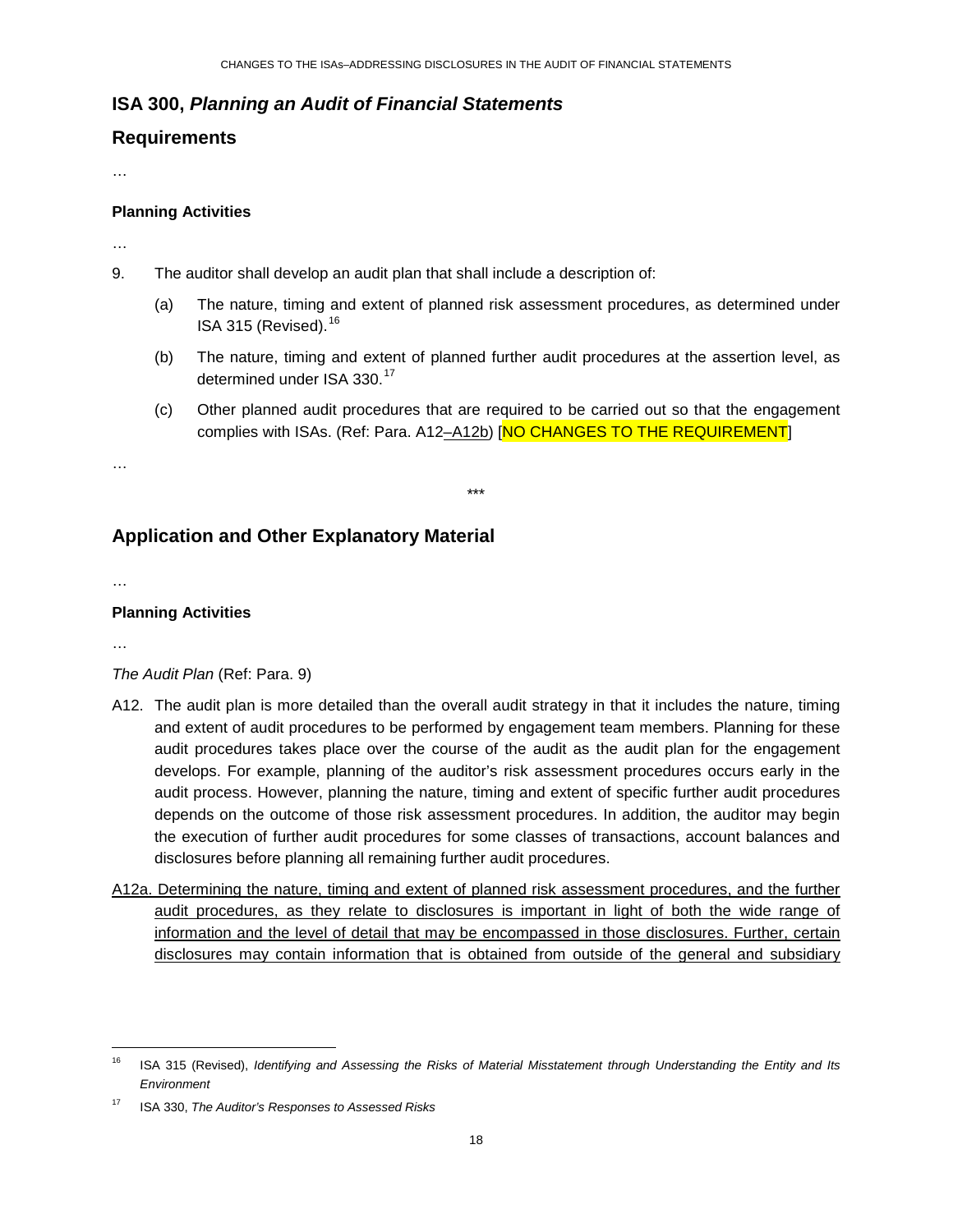ledgers, which may also affect the assessed risks and the nature, timing and extent of audit procedures to address them. $\frac{1}{x}$ 

- A12b. Consideration of disclosures early in the audit assists the auditor in giving appropriate attention to, and planning adequate time for, addressing disclosures in the same way as classes of transactions, events and account balances. Early consideration may also help the auditor to determine the effects on the audit of:
	- Significant new or revised disclosures required as a result of changes in the entity's environment, financial condition or activities (for example, a change in the required identification of segments and reporting of segment information arising from a significant business combination);
	- Significant new or revised disclosures arising from changes in the applicable financial reporting framework;
	- The need for the involvement of an auditor's expert to assist with audit procedures related to particular disclosures (for example, disclosures related to pension or other retirement benefit obligations); and
	- Matters relating to disclosures that the auditor may wish to discuss with those charged with governance. $\frac{18}{1}$  $\frac{18}{1}$  $\frac{18}{1}$

# **Appendix**

(Ref: Para. 7–8, A8–A11)

## **Considerations in Establishing the Overall Audit Strategy**

This appendix provides examples of matters the auditor may consider in establishing the overall audit strategy. Many of these matters will also influence the auditor's detailed audit plan. The examples provided cover a broad range of matters applicable to many engagements. While some of the matters referred to below may be required by other ISAs, not all matters are relevant to every audit engagement and the list is not necessarily complete.

### **Characteristics of the Engagement**

...

## **Reporting Objectives, Timing of the Audit, and Nature of Communications**

...

-

**Significant Factors, Preliminary Engagement Activities, and Knowledge Gained on Other Engagements** 

The determination of materiality in accordance with ISA 320 $^{19}$  $^{19}$  $^{19}$  and, where applicable:

<span id="page-18-0"></span>When the final standard is issued, this paragraph will become paragraph A13 and all subsequent paragraphs will be renumbered accordingly.

<span id="page-18-1"></span><sup>18</sup> ISA 260 (Revised), *Communication with Those Charged with Governance,* paragraph A12

<span id="page-18-2"></span><sup>19</sup> ISA 320, *Materiality in Planning and Performing an Audit*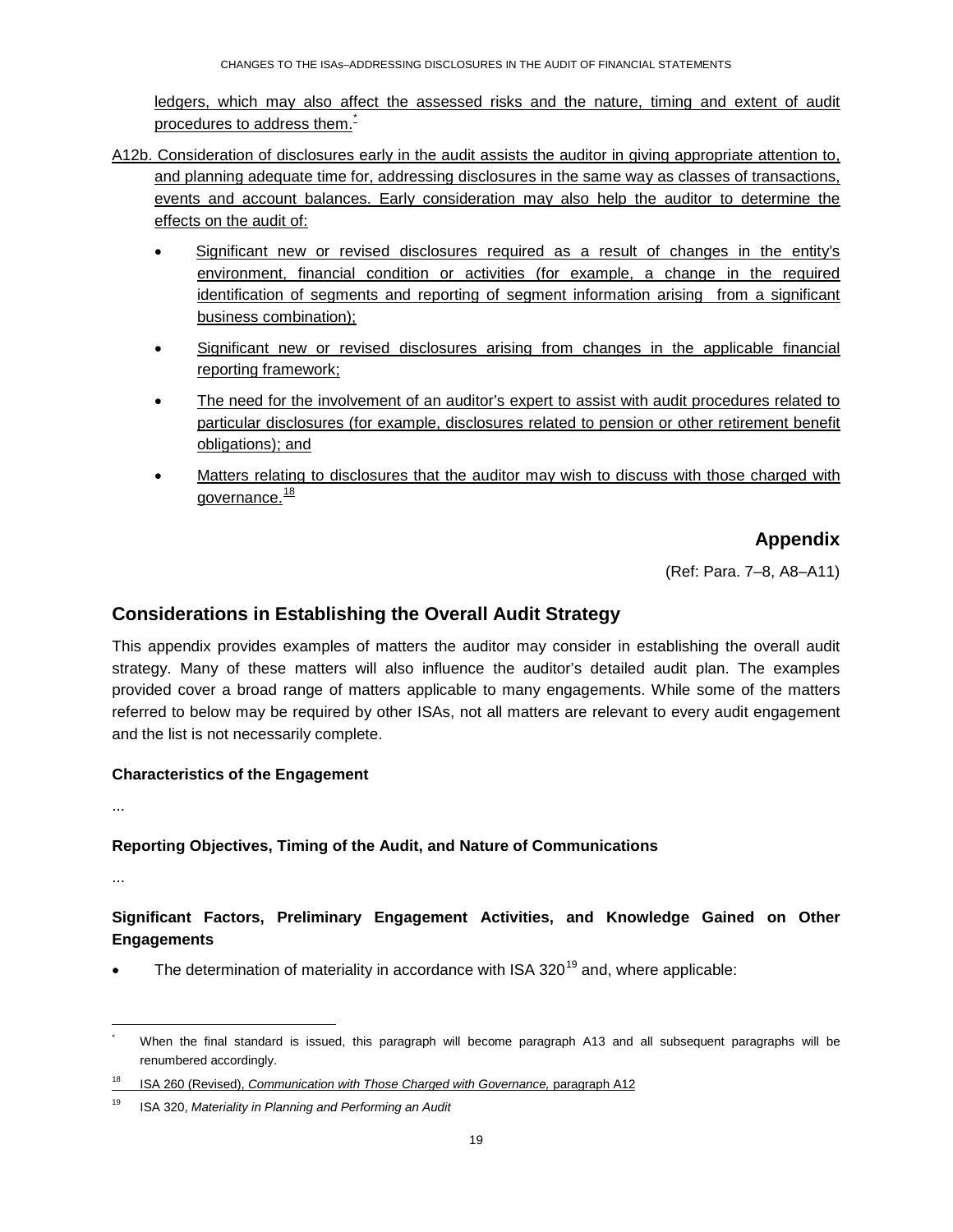- o The determination of materiality for components and communication thereof to component auditors in accordance with ISA 600.<sup>[20](#page-19-0)</sup>
- o The preliminary identification of significant components and material classes of transactions, account balances and disclosures.
- Preliminary identification of areas where there may be a higher risk of material misstatement.
- The impact of the assessed risk of material misstatement at the overall financial statement level on direction, supervision and review.
- The manner in which the auditor emphasizes to engagement team members the need to maintain a questioning mind and to exercise professional skepticism in gathering and evaluating audit evidence.
- Results of previous audits that involved evaluating the operating effectiveness of internal control, including the nature of identified deficiencies and action taken to address them.
- The discussion of matters that may affect the audit with firm personnel responsible for performing other services to the entity.
- Evidence of management's commitment to the design, implementation and maintenance of sound internal control, including evidence of appropriate documentation of such internal control.
- Changes within the applicable financial reporting framework, such as changes in accounting standards, which may involve significant new or revised disclosures.
- Volume of transactions, which may determine whether it is more efficient for the auditor to rely on internal control.
- Importance attached to internal control throughout the entity to the successful operation of the business.
- The process(es) management uses to identify and prepare the disclosures required by the applicable financial reporting framework, including disclosures containing information that is obtained from outside of the general and subsidiary ledgers.
- Significant business developments affecting the entity, including changes in information technology and business processes, changes in key management, and acquisitions, mergers and divestments.
- Significant industry developments such as changes in industry regulations and new reporting requirements.
- Significant changes in the financial reporting framework, such as changes in accounting standards.
- Other significant relevant developments, such as changes in the legal environment affecting the entity.

<span id="page-19-0"></span><sup>20</sup> ISA 600, *Special Considerations—Audits of Group Financial Statements (Including the Work of Component Auditors)*, paragraphs 21–23 and 40(c)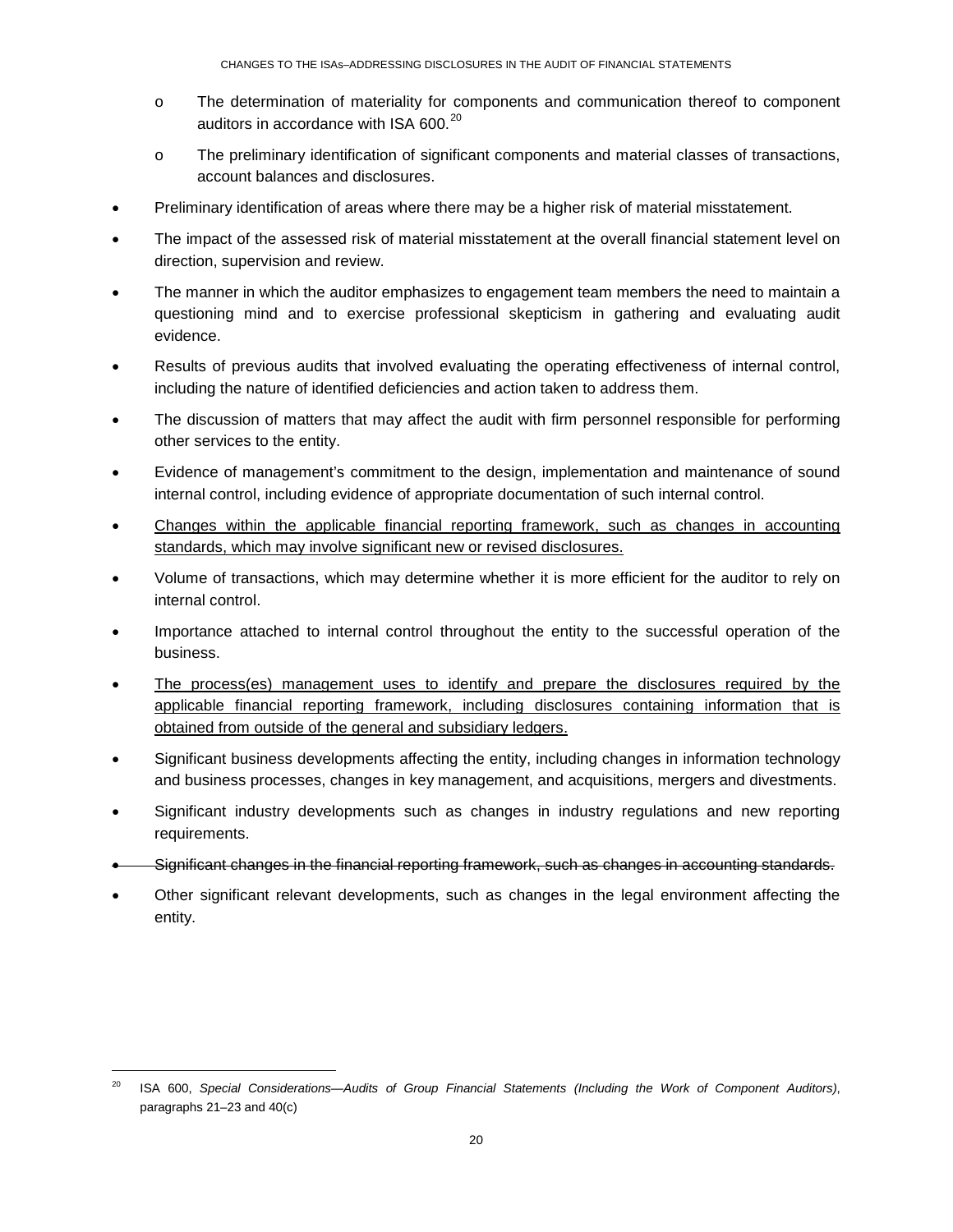# <span id="page-20-0"></span>**ISA 315 (Revised),** *Identifying and Assessing the Risks of Material Misstatement through Understanding the Entity and Its Environment*

## **Requirements**

#### **Risk Assessment Procedures and Related Activities**

5. The auditor shall perform risk assessment procedures to provide a basis for the identification and assessment of risks of material misstatement at the financial statement and assertion levels. Risk assessment procedures by themselves, however, do not provide sufficient appropriate audit evidence on which to base the audit opinion. (Ref: Para. A1–A5) [NO CHANGES TO THE REQUIREMENT]

…

- 9. Where the auditor intends to use information obtained from the auditor's previous experience with the entity and from audit procedures performed in previous audits, the auditor shall determine whether changes have occurred since the previous audit that may affect its relevance to the current audit. (Ref: Para. A19-A20) [NO CHANGES TO THE REQUIREMENT]
- 10. The engagement partner and other key engagement team members shall discuss the susceptibility of the entity's financial statements to material misstatement, and the application of the applicable financial reporting framework to the entity's facts and circumstances. The engagement partner shall determine which matters are to be communicated to engagement team members not involved in the discussion. (Ref: Para. A21-A23) [NO CHANGES TO THE REQUIREMENT]

## **The Required Understanding of the Entity and Its Environment, Including the Entity's Internal Control**

#### *The Entity and Its Environment*

- 11. The auditor shall obtain an understanding of the following: [NO CHANGES TO THE REQUIREMENT]
	- (a) Relevant industry, regulatory, and other external factors including the applicable financial reporting framework. (Ref: Para. A24–A29)
	- (b) The nature of the entity, including:
		- (i) its operations;
		- (ii) its ownership and governance structures;
		- (iii) the types of investments that the entity is making and plans to make, including investments in special-purpose entities; and
		- (iv) the way that the entity is structured and how it is financed,

to enable the auditor to understand the classes of transactions, account balances, and disclosures to be expected in the financial statements. (Ref: Para. A30–A34)

(c) The entity's selection and application of accounting policies, including the reasons for changes thereto. The auditor shall evaluate whether the entity's accounting policies are appropriate for its business and consistent with the applicable financial reporting framework and accounting policies used in the relevant industry. (Ref: Para. A35)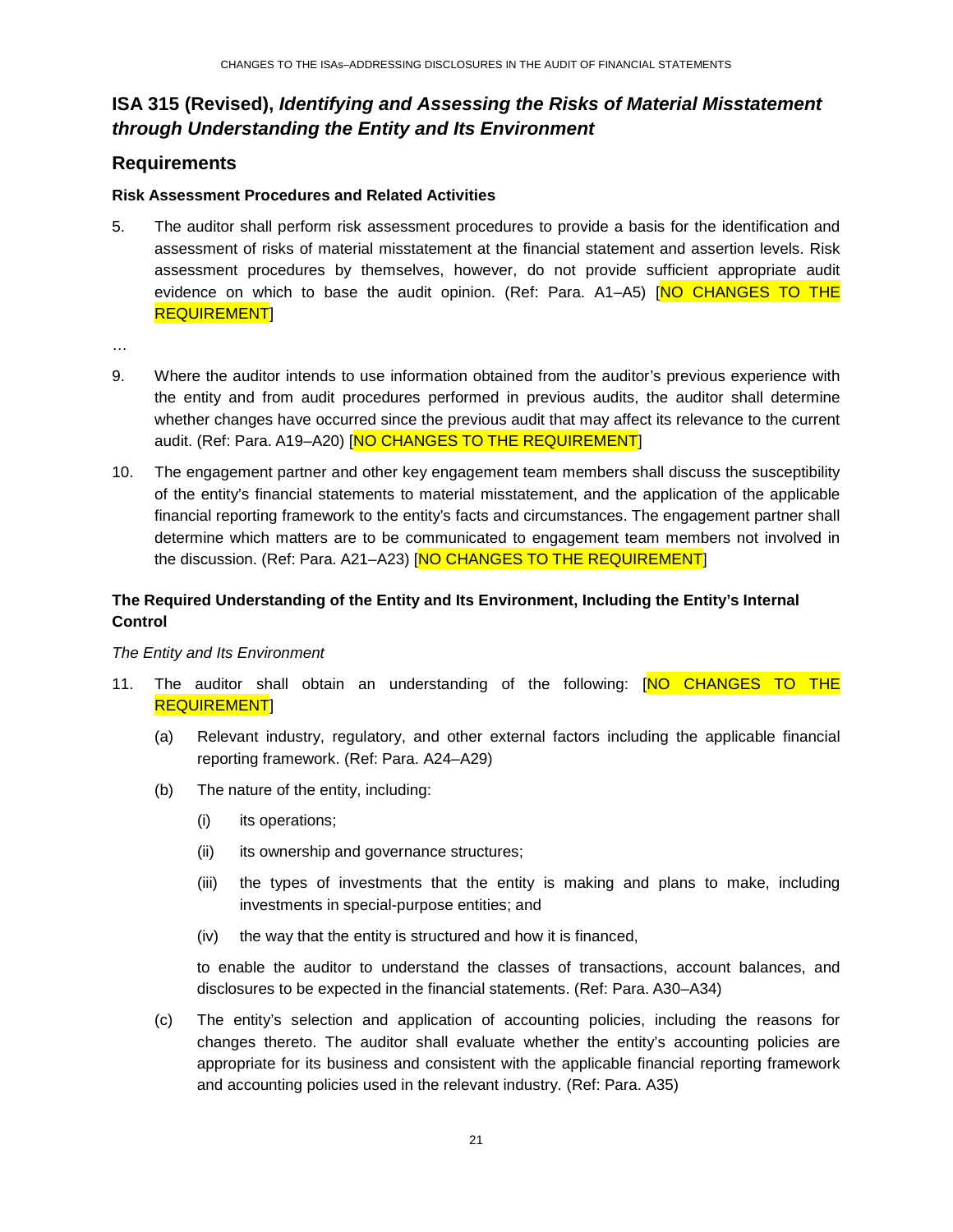- (d) The entity's objectives and strategies, and those related business risks that may result in risks of material misstatement. (Ref: Para. A36–A42)
- (e) The measurement and review of the entity's financial performance. (Ref: Para. A43–A48)

#### *The Entity's Internal Control*

…

Components of Internal Control

#### Control environment

- 14. The auditor shall obtain an understanding of the control environment. As part of obtaining this understanding, the auditor shall evaluate whether: [NO CHANGES TO THE REQUIREMENT]
	- (a) Management, with the oversight of those charged with governance, has created and maintained a culture of honesty and ethical behavior; and
	- (b) The strengths in the control environment elements collectively provide an appropriate foundation for the other components of internal control, and whether those other components are not undermined by deficiencies in the control environment. (Ref: Para. A76–A86)

…

The information system, including the related business processes, relevant to financial reporting, and communication

- 18. The auditor shall obtain an understanding of the information system, including the related business processes, relevant to financial reporting, including the following areas: (Ref: Para. A89–A89a)
	- (a) The classes of transactions in the entity's operations that are significant to the financial statements;
	- (b) The procedures, within both information technology (IT) and manual systems, by which those transactions are initiated, recorded, processed, corrected as necessary, transferred to the general ledger and reported in the financial statements;
	- (c) The related accounting records, supporting information and specific accounts in the financial statements that are used to initiate, record, process and report transactions; this includes the correction of incorrect information and how information is transferred to the general ledger. The records may be in either manual or electronic form;
	- (d) How the information system captures events and conditions, other than transactions, that are significant to the financial statements;
	- (e) The financial reporting process used to prepare the entity's financial statements, including significant accounting estimates and disclosures; and
	- (f) Controls surrounding journal entries, including non-standard journal entries used to record non-recurring, unusual transactions or adjustments. (Ref: Para. A8990–A93)

This understanding of the information system relevant to financial reporting shall include relevant aspects of that system relating to information disclosed in the financial statements that is obtained from within or outside of the general and subsidiary ledgers.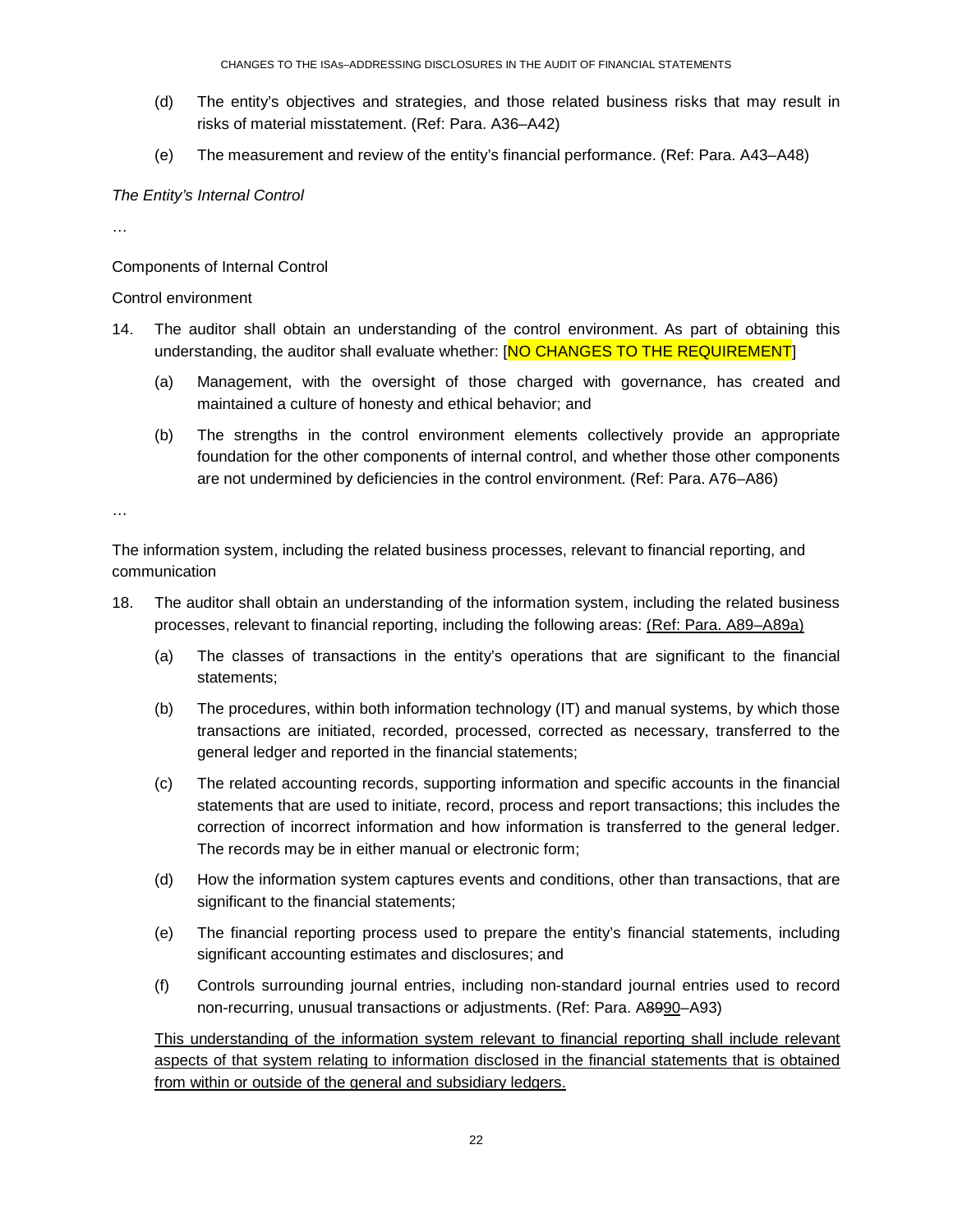…

#### Control activities relevant to the audit

20. The auditor shall obtain an understanding of control activities relevant to the audit, being those the auditor judges it necessary to understand in order to assess the risks of material misstatement at the assertion level and design further audit procedures responsive to assessed risks. An audit does not require an understanding of all the control activities related to each significant class of transactions, account balance, and disclosure in the financial statements or to every assertion relevant to them. (Ref: Para. A96-A102) [NO CHANGES TO THE REQUIREMENT]

…

#### **Identifying and Assessing the Risks of Material Misstatement**

- 25. The auditor shall identify and assess the risks of material misstatement at:
	- (a) the financial statement level; and (Ref: Para. A118–A121)
	- (b) the assertion level for classes of transactions, account balances, and disclosures, (Ref: Para. A122–A126)

to provide a basis for designing and performing further audit procedures. [NO CHANGES TO THE REQUIREMENT]

- 26. For this purpose, the auditor shall:
	- (a) Identify risks throughout the process of obtaining an understanding of the entity and its environment, including relevant controls that relate to the risks, and by considering the classes of transactions, account balances, and disclosures (including the quantitative or qualitative aspects of such disclosures) in the financial statements; (Ref: Para. A127-A128b)
	- (b) Assess the identified risks, and evaluate whether they relate more pervasively to the financial statements as a whole and potentially affect many assertions;
	- (c) Relate the identified risks to what can go wrong at the assertion level, taking account of relevant controls that the auditor intends to test; and (Ref: Para. A129–A131)
	- (d) Consider the likelihood of misstatement, including the possibility of multiple misstatements, and whether the potential misstatement is of a magnitude that could result in a material misstatement. (Ref: Para. A131a)

## **Application and Other Explanatory Material**

#### **Risk Assessment Procedures and Related Activities** (Ref: Para. 5)

A1. Obtaining an understanding of the entity and its environment, including the entity's internal control (referred to hereafter as an "understanding of the entity"), is a continuous, dynamic process of gathering, updating and analyzing information throughout the audit. The understanding establishes a frame of reference within which the auditor plans the audit and exercises professional judgment throughout the audit, for example, when:

\*\*\*

Assessing risks of material misstatement of the financial statements;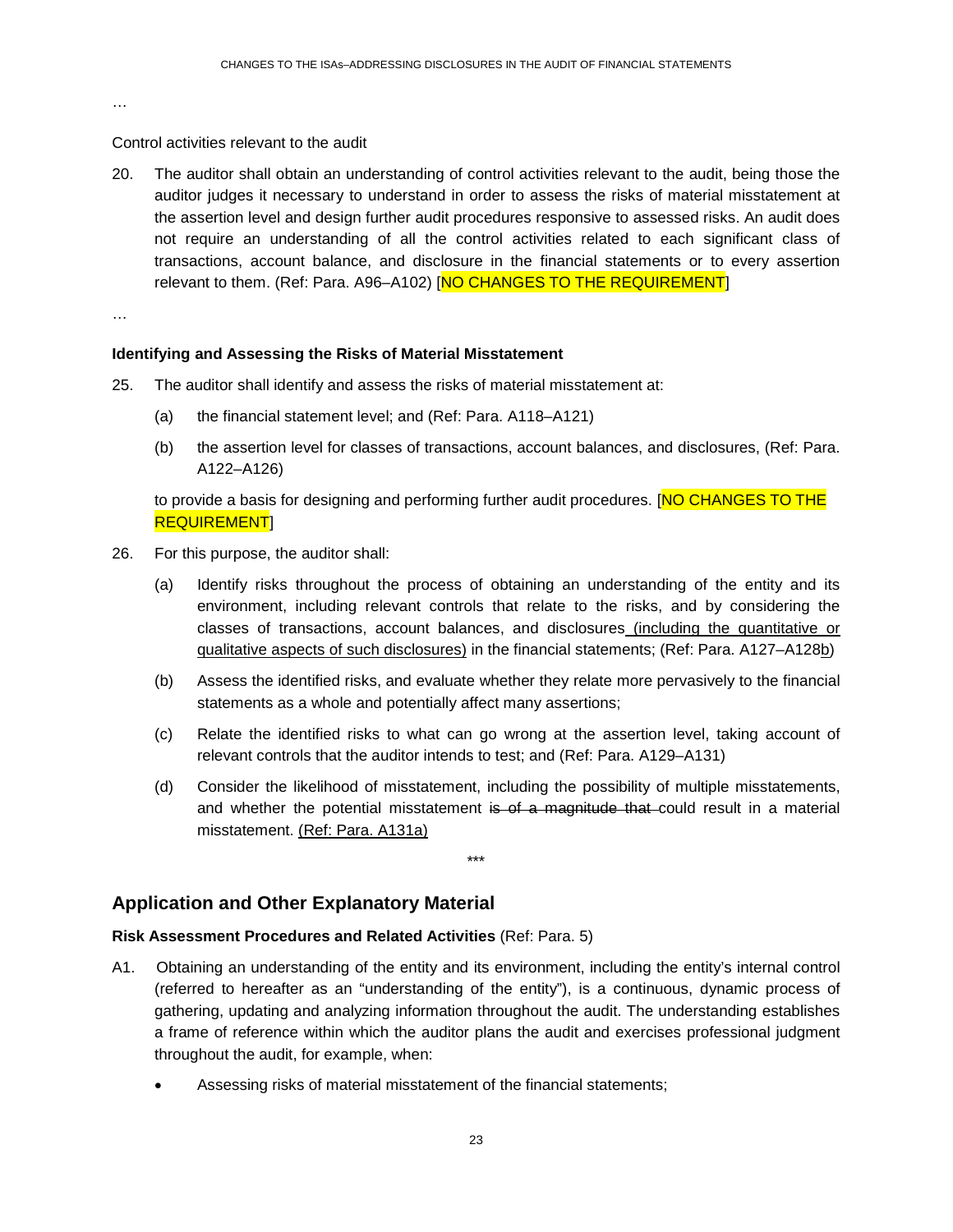- Determining materiality in accordance with ISA 320:<sup>[21](#page-23-0)</sup>
- Considering the appropriateness of the selection and application of accounting policies, and the adequacy of financial statement disclosures;
- Identifying areas relating to amounts or disclosures in the financial statements where special audit consideration may be necessary, for example: related party transactions, the appropriateness of or management's use of the assessment of the entity's ability to continue as a going concern-assumption; or when considering the business purpose of transactions;
- Developing expectations for use when performing analytical procedures;
- Responding to the assessed risks of material misstatement, including designing and performing further audit procedures to obtain sufficient appropriate audit evidence; and
- Evaluating the sufficiency and appropriateness of audit evidence obtained, such as the appropriateness of assumptions and of management's oral and written representations.

…

-

### *Information Obtained in Prior Periods* (Ref: Para. 9)

- A19. The auditor's previous experience with the entity and audit procedures performed in previous audits may provide the auditor with information about such matters as:
	- Past misstatements and whether they were corrected on a timely basis.
	- The nature of the entity and its environment, and the entity's internal control (including deficiencies in internal control).
	- Significant changes that the entity or its operations may have undergone since the prior financial period, which may assist the auditor in gaining a sufficient understanding of the entity to identify and assess risks of material misstatement.
	- Those particular types of transactions and other events or account balances (and related disclosures) where the auditor experienced difficulty in performing the necessary audit procedures, for example due to their complexity.

### *Discussion among the Engagement Team* (Ref: Para. 10)

- A21. The discussion among the engagement team about the susceptibility of the entity's financial statements to material misstatement:
	- Provides an opportunity for more experienced engagement team members, including the engagement partner, to share their insights based on their knowledge of the entity.
	- Allows the engagement team members to exchange information about the business risks to which the entity is subject and about how and where the financial statements might be susceptible to material misstatement due to fraud or error.
	- Assists the engagement team members to gain a better understanding of the potential for material misstatement of the financial statements in the specific areas assigned to them, and to understand how the results of the audit procedures that they perform may affect other

<span id="page-23-0"></span><sup>21</sup> ISA 320, *Materiality in Planning and Performing an Audit*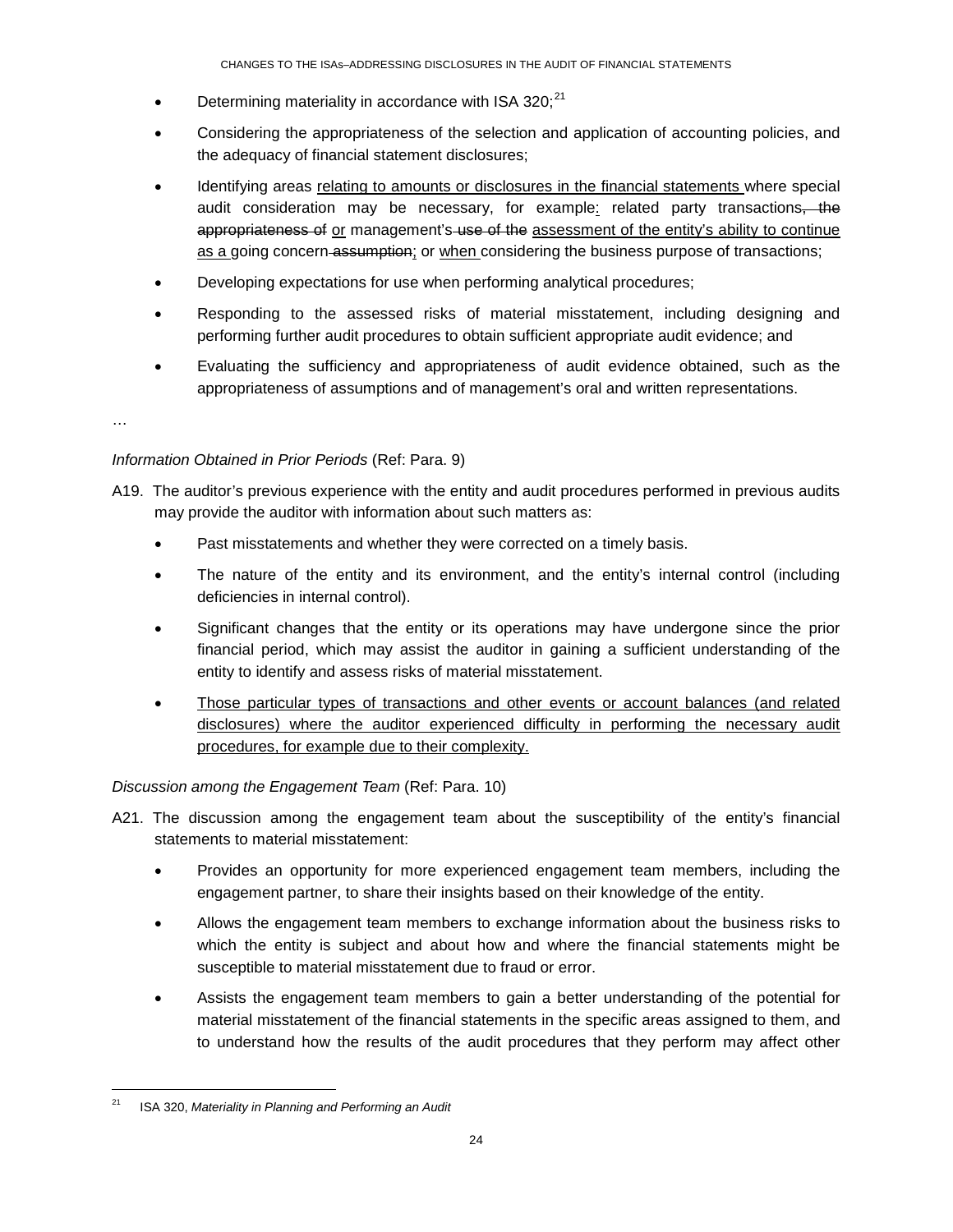aspects of the audit including the decisions about the nature, timing and extent of further audit procedures.

• Provides a basis upon which engagement team members communicate and share new information obtained throughout the audit that may affect the assessment of risks of material misstatement or the audit procedures performed to address these risks.

ISA 240 provides further requirements and guidance in relation to the discussion among the engagement team about the risks of fraud. $^{22}$  $^{22}$  $^{22}$ 

- A21a. As part of the discussion among the engagement team required by paragraph 10, consideration of the disclosure requirements of the applicable financial reporting framework assists in identifying early in the audit where there may be risks of material misstatement in relation to disclosures. Examples of matters the engagement team may discuss include:
	- Changes in financial reporting requirements that may result in significant new or revised disclosures;
	- Changes in the entity's environment, financial condition or activities that may result in significant new or revised disclosures, for example, a significant business combination in the period under audit;
	- Disclosures for which obtaining sufficient appropriate audit evidence may have been difficult in the past; and
	- Disclosures about complex matters, including those involving significant management judgment as to what information to disclose.

…

## **The Required Understanding of the Entity and Its Environment, Including the Entity's Internal Control**

### **The Entity and Its Environment**

*Industry, Regulatory and Other External Factors* (Ref: Para. 11(a))

…

-

### Regulatory Factors

- A26. Relevant regulatory factors include the regulatory environment. The regulatory environment encompasses, among other matters, the applicable financial reporting framework and the legal and political environment. Examples of matters the auditor may consider include:
	- Accounting principles and industry-specific practices.
	- Regulatory framework for a regulated industry, including requirements for disclosures.
	- Legislation and regulation that significantly affect the entity's operations, including direct supervisory activities.

<span id="page-24-0"></span> $22$  ISA 240, paragraph 15

<span id="page-24-1"></span>When the final standard is issued, this paragraph will become paragraph A22 and all subsequent paragraphs will be renumbered accordingly.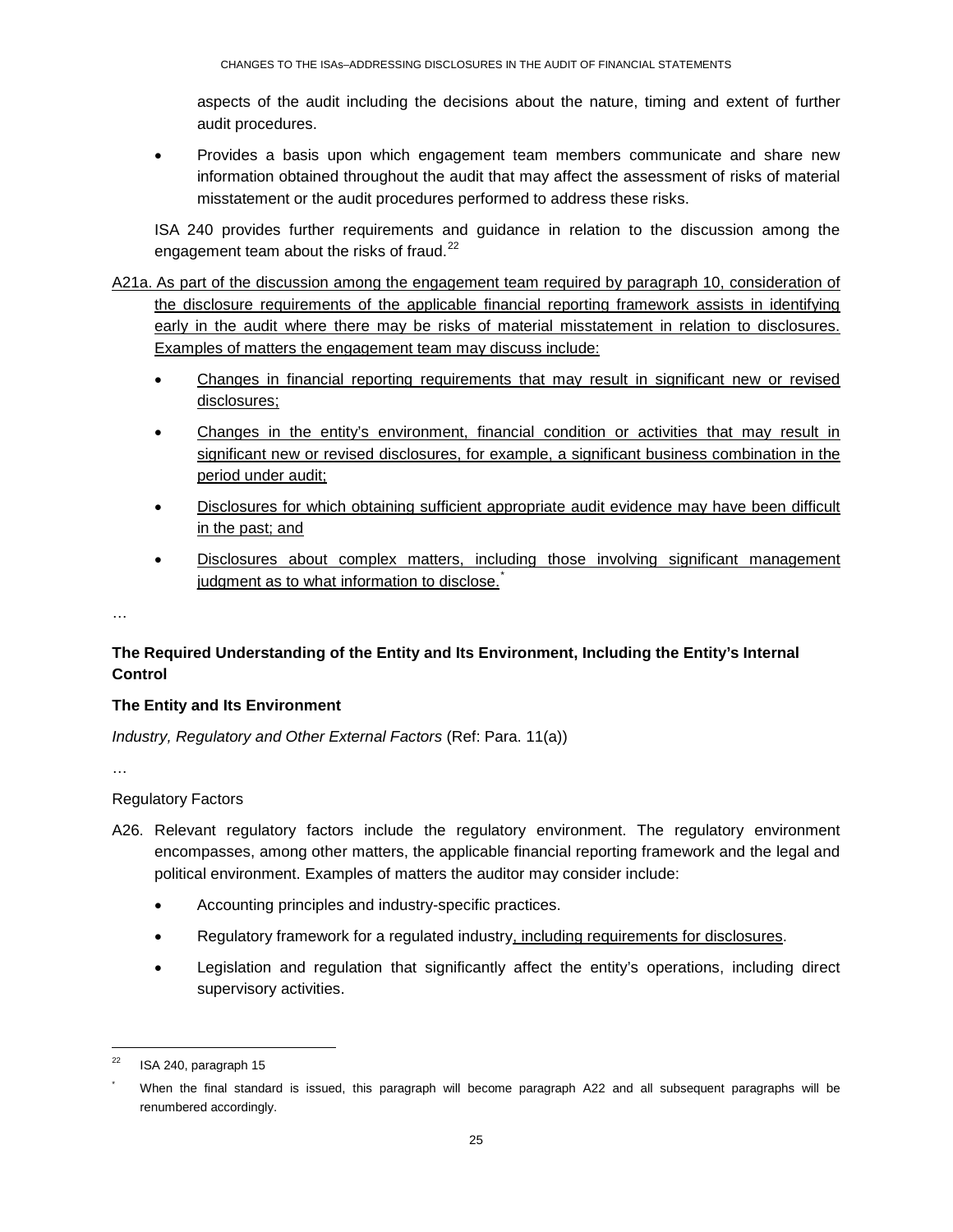- Taxation (corporate and other).
- Government policies currently affecting the conduct of the entity's business, such as monetary, including foreign exchange controls, fiscal, financial incentives (for example, government aid programs), and tariffs or trade restrictions policies.
- Environmental requirements affecting the industry and the entity's business.

…

## *Nature of the Entity* (Ref: Para. 11(b))

A30. An understanding of the nature of an entity enables the auditor to understand such matters as:

- Whether the entity has a complex structure, for example, with subsidiaries or other components in multiple locations. Complex structures often introduce issues that may give rise to risks of material misstatement. Such issues may include whether goodwill, joint ventures, investments, or special-purpose entities are accounted for appropriately and whether adequate disclosure of such issues in the financial statements has been made.
- The ownership, and relationships between owners and other people or entities. This understanding assists the auditor in determining whether related party transactions have been appropriately identified, and accounted for, appropriately and adequately disclosed in the financial statements. ISA  $550^{23}$  $550^{23}$  $550^{23}$  establishes requirements and provides guidance on the auditor's considerations relevant to related parties.
- A31. Examples of matters that the auditor may consider when obtaining an understanding of the nature of the entity include:
	- Business operations such as:
	- …
	- Investments and investment activities such as:
	- …
	- Financing and financing activities such as:

…

- Financial reporting practices such as:
	- o Accounting principles and industry-specific practices, including for industry-specific significant categories classes of transactions, account balances and related disclosures in the financial statements (for example, loans and investments for banks, or research and development for pharmaceuticals).
	- o Revenue recognition practices.
	- o Accounting for fair values.
	- o Foreign currency assets, liabilities and transactions.

<span id="page-25-0"></span><sup>23</sup> ISA 550, *Related Parties*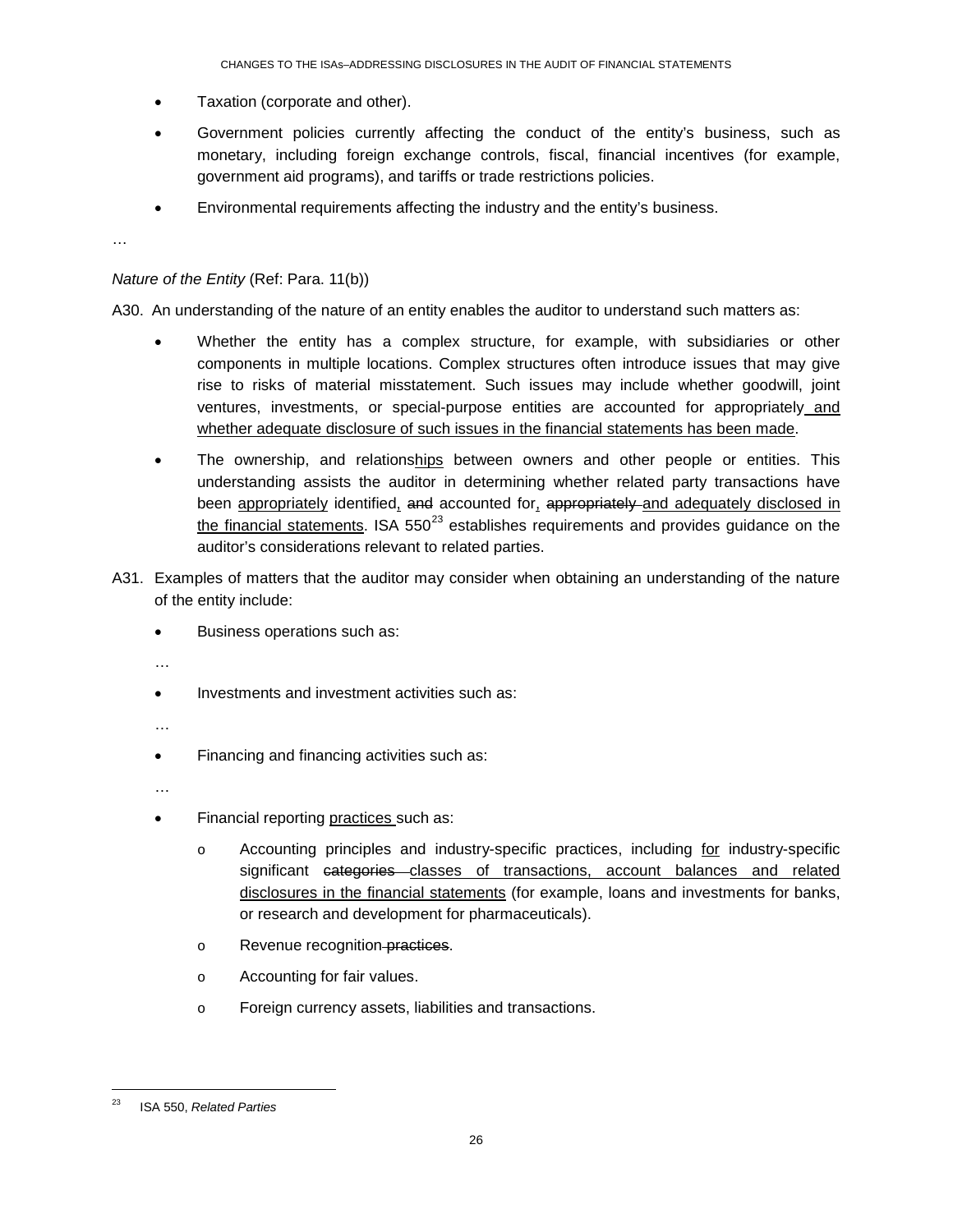- o Accounting for unusual or complex transactions including those in controversial or emerging areas (for example, accounting for stock-based compensation).
- A32. Significant changes in the entity from prior periods may give rise to, or change, risks of material misstatement.

…

### *Components of Internal Control—Control Environment* (Ref: Para. 14)

…

Effect of the Control Environment on the Assessment of the Risks of Material Misstatement

- A80. Some elements of an entity's control environment have a pervasive effect on assessing the risks of material misstatement. For example, an entity's control consciousness is influenced significantly by those charged with governance, because one of their roles is to counterbalance pressures on management in relation to financial reporting that may arise from market demands or remuneration schemes. The effectiveness of the design of the control environment in relation to participation by those charged with governance is therefore influenced by such matters as:
	- Their independence from management and their ability to evaluate the actions of management.
	- Whether they understand the entity's business transactions.
	- The extent to which they evaluate whether the financial statements are prepared in accordance with the applicable financial reporting framework, including whether the financial statements include adequate disclosures.

…

*Components of Internal Control—The Information System, Including Related Business Processes, Relevant to Financial Reporting, and Communication* 

The Information System, Including Related Business Processes, Relevant to Financial Reporting (Ref: Para. 18)

- A89. The information system relevant to financial reporting objectives, which includes the accounting system, consists of the procedures and records designed and established to:
	- Initiate, record, process, and report entity transactions (as well as events and conditions) and to maintain accountability for the related assets, liabilities, and equity;
	- Resolve incorrect processing of transactions, for example, automated suspense files and procedures followed to clear suspense items out on a timely basis;
	- Process and account for system overrides or bypasses to controls;
	- Transfer information from transaction processing systems to the general ledger;
	- Capture information relevant to financial reporting for events and conditions other than transactions, such as the depreciation and amortization of assets and changes in the recoverability of accounts receivables; and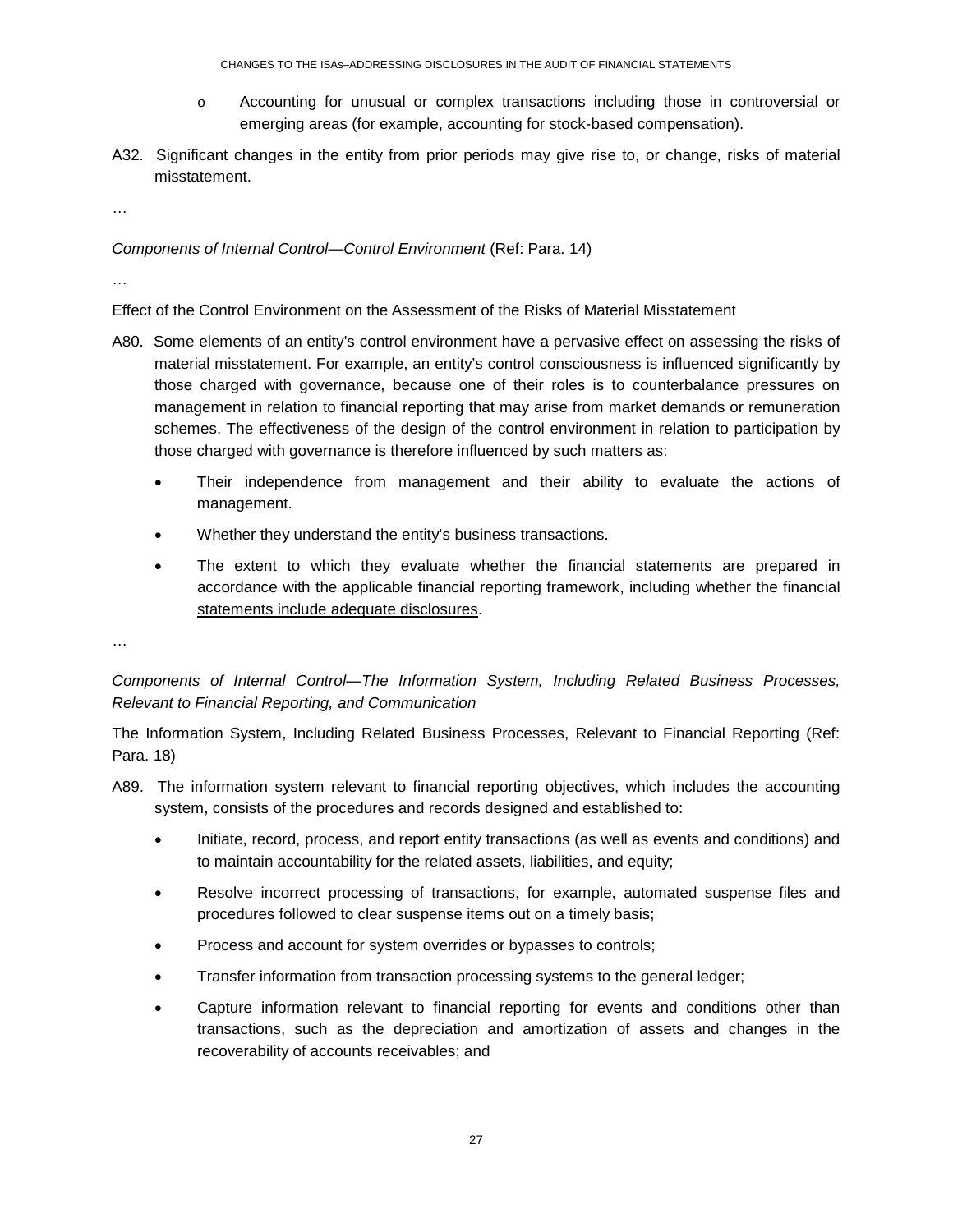• Ensure information required to be disclosed by the applicable financial reporting framework is accumulated, recorded, processed, summarized and appropriately reported in the financial statements. [NO CHANGES TO THIS PARAGRAPH]

A89a.Financial statements may contain information that is obtained from outside of the general and subsidiary ledgers. Examples of such information may include:

- Information obtained from lease agreements disclosed in the financial statements, such as renewal options or future lease payments.
- Information disclosed in the financial statements that is produced by an entity's risk management system.
- Fair value information produced by management's experts and disclosed in the financial statements.
- Information disclosed in the financial statements that has been obtained from models, or from other calculations used to develop estimates recognized or disclosed in the financial statements, including information relating to the underlying data and assumptions used in those models, such as:
	- o Assumptions developed internally that may affect an asset's useful life; or
	- o Data such as interest rates that are affected by factors outside the control of the entity.
- Information disclosed in the financial statements about sensitivity analyses derived from financial models that demonstrates that management has considered alternative assumptions.
- Information recognized or disclosed in the financial statements that has been obtained from an entity's tax returns and records.
- Information disclosed in the financial statements that has been obtained from analyses prepared to support management's assessment of the entity's ability to continue as a going concern, such as disclosures, if any, related to events or conditions that have been identified that may cast significant doubt on the entity's ability to continue as a going concern.  $24$
- A89b. The understanding of the information system relevant to financial reporting required by paragraph 18 of this ISA (including the understanding of relevant aspects of that system relating to information disclosed in the financial statements that is obtained from within or outside of the general and subsidiary ledgers) is a matter of the auditor's professional judgment. For example, certain amounts or disclosures in the entity's financial statements (such as disclosures about credit risk, liquidity risk, and market risk) may be based on information obtained from the entity's risk management system. However, the auditor is not required to understand all aspects of the risk management system, and uses professional judgment in determining the necessary understanding.

<sup>…</sup>

<span id="page-27-0"></span>See paragraphs 19–20 of ISA 570 (Revised).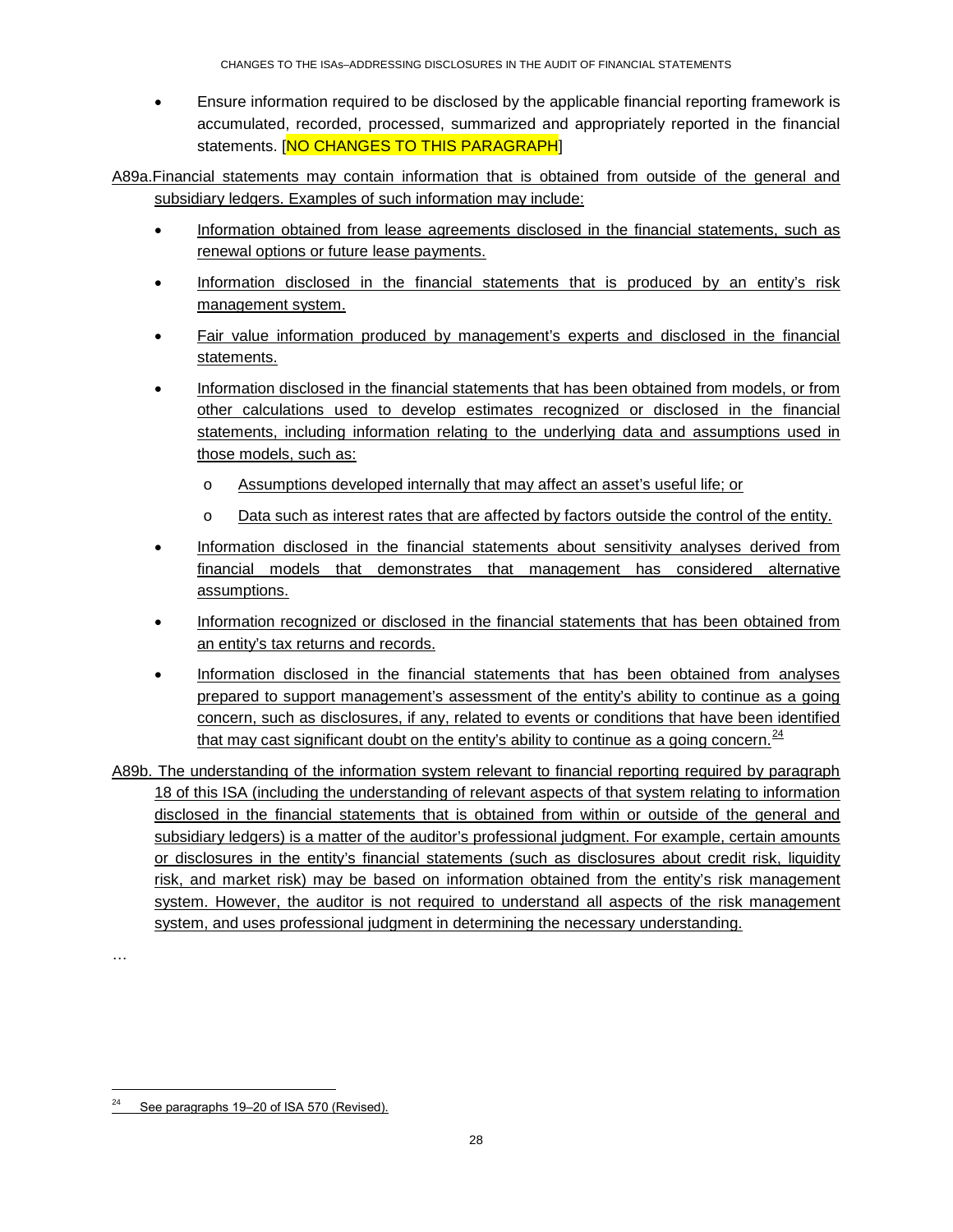Considerations specific to smaller entities

A93. The ilnformation systems, and related business processes, relevant to financial reporting in small entities, including relevant aspects of that system relating to information disclosed in the financial statements that is obtained from within or outside of the general and subsidiary ledgers, are is likely to be less sophisticated than in larger entities, but their its role is just as significant. Small entities with active management involvement may not need extensive descriptions of accounting procedures, sophisticated accounting records, or written policies. Understanding the entity's information systems relevant to financial reporting–and processes may therefore be easier in an audit of smaller entities, and may be more dependent on inquiry than on review of documentation. The need to obtain an understanding, however, remains important.

…

- A99. The auditor's emphasis may be on identifying and obtaining an understanding of control activities that address the areas where the auditor considers that risks of material misstatement are likely to be higher. When multiple control activities each achieve the same objective, it is unnecessary to obtain an understanding of each of the control activities related to such objective.
- A99a.Control activities relevant to the audit may include controls established by management that address risks of material misstatement related to disclosures not being prepared in accordance with the applicable financial reporting framework, in addition to controls that address risks related to account balances and transactions. Such control activities may relate to information included in the financial statements that is obtained from outside of the general and subsidiary ledgers.
- A100.The auditor's knowledge about the presence or absence of control activities obtained from the understanding of the other components of internal control assists the auditor in determining whether it is necessary to devote additional attention to obtaining an understanding of control activities.

#### **Identifying and Assessing the Risks of Material Misstatement**

Assessment of Risks of Material Misstatement at the Financial Statement Level (Ref: Para. 25(a))

- A118.Risks of material misstatement at the financial statement level refer to risks that relate pervasively to the financial statements as a whole and potentially affect many assertions. Risks of this nature are not necessarily risks identifiable with specific assertions at the class of transactions, account balance, or disclosure level. Rather, they represent circumstances that may increase the risks of material misstatement at the assertion level, for example, through management override of internal control. Financial statement level risks may be especially relevant to the auditor's consideration of the risks of material misstatement arising from fraud. [NO CHANGES TO THIS PARAGRAPH]
- A119.Risks at the financial statement level may derive in particular from a deficient control environment (although these risks may also relate to other factors, such as declining economic conditions). For example, deficiencies such as management's a lack of management competence or lack of oversight over the preparation of the financial statements may have a more pervasive effect on the financial statements and may require an overall response by the auditor.

…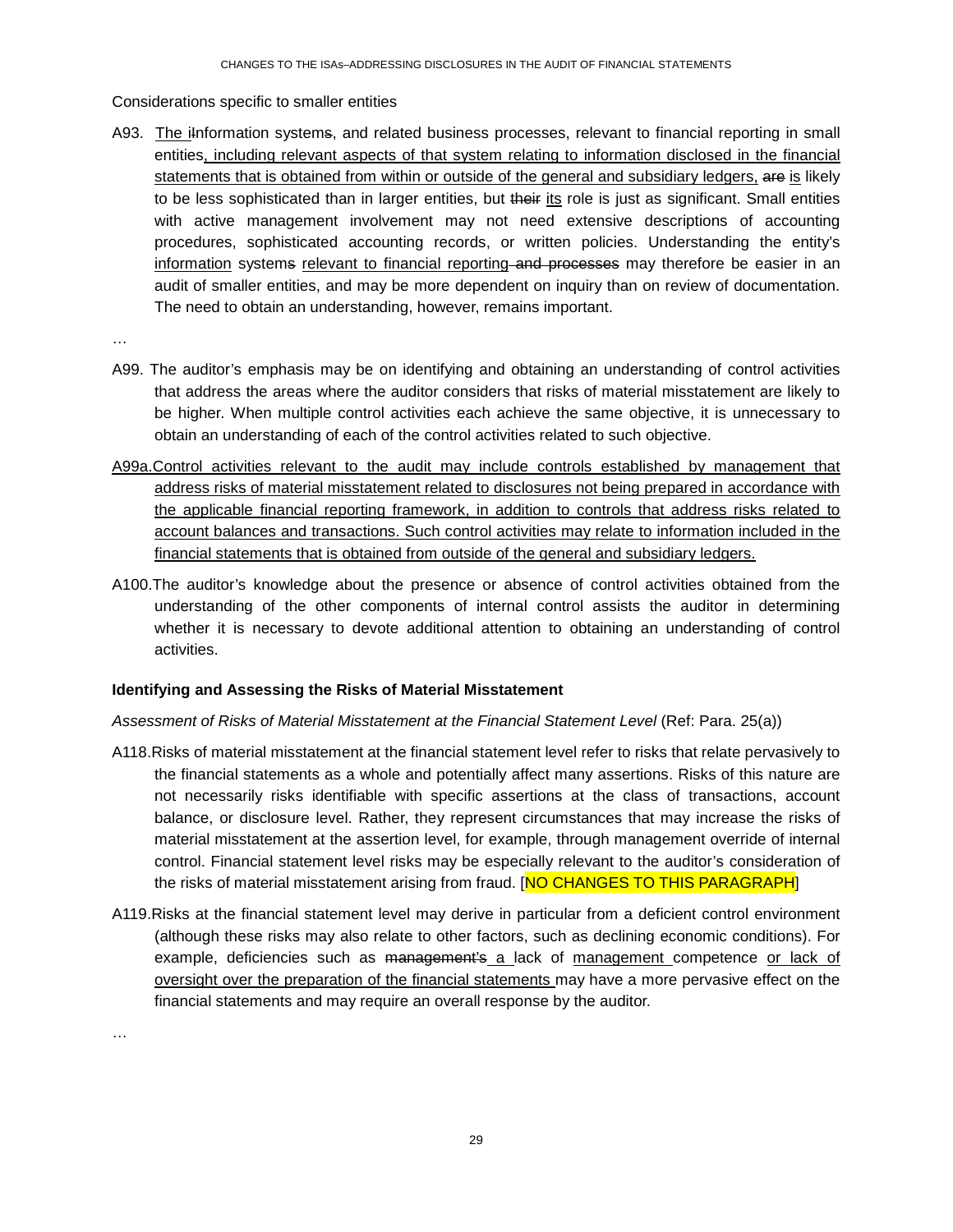The Use of Assertions

- A123.In representing that the financial statements are in accordance with the applicable financial reporting framework, management implicitly or explicitly makes assertions regarding the recognition, measurement, and presentation of classes of transactions and events, account balances and disclosures of the various elements of financial statements and related disclosures.
- A123a. The auditor may use the assertions as described above in paragraph A124(a)-(b) below or may express them differently provided all aspects described above below have been covered. For example, the auditor may choose to combine the assertions about classes of transactions and events, and related disclosures, with the assertions about account balances, and related disclosures. [Moved from paragraph A125]

#### Assertions about classes of transactions, account balances, and related disclosures

- A124. Assertions used by the auditor to in considering the different types of potential misstatements that may occur may fall into the following-three categories and may take the following forms:
	- (a) Assertions about classes of transactions and events, and related disclosures, for the period under audit:
		- (i) Occurrence—transactions and events that have been recorded or disclosed, have occurred, and such transactions and events pertain to the entity.
		- (ii) Completeness—all transactions and events that should have been recorded have been recorded, and all related disclosures that should have been included in the financial statements have been included.
		- (iii) Accuracy—amounts and other data relating to recorded transactions and events have been recorded appropriately, and related disclosures have been appropriately measured and described.
		- (iv) Cutoff—transactions and events have been recorded in the correct accounting period.
		- (v) Classification—transactions and events have been recorded in the proper accounts.
		- (vi) Presentation—transactions and events are appropriately aggregated or disaggregated and clearly described, and related disclosures are relevant and understandable in the context of the requirements of the applicable financial reporting framework.
	- (b) Assertions about account balances, and related disclosures, at the period end:
		- (i) Existence—assets, liabilities, and equity interests exist.
		- (ii) Rights and obligations—the entity holds or controls the rights to assets, and liabilities are the obligations of the entity.
		- (iii) Completeness—all assets, liabilities and equity interests that should have been recorded have been recorded, and all related disclosures that should have been included in the financial statements have been included.
		- (iv) Accuracy, Vvaluation and allocation—financial and other information are disclosed fairly and at appropriate amounts assets, liabilities, and equity interests have been included in the financial statements at appropriate amounts and any resulting valuation or allocation adjustments have been appropriately recorded, and related disclosures have been appropriately measured and described.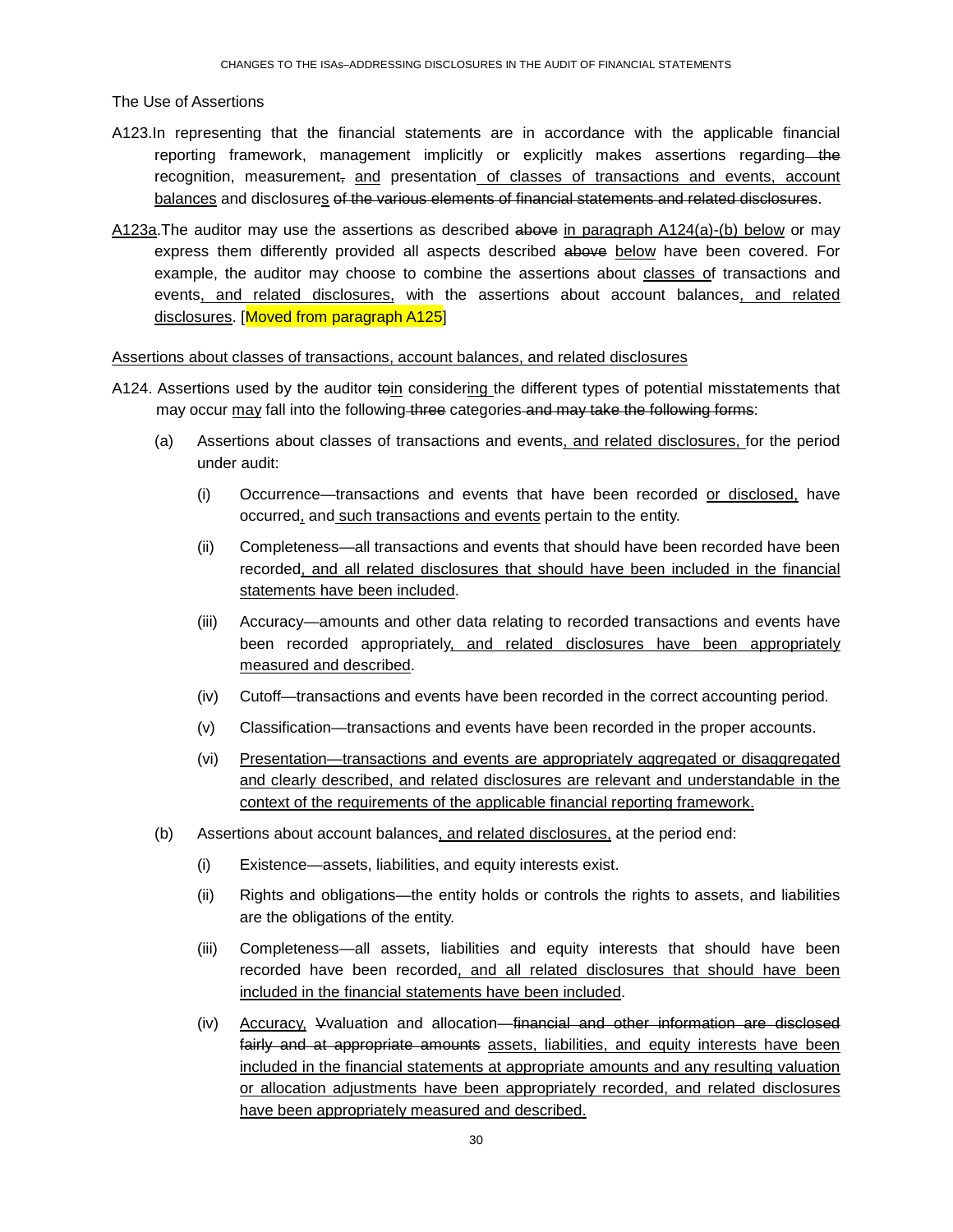- (v) Classification—assets, liabilities and equity interests have been recorded in the proper accounts.
- (vi) Presentation— assets, liabilities and equity interests are appropriately aggregated or disaggregated and clearly described, and related disclosures are relevant and understandable in the context of the requirements of the applicable financial reporting framework.
- (c) Assertions about presentation and disclosure:
	- (i) Occurrence and rights and obligations—disclosed events, transactions, and other matters have occurred and pertain to the entity.
	- (ii) Completeness—all disclosures that should have been included in the financial statements have been included.
	- (iii) Classification and understandability—financial information is appropriately presented and described, and disclosures are clearly expressed.
	- (iv) Accuracy and valuation—financial and other information are disclosed fairly and at appropriate amounts.

### Assertions about other disclosures

- A124a. The assertions described in paragraph A124(a)–(b) above, adapted as appropriate, may also be used by the auditor in considering the different types of potential misstatements that may occur in disclosures not directly related to recorded classes of transactions, events, or account balances. As an example of such a disclosure, the entity may be required to describe its exposure to risks arising from financial instruments, including how the risks arise; the objectives, policies and processes for managing the risks; and the methods used to measure the risks.
- A125. The auditor may use the assertions as described above or may express them differently provided all aspects described above have been covered. For example, the auditor may choose to combine the assertions about transactions and events with the assertions about account balances. [Moved to paragraph A123a]

-

### *Process of Identifying Risks of Material Misstatement* (Ref: Para. 26(a))

- A127. Information gathered by performing risk assessment procedures, including the audit evidence obtained in evaluating the design of controls and determining whether they have been implemented, is used as audit evidence to support the risk assessment. The risk assessment determines the nature, timing and extent of further audit procedures to be performed. In identifying the risks of material misstatement in the financial statements, the auditor exercises professional skepticism in accordance with ISA 200. $\frac{25}{5}$  $\frac{25}{5}$  $\frac{25}{5}$
- A128. Appendix 2 provides examples of conditions and events that may indicate the existence of risks of material misstatement, including risks of material misstatement relating to disclosures.

<sup>…</sup>

<span id="page-30-0"></span><sup>25</sup> ISA 200 *Overall Objectives of the Independent Auditor and the Conduct of an Audit in Accordance with International Standards on Auditing,* paragraph 15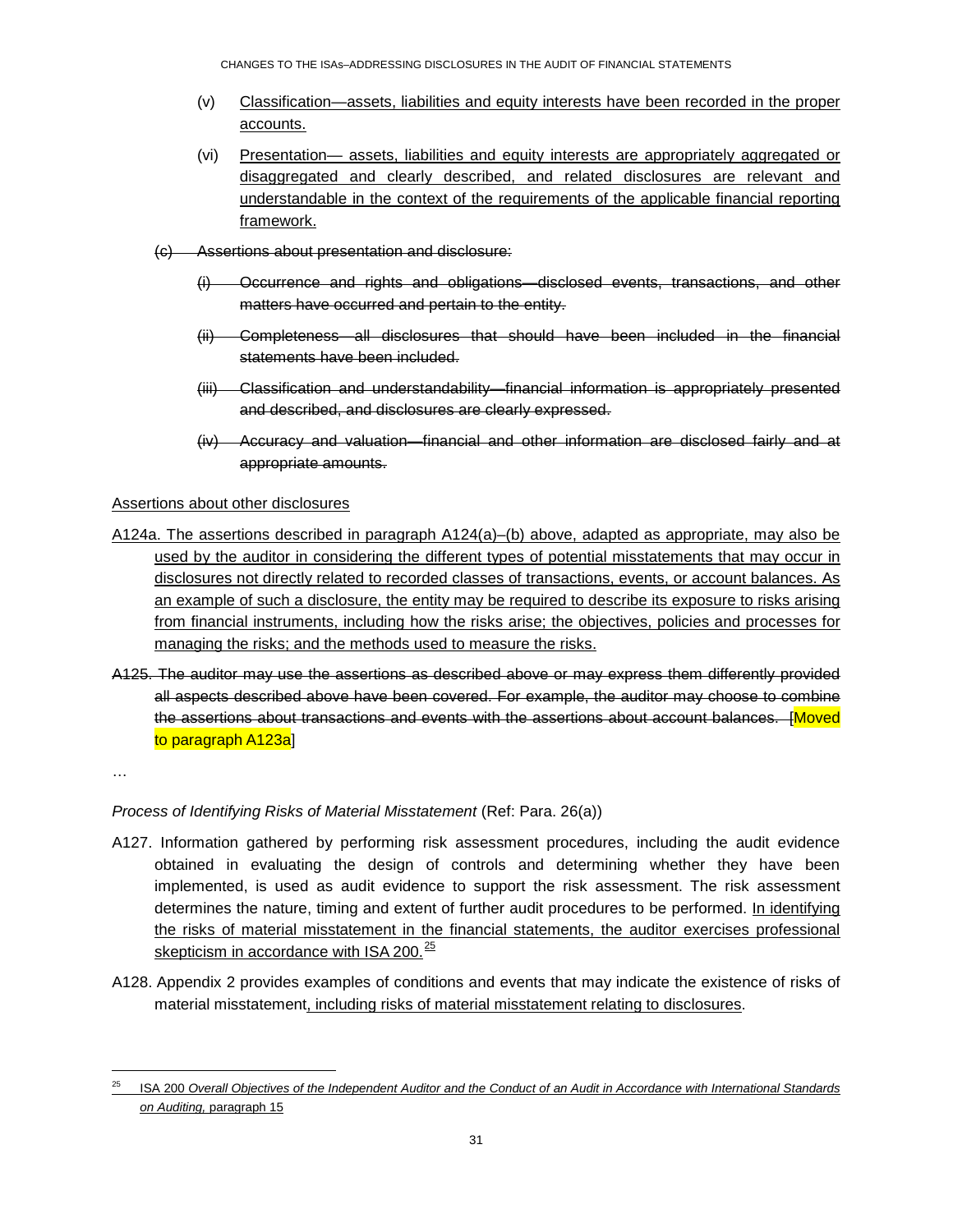- A128a. As explained in ISA 320, $^{26}$  $^{26}$  $^{26}$  materiality and audit risk are considered when identifying and assessing the risks of material misstatement in classes of transactions, account balances and disclosures. The auditor's determination of materiality is a matter of professional judgment, and is affected by the auditor's perception of the financial reporting needs of users of the financial statements. $\frac{27}{2}$  $\frac{27}{2}$  $\frac{27}{2}$
- A128b. The auditor's consideration of disclosures in the financial statements when identifying risks includes quantitative and qualitative disclosures, the misstatement of which could be material (i.e., in general, misstatements are considered to be material if they could reasonably be expected to influence the economic decisions of users taken on the basis of the financial statements as a whole). Depending on the circumstances of the entity and the engagement, examples of disclosures that will have qualitative aspects and that may be relevant when assessing the risks of material misstatement include disclosures about:
	- Liquidity and debt covenants of an entity in financial distress.
	- Events or circumstances that have led to the recognition of an impairment loss.
	- Key sources of estimation uncertainty, including assumptions about the future.
	- The nature of a change in accounting policy, and other relevant disclosures required by the applicable financial reporting framework, where, for example, new financial reporting requirements are expected to have a significant impact on the financial position and financial performance of the entity.
	- Share-based payment arrangements, including information about how any amounts recognized were determined, and other relevant disclosures.
	- Related parties, and related party transactions.
	- Sensitivity analysis, including the effects of changes in assumptions used in the entity's valuation techniques intended to enable users to understand the underlying measurement uncertainty of a recorded or disclosed amount.

### Considerations specific to smaller entities

```
A128c. Disclosures in the financial statements of smaller entities may be less detailed or less complex 
(e.g., some financial reporting frameworks allow smaller entities to provide fewer disclosures in the 
financial statements). However, this does not relieve the auditor of the responsibility to obtain an 
understanding of the entity and its environment, including internal control, as it relates to 
disclosures.
```
…

### *Material Misstatements*

A131a. Potential misstatements in individual statements and disclosures may be judged to be material due to size, nature or circumstances. (Ref: Para. 26(d))

<sup>…</sup>

<span id="page-31-0"></span><sup>26</sup> ISA 320, *Materiality in Planning and Performing an Audit*, paragraph A1

<span id="page-31-1"></span> $27$  ISA 320, paragraph 4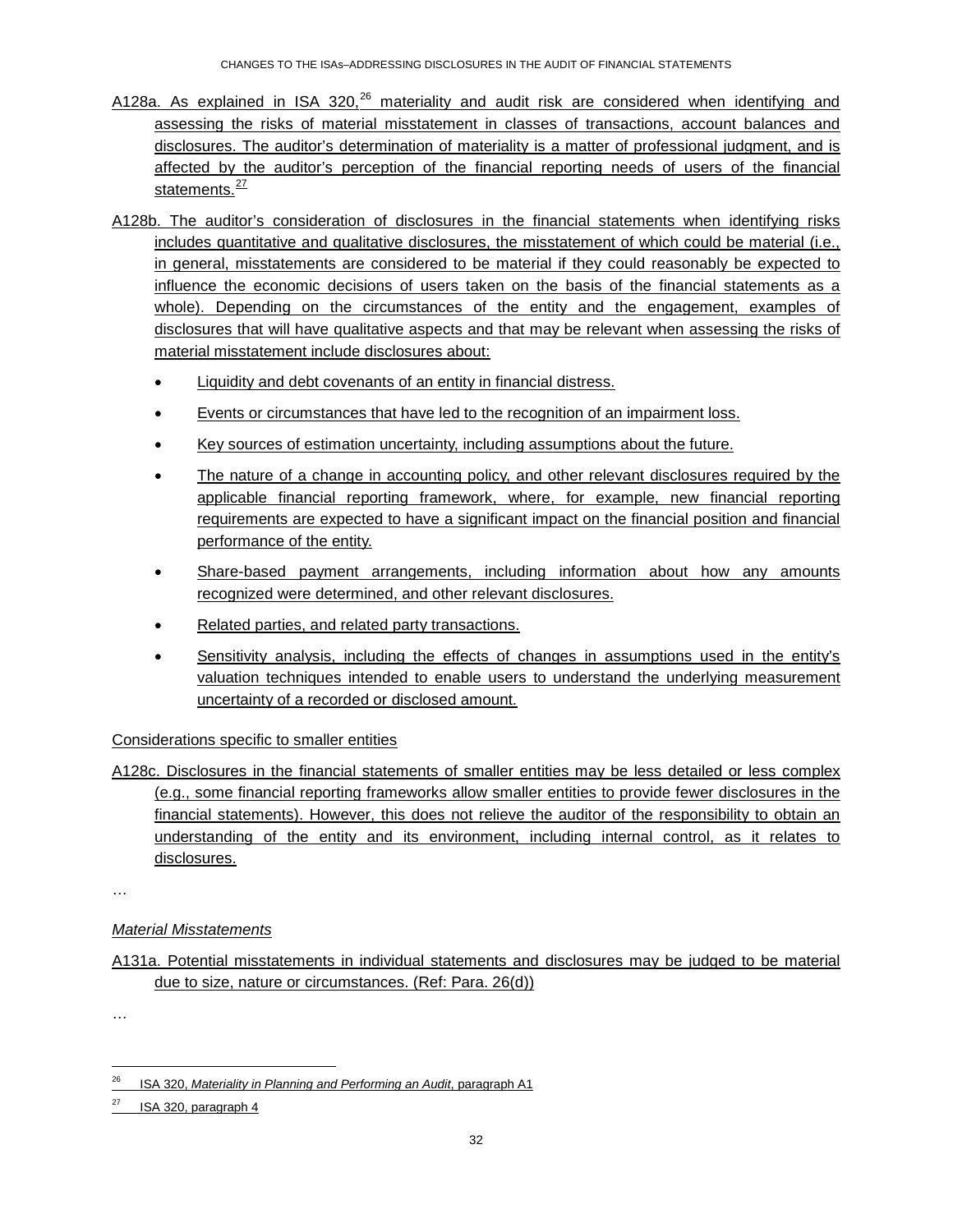## **Appendix 2**

(Ref: Para. A40, A128)

## **Conditions and Events That May Indicate Risks of Material Misstatement**

The following are examples of conditions and events that may indicate the existence of risks of material misstatement in the financial statements. The examples provided cover a broad range of conditions and events; however, not all conditions and events are relevant to every audit engagement and the list of examples is not necessarily complete.

- Operations in regions that are economically unstable, for example, countries with significant currency devaluation or highly inflationary economies.
- Operations exposed to volatile markets, for example, futures trading.
- Operations that are subject to a high degree of complex regulation.
- Going concern and liquidity issues including loss of significant customers.
- Constraints on the availability of capital and credit.
- Changes in the industry in which the entity operates.
- Changes in the supply chain.
- Developing or offering new products or services, or moving into new lines of business.
- Expanding into new locations.
- Changes in the entity such as large acquisitions or reorganizations or other unusual events.
- Entities or business segments likely to be sold.
- The existence of complex alliances and joint ventures.
- Use of off balance sheet finance, special-purpose entities, and other complex financing arrangements.
- Significant transactions with related parties.
- Lack of personnel with appropriate accounting and financial reporting skills.
- Changes in key personnel including departure of key executives.
- Deficiencies in internal control, especially those not addressed by management.
- Incentives for management and employees to engage in fraudulent financial reporting.
- Inconsistencies between the entity's IT strategy and its business strategies.
- Changes in the IT environment.
- Installation of significant new IT systems related to financial reporting.
- Inquiries into the entity's operations or financial results by regulatory or government bodies.
- Past misstatements, history of errors or a significant amount of adjustments at period end.
- Significant amount of non-routine or non-systematic transactions including intercompany transactions and large revenue transactions at period end.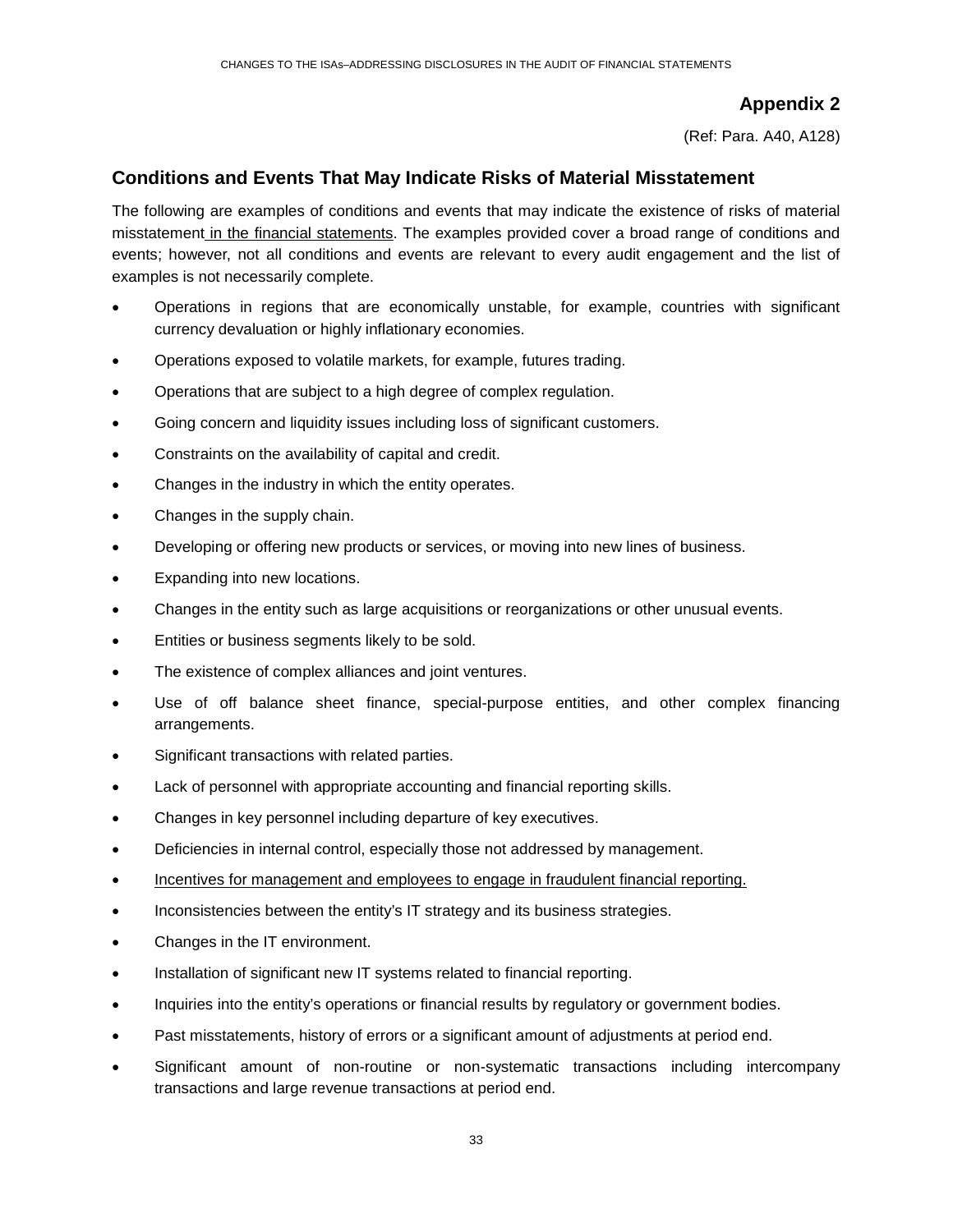- Transactions that are recorded based on management's intent, for example, debt refinancing, assets to be sold and classification of marketable securities.
- Application of new accounting pronouncements.
- Accounting measurements that involve complex processes.
- Events or transactions that involve significant measurement uncertainty, including accounting estimates, and related disclosures.
- Omission, or obscuring, of significant information in disclosures.
- Pending litigation and contingent liabilities, for example, sales warranties, financial guarantees and environmental remediation.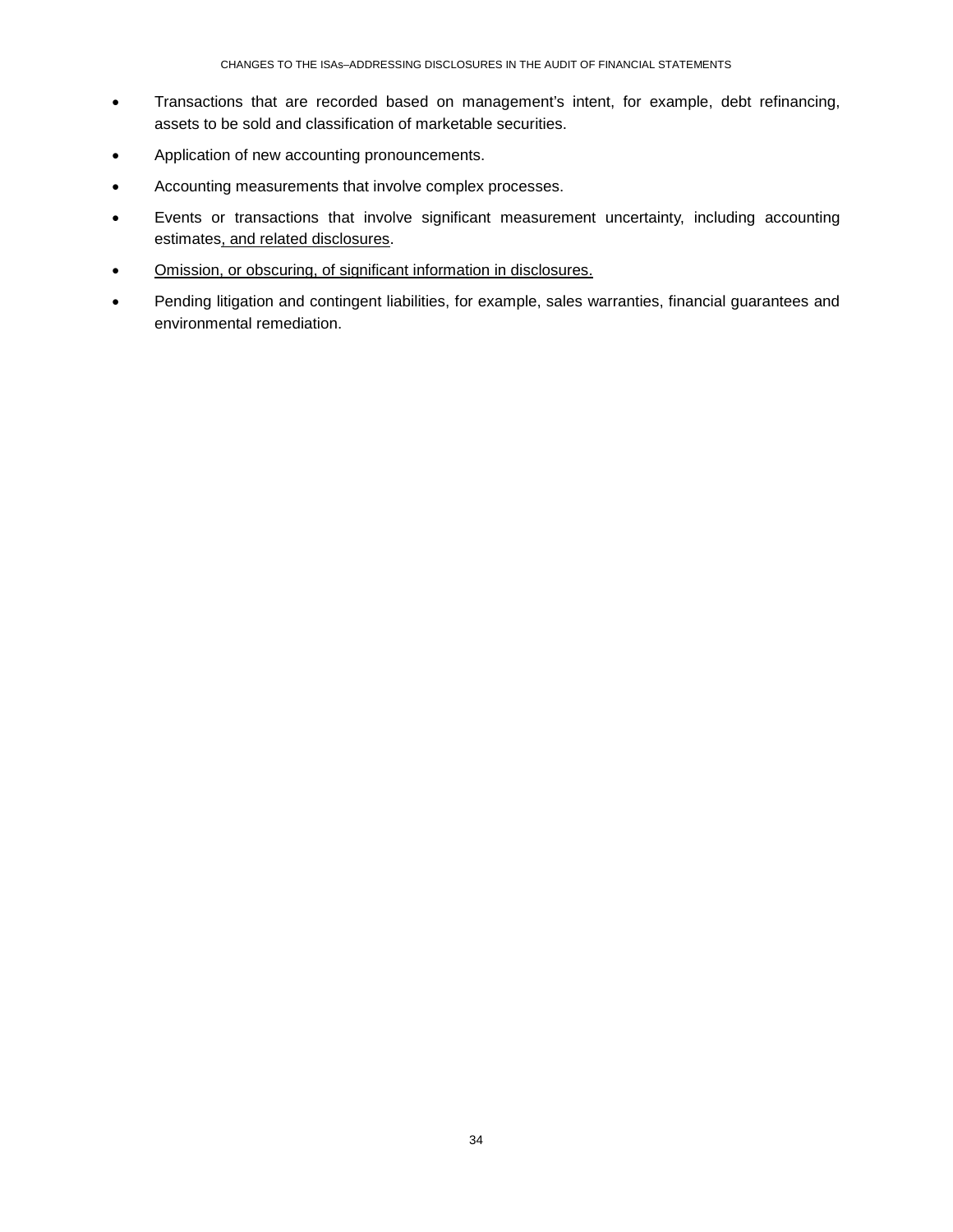# <span id="page-34-0"></span>**ISA 320,** *Materiality in Planning and Performing an Audit*

## **Introduction**

…

#### **Materiality in the Context of an Audit**

...

- 6. In planning the audit, the auditor makes judgments about the size of misstatements that will be considered material. These judgments provide a basis for:
	- (a) Determining the nature, timing and extent of risk assessment procedures;
	- (b) Identifying and assessing the risks of material misstatement; and
	- (c) Determining the nature, timing and extent of further audit procedures.

The materiality determined when planning the audit does not necessarily establish an amount below which uncorrected misstatements, individually or in the aggregate, will always be evaluated as immaterial. The circumstances related to some misstatements may cause the auditor to evaluate them as material even if they are below materiality. Although ilt is not practicable to design audit procedures to detect all misstatements that could be material solely because of their nature,. However, consideration of the nature of potential misstatements in disclosures is relevant to the design of audit procedures to address risks of material misstatement<sup>[28](#page-34-1)</sup>. In addition, when evaluating the effect on the financial statements of all uncorrected misstatements, the auditor considers not only the size but also the nature of uncorrected misstatements, and the particular circumstances of their occurrence<del>, when evaluating their effect on the financial statements.<sup>[29](#page-34-2)</sup> <u>(Ref: Para.A1a)</u></del>

…

# **Requirements**

### **Determining Materiality and Performance Materiality When Planning the Audit**

- 10. When establishing the overall audit strategy, the auditor shall determine materiality for the financial statements as a whole. If, in the specific circumstances of the entity, there is one or more particular classes of transactions, account balances or disclosures for which misstatements of lesser amounts than materiality for the financial statements as a whole could reasonably be expected to influence the economic decisions of users taken on the basis of the financial statements, the auditor shall also determine the materiality level or levels to be applied to those particular classes of transactions, account balances or disclosures. (Ref: Para. A2–A11) [NO CHANGES TO THE REQUIREMENT]
- 11. The auditor shall determine performance materiality for purposes of assessing the risks of material misstatement and determining the nature, timing and extent of further audit procedures. (Ref: Para. A12) [NO CHANGE TO THE REQUIREMENT]

<sup>…</sup>

<span id="page-34-1"></span><sup>&</sup>lt;sup>28</sup> See ISA 315 (Revised), *Identifying and Assessing the Risks of Material Misstatement through Understanding the Entity and its Environment,* paragraphs A128a-A128b

<span id="page-34-2"></span>ISA 450, paragraph A16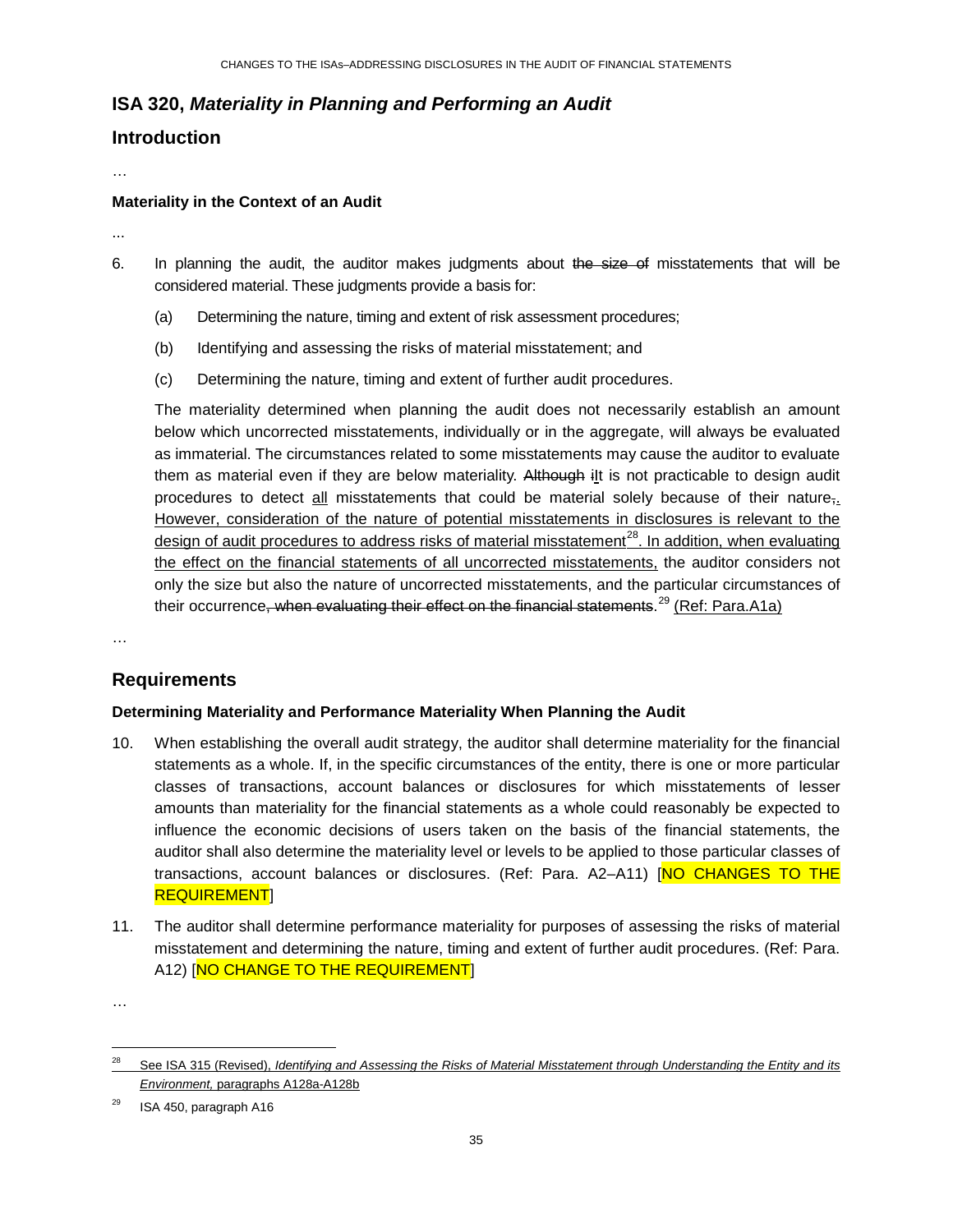\*\*\*

# **Application and Other Explanatory Material**

## **Determining Materiality and Performance Materiality When Planning the Audit**

…

## **Materiality in the Context of an Audit (Ref: Para. 6)**

- A1a. Identifying and assessing the risks of material misstatement<sup>[30](#page-35-0)</sup> involves the use of professional judgment to identify those classes of transactions, account balances and disclosures, including qualitative disclosures, the misstatement of which could be material (i.e., in general, misstatements are considered to be material if they could reasonably be expected to influence the economic decisions of users taken on the basis of the financial statements as a whole). When considering whether misstatements in qualitative disclosures could be material, the auditor may identify relevant factors such as:
	- The circumstances of the entity for the period (for example, the entity may have undertaken a significant business combination during the period).
	- The applicable financial reporting framework, including changes therein (for example, a new financial reporting standard may require new qualitative disclosures that are significant to the entity).
	- Qualitative disclosures that are important to users of the financial statements because of the nature of an entity (for example, liquidity risk disclosures may be important to users of the financial statements for a financial institution). $\frac{1}{x}$

…

### **Determining Materiality and Performance Materiality When Planning the Audit**

…

-

*Materiality Level or Levels for Particular Classes of Transactions, Account Balances or Disclosures* (Ref: Para. 10)

- A10. Factors that may indicate the existence of one or more particular classes of transactions, account balances or disclosures for which misstatements of lesser amounts than materiality for the financial statements as a whole could reasonably be expected to influence the economic decisions of users taken on the basis of the financial statements include the following:
	- Whether law, regulation or the applicable financial reporting framework affect users' expectations regarding the measurement or disclosure of certain items (for example, related party transactions, and the remuneration of management and those charged with governance, and sensitivity analysis for fair value accounting estimates with high estimation uncertainty).

<span id="page-35-0"></span><sup>30</sup> ISA 315 (Revised), paragraph 25, requires the auditor to identify and assess the risk of material misstatement at the financial statement and assertion level.

<span id="page-35-1"></span>When the final standard is issued, this paragraph will become paragraph A2 and all subsequent paragraphs will be renumbered accordingly.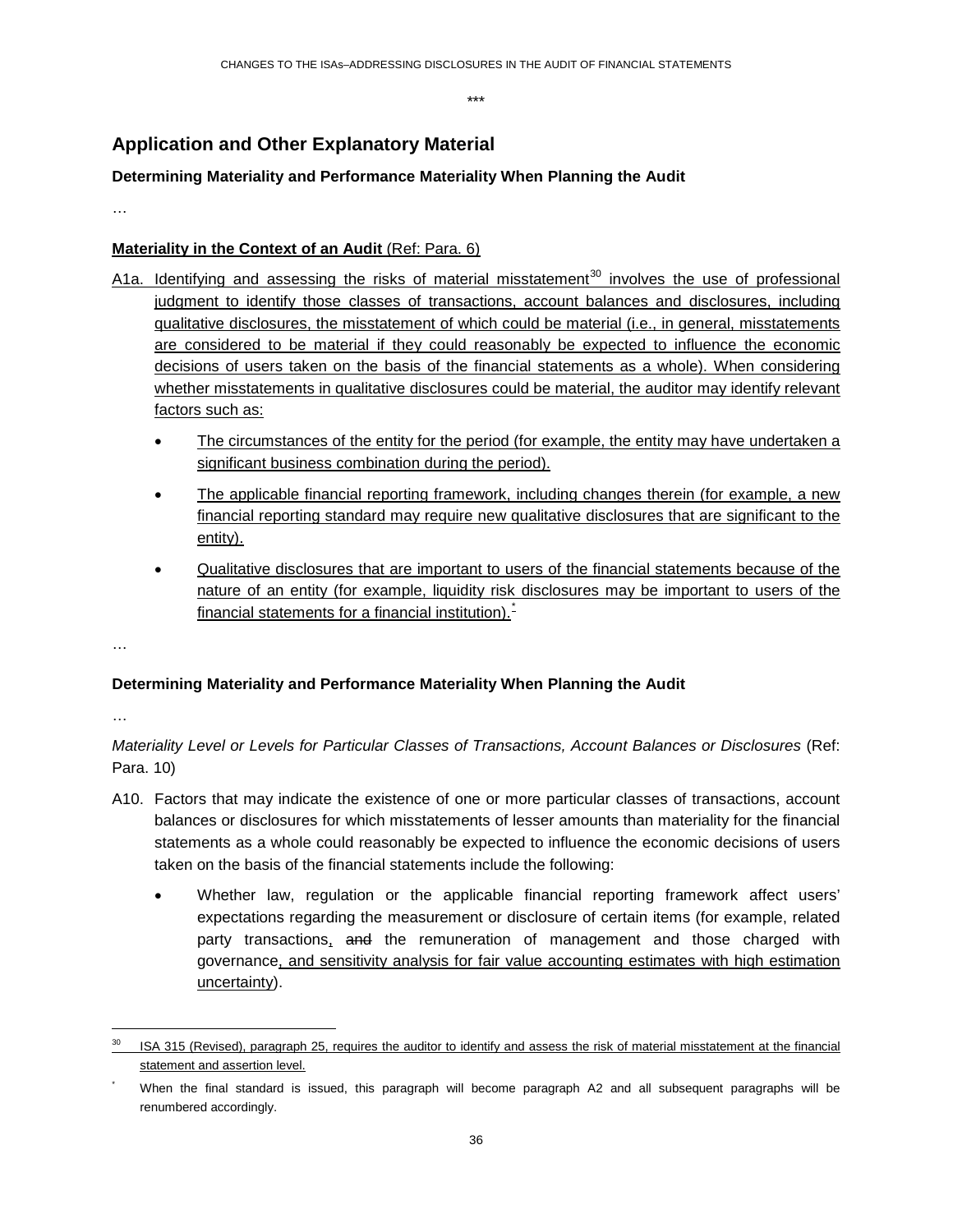CHANGES TO THE ISAs–ADDRESSING DISCLOSURES IN THE AUDIT OF FINANCIAL STATEMENTS

- The key disclosures in relation to the industry in which the entity operates (for example, research and development costs for a pharmaceutical company).
- Whether attention is focused on a particular aspect of the entity's business that is separately disclosed in the financial statements (for example, a newly acquired business disclosures about segments or a significant business combination).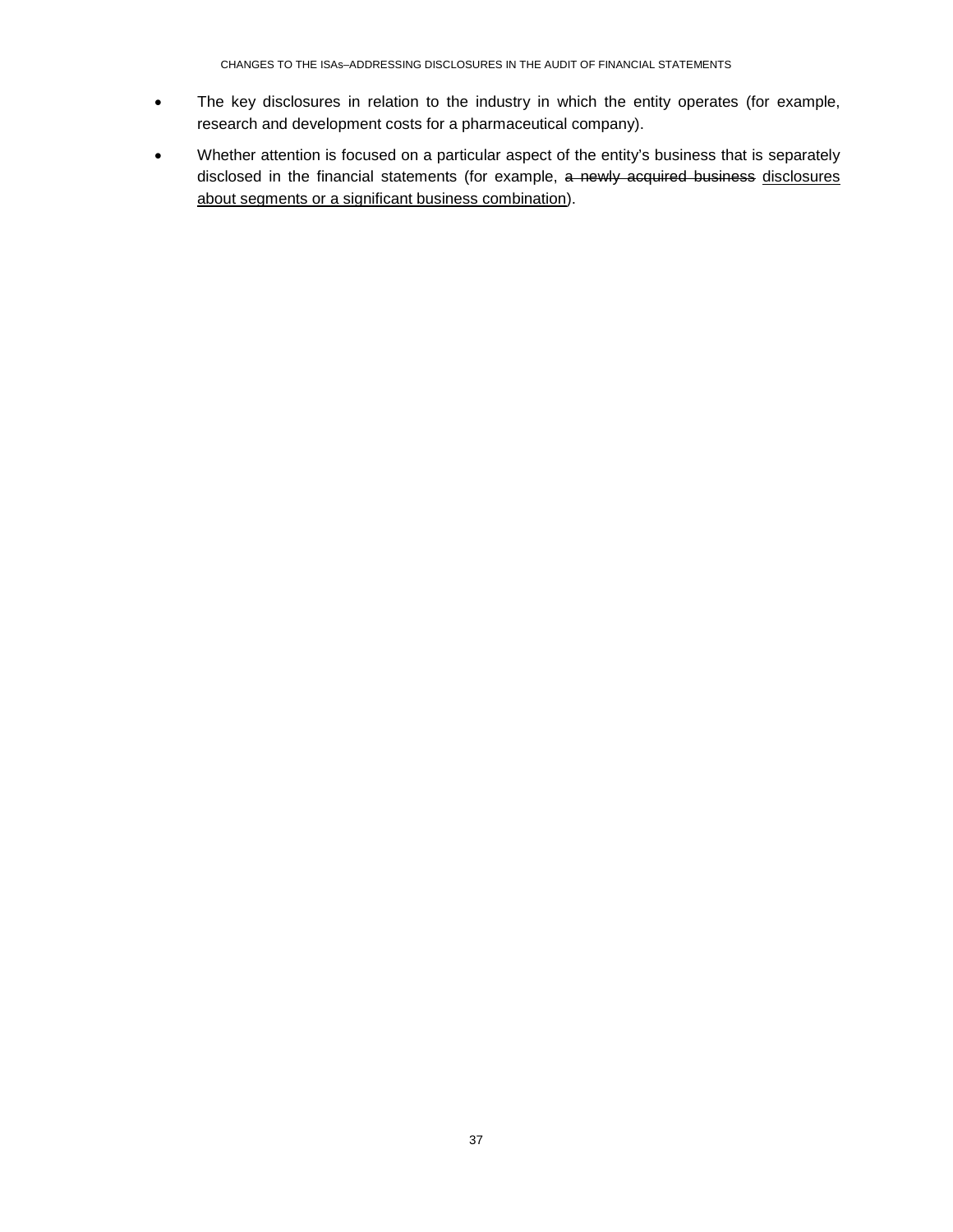## <span id="page-37-0"></span>**ISA 330,** *The Auditor's Responses to Assessed Risks*

## **Requirements**

…

## **Audit Procedures Responsive to the Assessed Risks of Material Misstatement at the Assertion Level**

- 6. The auditor shall design and perform further audit procedures whose nature, timing and extent are based on and are responsive to the assessed risks of material misstatement at the assertion level. (Ref: Para. A4-A8) [NO CHANGES TO THE REQUIREMENT]
- 7. In designing the further audit procedures to be performed, the auditor shall:
	- (a) Consider the reasons for the assessment given to the risk of material misstatement at the assertion level for each class of transactions, account balance, and disclosure, including:
		- (i) The likelihood of material misstatement due to the particular characteristics of the relevant class of transactions, account balance, or disclosure (that is, the inherent risk); and
		- (ii) Whether the risk assessment takes account of relevant controls (that is, the control risk), thereby requiring the auditor to obtain audit evidence to determine whether the controls are operating effectively (that is, the auditor intends to rely on the operating effectiveness of controls in determining the nature, timing and extent of substantive procedures); and (Ref: Para. A9–A18)
	- (b) Obtain more persuasive audit evidence the higher the auditor's assessment of risk. (Ref: Para. A19) [NO CHANGES TO THE REQUIREMENT]

…

#### *Substantive Procedures*

…

Substantive Procedures Related to the Financial Statement Closing Process

- 20. The auditor's substantive procedures shall include the following audit procedures related to the financial statement closing process:
	- (a) Agreeing or reconciling information in the financial statements with the underlying accounting records, including agreeing or reconciling information in disclosures, whether such information is obtained from within or outside of the general and subsidiary ledgers; and
	- (b) Examining material journal entries and other adjustments made during the course of preparing the financial statements. (Ref: Para. A52)

…

### **Adequacy of Presentation and Disclosure of the Financial Statements**

24. The auditor shall perform audit procedures to evaluate whether the overall presentation of the financial statements, including the related disclosures, is in accordance with the applicable financial reporting framework. In making this evaluation, the auditor shall consider whether the financial statements are presented in a manner that reflects the appropriate: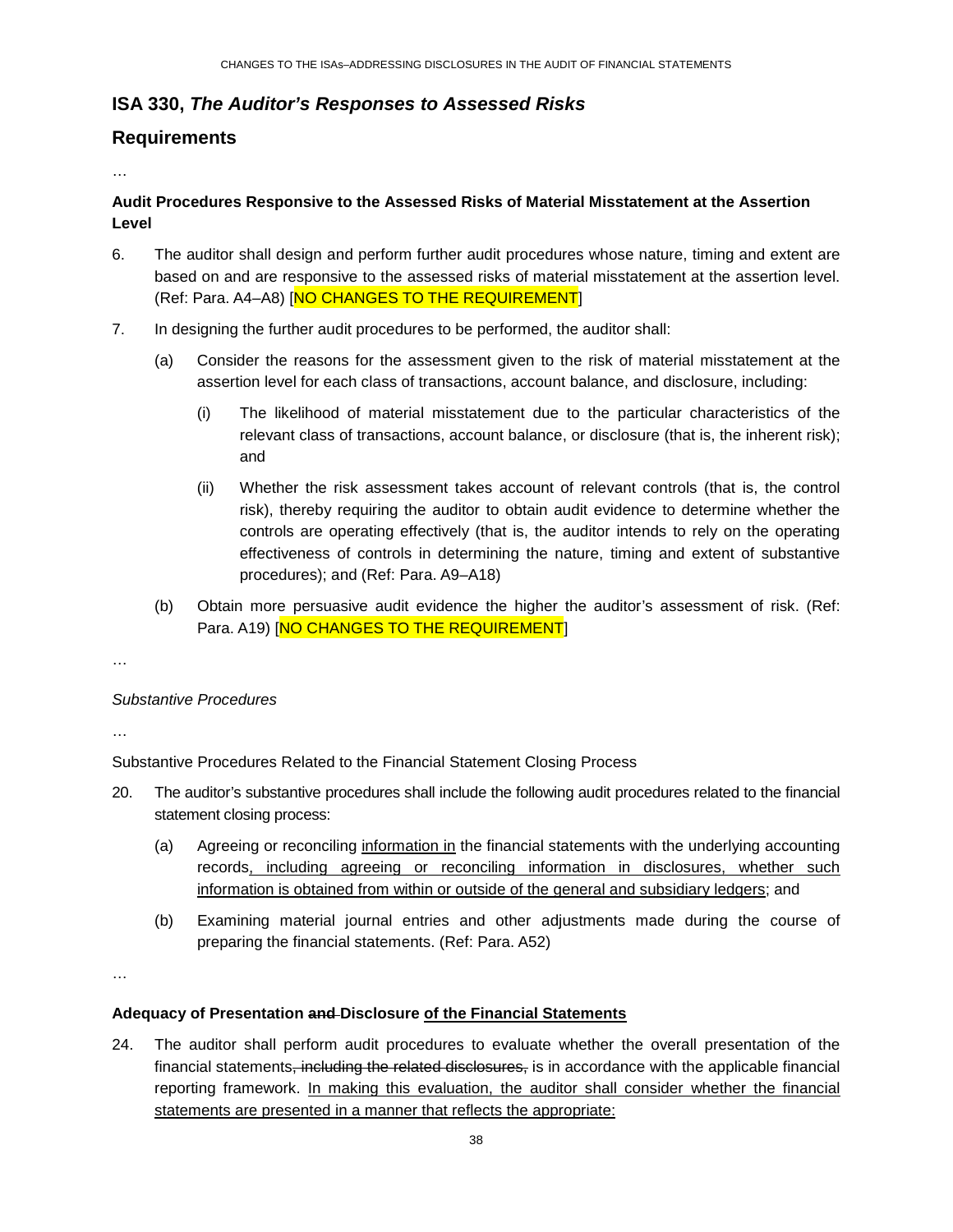CHANGES TO THE ISAs–ADDRESSING DISCLOSURES IN THE AUDIT OF FINANCIAL STATEMENTS

- Classification and description of financial information and the underlying transactions, events and conditions; and
- Presentation, structure and content of the financial statements. (Ref: Para. A59)

…

#### **Documentation**

…

30. The auditor's documentation shall demonstrate that information in the financial statements agrees or reconciles with the underlying accounting records, including agreeing or reconciling disclosures, whether such information is obtained from within or outside of the general and subsidiary ledgers.

\*\*\*

# **Application and Other Explanatory Material**

…

## **Audit Procedures Responsive to the Assessed Risks of Material Misstatement at the Assertion Level**

*The Nature, Timing and Extent of Further Audit Procedures* (Ref: Para. 6)

…

Responding to the Assessed Risks at the Assertion Level (Ref: Para. 7(a))

…

**Timing** 

…

A13. In addition, certain audit procedures can be performed only at or after the period end, for example:

- Agreeing or reconciling information in the financial statements with the underlying accounting records, including classes of transactions, account balances and agreeing or reconciling disclosures, with the underlying accounting records including, as applicable, those relevant accounting records that arewhether such information is obtained from within or outside of the general and subsidiary ledgers;
- Examining adjustments made during the course of preparing the financial statements; and
- Procedures to respond to a risk that, at the period end, the entity may have entered into improper sales contracts, or transactions may not have been finalized.
- A14. Further relevant factors that influence the auditor's consideration of when to perform audit procedures include the following:
	- The control environment.
	- When relevant information is available (for example, electronic files may subsequently be overwritten or procedures to be observed may occur only at certain times).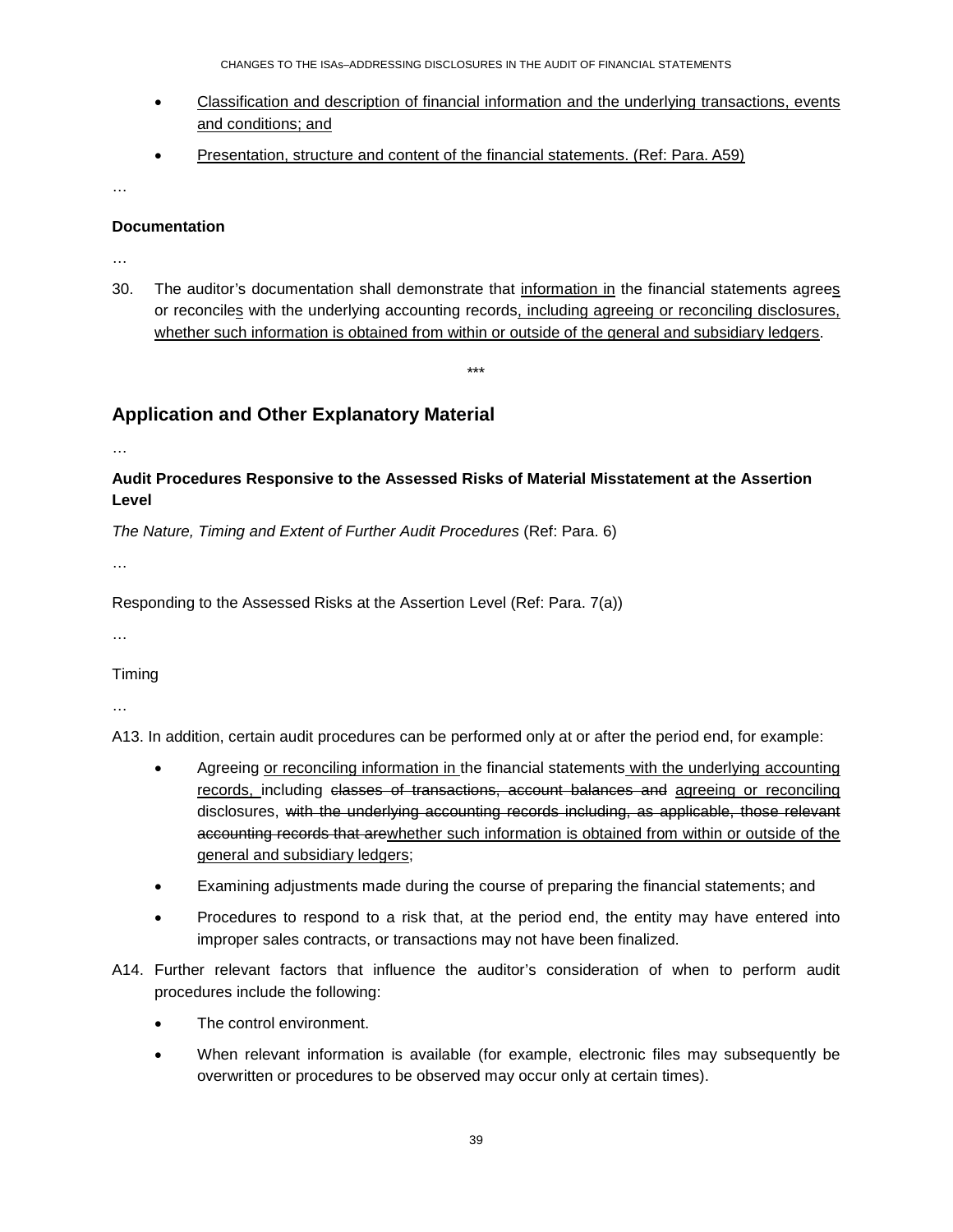- The nature of the risk (for example, if there is a risk of inflated revenues to meet earnings expectations by subsequent creation of false sales agreements, the auditor may wish to examine contracts available on the date of the period end).
- The period or date to which the audit evidence relates.
- The timing of the preparation of the financial statements, particularly for those disclosures that provide further explanation about amounts recorded in the statement of financial position, the statement of comprehensive income, the statement of changes in equity or the statement of cash flows.

…

#### *Substantive Procedures* (Ref: Para. 18)

…

Substantive Procedures Related to the Financial Statement Closing Process (Ref: Para. 20(b))

A52. The nature, and also the extent, of the auditor's substantive procedures related to the financial statement closing process examination of journal entries and other adjustments depends on the nature and complexity of the entity's financial reporting process and the related risks of material misstatement.

…

#### **Adequacy of Presentation and Disclosure of the Financial Statements** (Ref: Para. 24)

A59. Evaluating the overall appropriate presentation, arrangement and content of the financial statements, including the related disclosures, relates to whether the individual financial statements are presented in a manner that reflects the appropriate classification and description of financial information, and the form, arrangement, and content of the financial statements and their appended notes. This includes, for example, consideration of the terminology used as required by the applicable financial reporting framework, the amount level of detail given provided, the classification of items in the statements, aggregation and disaggregation of amounts and the bases of amounts set forth.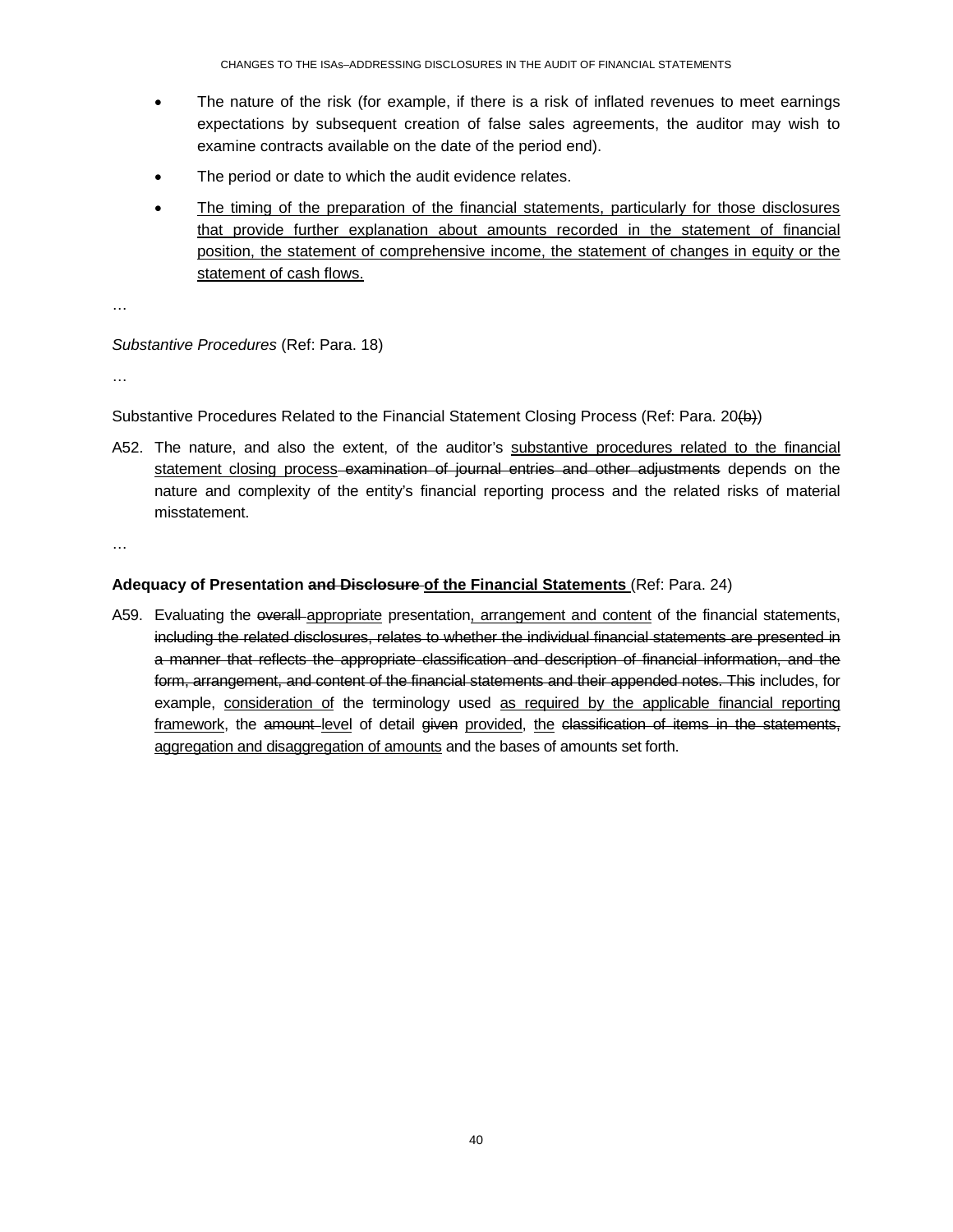# <span id="page-40-0"></span>**ISA 450,** *Evaluation of Misstatements Identified during the Audit*

# **Definitions**

- 4. For purposes of the ISAs, the following terms have the meanings attributed below:
	- (a) Misstatement A difference between the reported amount, classification, presentation, or disclosure of a reported-financial statement item and the amount, classification, presentation, or disclosure that is required for the item to be in accordance with the applicable financial reporting framework. Misstatements can arise from error or fraud. (Ref: Para. A1)

When the auditor expresses an opinion on whether the financial statements are presented fairly, in all material respects, or give a true and fair view, misstatements also include those adjustments of amounts, classifications, presentation, or disclosures that, in the auditor's judgment, are necessary for the financial statements to be presented fairly, in all material respects, or to give a true and fair view.

# **Requirements**

## **Accumulation of Identified Misstatements**

5. The auditor shall accumulate misstatements identified during the audit, other than those that are clearly trivial. (Ref: Para. A2-A3) [NO CHANGES TO THE REQUIREMENT]

…

## **Evaluating the Effect of Uncorrected Misstatements**

- 10. Prior to evaluating the effect of uncorrected misstatements, the auditor shall reassess materiality determined in accordance with ISA 320 to confirm whether it remains appropriate in the context of the entity's actual financial results. (Ref: Para. A11-A12) [NO CHANGES TO THE REQUIREMENT]
- 11. The auditor shall determine whether uncorrected misstatements are material, individually or in aggregate. In making this determination, the auditor shall consider:
	- (a) The size and nature of the misstatements, both in relation to particular classes of transactions, account balances or disclosures and the financial statements as a whole, and the particular circumstances of their occurrence; and (Ref: Para. A13–A17, A19–A20)
	- (b) The effect of uncorrected misstatements related to prior periods on the relevant classes of transactions, account balances or disclosures, and the financial statements as a whole. (Ref: Para. A18) [NO CHANGES TO THE REQUIREMENT]

\*\*\*

…

# **Application and Other Explanatory Material**

## **Definition of Misstatement** (Ref: Para. 4(a))

- A1. Misstatements may result from:
	- (a) An inaccuracy in gathering or processing data from which the financial statements are prepared;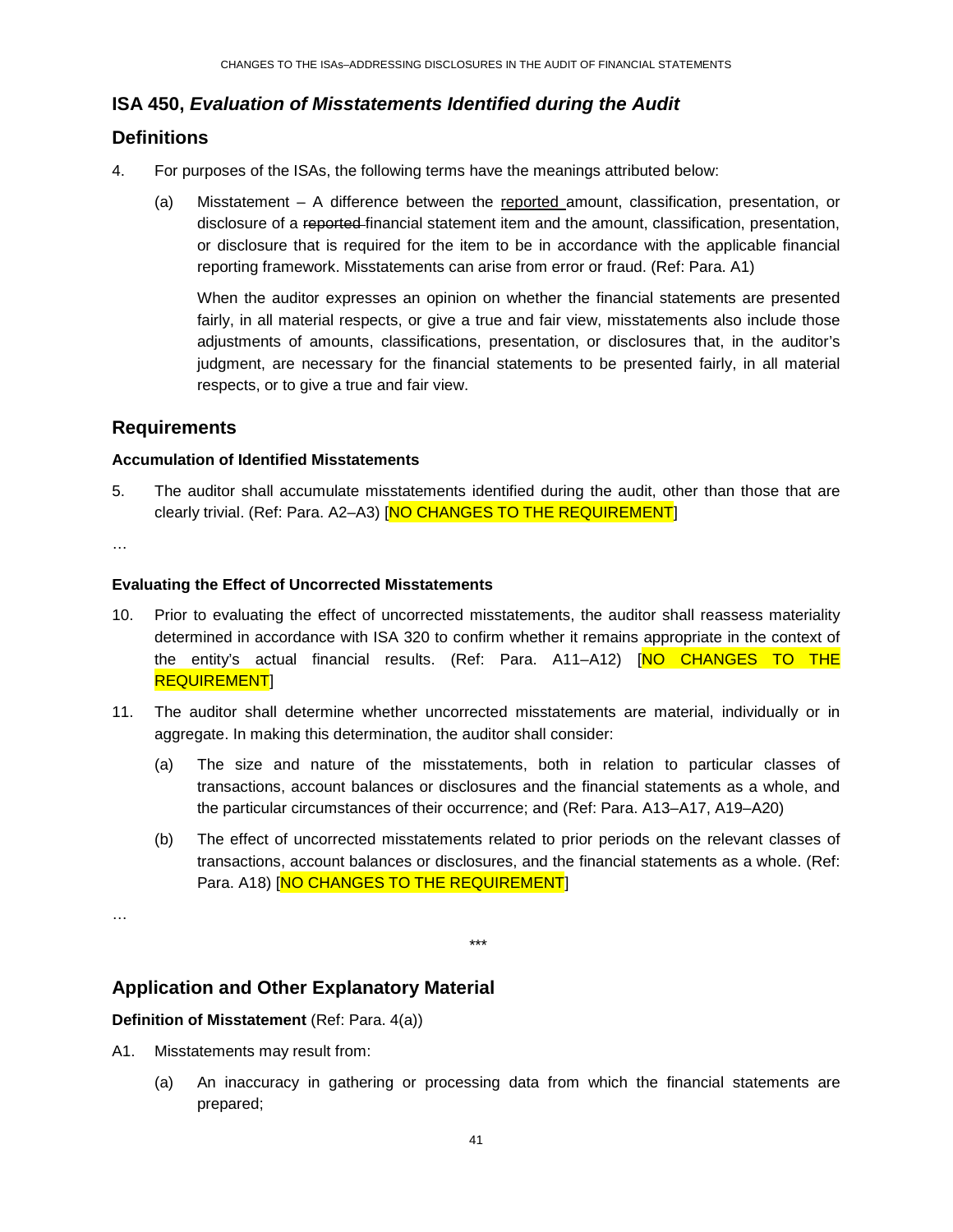- (b) An omission of an amount or disclosure, including inadequate or incomplete disclosures, and those disclosures required to meet disclosure objectives of certain financial reporting <u>frameworks as applicable;<sup>[31](#page-41-0)</sup></u>
- (c) An incorrect accounting estimate arising from overlooking, or clear misinterpretation of, facts; and
- (d) Judgments of management concerning accounting estimates that the auditor considers unreasonable or the selection and application of accounting policies that the auditor considers inappropriate.;
- (e) An inappropriate classification, aggregation or disaggregation, of information; and
- (f) For financial statements prepared in accordance with a fair presentation framework, the omission of a disclosure necessary for the financial statements to achieve fair presentation beyond disclosures specifically required by the framework. $32$

Examples of misstatements arising from fraud are provided in ISA 240.<sup>[33](#page-41-2)</sup>

#### **Accumulation of Identified Misstatements** (Ref: Para. 5)

#### *"Clearly Trivial"*

-

A2. The auditor may designate an amount below which misstatements would be clearly trivial and would not need to be accumulated because the auditor expects that the accumulation of such amounts clearly would not have a material effect on the financial statements. Paragraph 5 of this ISA requires the auditor to accumulate misstatements identified during the audit other than those that are clearly trivial. "Clearly trivial" is not another expression for "not material." Matters Misstatements that are clearly trivial will be of a wholly different (smaller) order of magnitude, or of a wholly different nature than those that would be determined to be material, than materiality determined in accordance with ISA 320, and will be matters and will be misstatements that are clearly inconsequential, whether taken individually or in aggregate and whether judged by any criteria of size, nature or circumstances. When there is any uncertainty about whether one or more items are clearly trivial, the matter misstatement is considered not to be clearly trivial.

#### *Misstatements in Individual Statements*

A2a. The auditor may designate an amount below which misstatements of amounts in the individual statements would be clearly trivial, and would not need to be accumulated because the auditor expects that the accumulation of such amounts clearly would not have a material effect on the financial statements. However, misstatements of amounts that are above the designated amount are accumulated as required by paragraph 5 of this ISA. In addition, misstatements relating to

<span id="page-41-0"></span><sup>31</sup> For example, International Financial Reporting Standard 7 (IFRS), *Financial Instruments: Disclosures*, paragraph 42H states that "an entity shall disclose any additional information that it considers necessary to meet the disclosure objectives in paragraph…"

<span id="page-41-1"></span> $\frac{32}{2}$  For example, IFRS requires an entity to provide additional disclosures when compliance with the specific requirements in IFRSs is insufficient to enable users to understand the impact of particular transactions, other events and conditions on the entity's financial position and financial performance (International Accounting Standard 1, *Presentation of Financial Statements,* paragraph 17(c)).

<span id="page-41-2"></span><sup>33</sup> ISA 240, *The Auditor's Responsibilities Relating to Fraud in an Audit of Financial Statements*, paragraphs A1–A6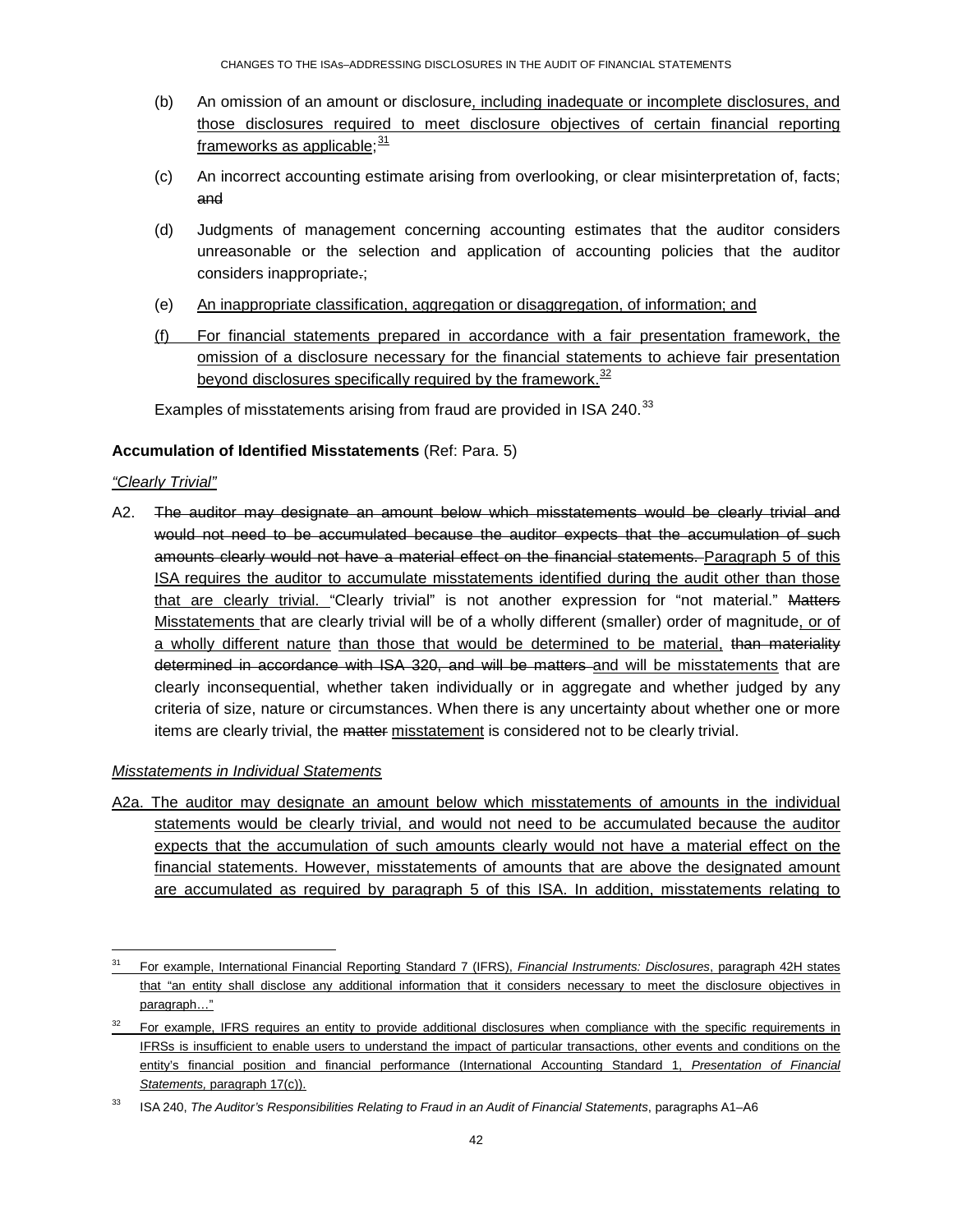amounts may not be clearly trivial when judged on criteria of nature or circumstances, and, if not, are accumulated as required by paragraph 5 of this ISA.<sup>[\\*](#page-42-0)</sup>

#### *Misstatements in Disclosures*

A2b. Misstatements in disclosures may also be clearly trivial whether taken individually or in aggregate, and whether judged by any criteria of size, nature or circumstances. Misstatements in disclosures that are not clearly trivial are also accumulated to assist the auditor in evaluating the effect of such misstatements on the relevant disclosures and the financial statements as a whole. Paragraph A13a of this ISA provides examples of where misstatements in qualitative disclosures may be material.

#### *Accumulation of Misstatements*

- A2c. Misstatements by nature or circumstances, accumulated as described in paragraphs A2a-A2b, cannot be added together as is possible in the case of misstatements of amounts. Nevertheless, the auditor is required by paragraph 11 of this ISA to evaluate those misstatements individually and in aggregate (i.e., collectively with other misstatements) to determine whether they are material.
- A3. To assist the auditor in evaluating the effect of misstatements accumulated during the audit and in communicating misstatements to management and those charged with governance, it may be useful to distinguish between factual misstatements, judgmental misstatements and projected misstatements.
	- Factual misstatements are misstatements about which there is no doubt.
	- Judgmental misstatements are differences arising from the judgments of management including those concerning recognition, measurement, presentation and disclosure in the financial statements (including accounting estimates that the auditor considers unreasonable, or the selection or application of accounting policies) that the auditor considers unreasonable or inappropriate.
	- Projected misstatements are the auditor's best estimate of misstatements in populations, involving the projection of misstatements identified in audit samples to the entire populations from which the samples were drawn. Guidance on the determination of projected misstatements and evaluation of the results is set out in ISA 530.<sup>[34](#page-42-1)</sup>

…

-

### **Communication and Correction of Misstatements** (Ref: Para. 8–9)

A7. Timely communication of misstatements to the appropriate level of management is important as it enables management to evaluate whether the items classes of transactions, account balances and disclosures are misstatedments, inform the auditor if it disagrees, and take action as necessary. Ordinarily, the appropriate level of management is the one that has responsibility and authority to evaluate the misstatements and to take the necessary action.

<span id="page-42-0"></span>When the final standard is issued, this paragraph will become paragraph A3 and all subsequent paragraphs will be renumbered accordingly.

<span id="page-42-1"></span><sup>34</sup> ISA 530, *Audit Sampling*, paragraphs 14–15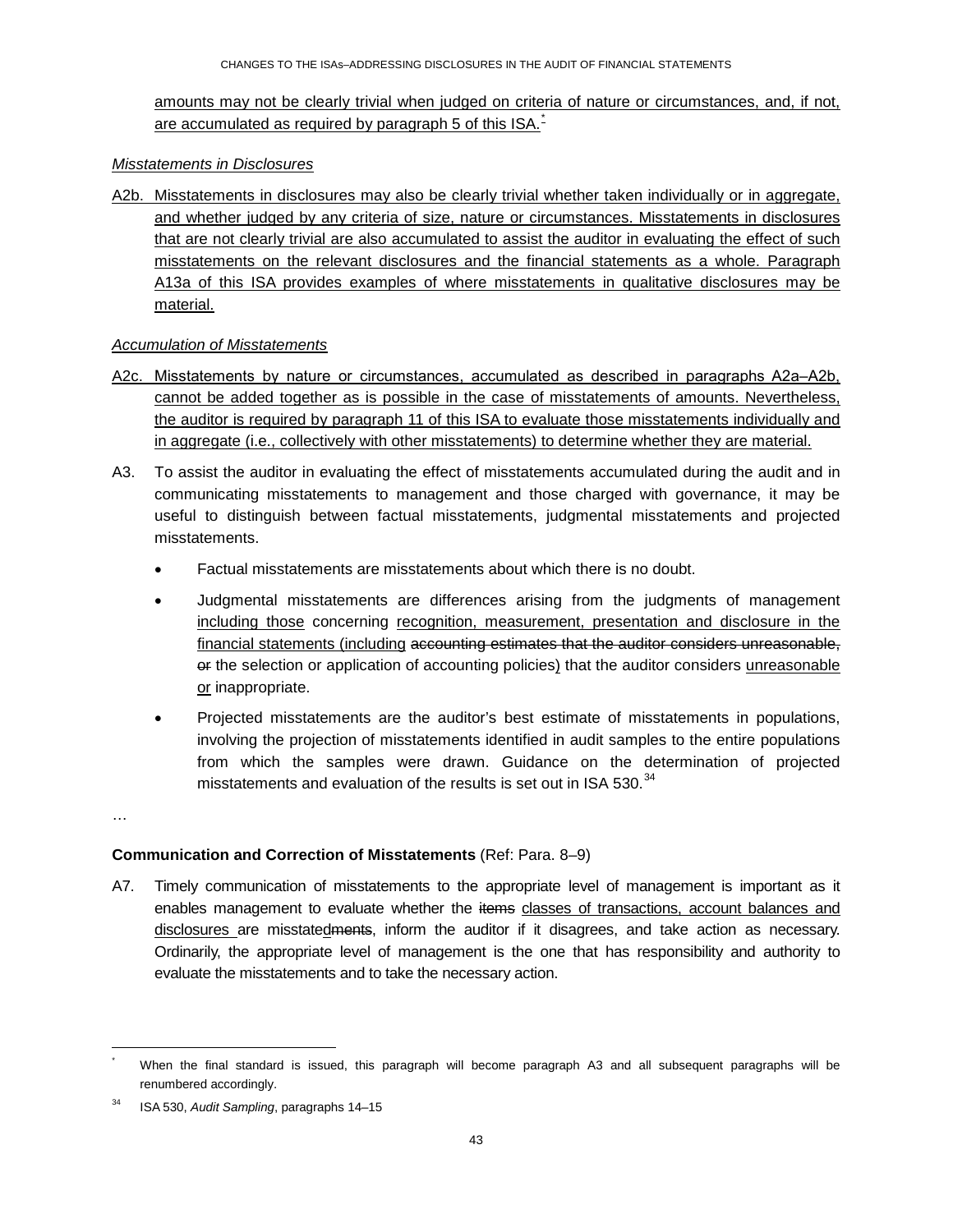…

#### **Evaluating the Effect of Uncorrected Misstatements** (Ref: Para. 10–11)

- ...
- A13. Each individual misstatement of an amount is considered to evaluate its effect on the relevant classes of transactions, account balances or disclosures, including whether the materiality level for that particular class of transactions, account balance or disclosure, if any, has been exceeded.
- A13a. In addition, each individual misstatement of a qualitative disclosure is considered to evaluate its effect on the relevant disclosure(s), as well as its overall effect on the financial statements as a whole. The determination of whether a misstatement(s) in a qualitative disclosure is material, in the context of the applicable financial reporting framework and the specific circumstances of the entity, is a matter that involves the exercise of professional judgment. Examples where such misstatements may be material include:
	- Inaccurate or incomplete descriptions of information about the objectives, policies and processes for managing capital for entities with insurance and banking activities.
	- The omission of information about the events or circumstances that have led to an impairment loss (e.g., a significant long-term decline in the demand for a metal or commodity) in an entity with mining operations.
	- The incorrect description of an accounting policy relating to a significant item in the statement of financial position, the statement of comprehensive income, the statement of changes in equity or the statement of cash flows.
	- The inadequate description of the sensitivity of an exchange rate in an entity that undertakes international trading activities.  $\frac{1}{1}$
- A13b. In determining whether uncorrected misstatements by nature are material as required by paragraph 11 of this ISA, the auditor considers uncorrected misstatements in amounts and disclosures. Such misstatements may be considered material either individually, or when taken in combination with other misstatements. For example, depending on the misstatements identified in disclosures, the auditor may consider whether:
	- (a) Identified errors are persistent or pervasive; or
	- (b) A number of identified misstatements are relevant to the same matter, and considered collectively may affect the users' understanding of that matter.

This consideration of accumulated misstatements is also helpful when evaluating the financial statements in accordance with paragraph 13(d) of ISA 700 (Revised),  $35$  which requires the auditor to consider whether the overall presentation of the financial statements has been undermined by including information that is not relevant or that obscures a proper understanding of the matters disclosed.

<sup>...</sup>

<span id="page-43-0"></span>When the final standard is issued, this paragraph will become paragraph A14 and all subsequent paragraphs will be renumbered accordingly.

<span id="page-43-1"></span><sup>35</sup> ISA 700 (Revised), *Forming an Opinion and Reporting on Financial Statements*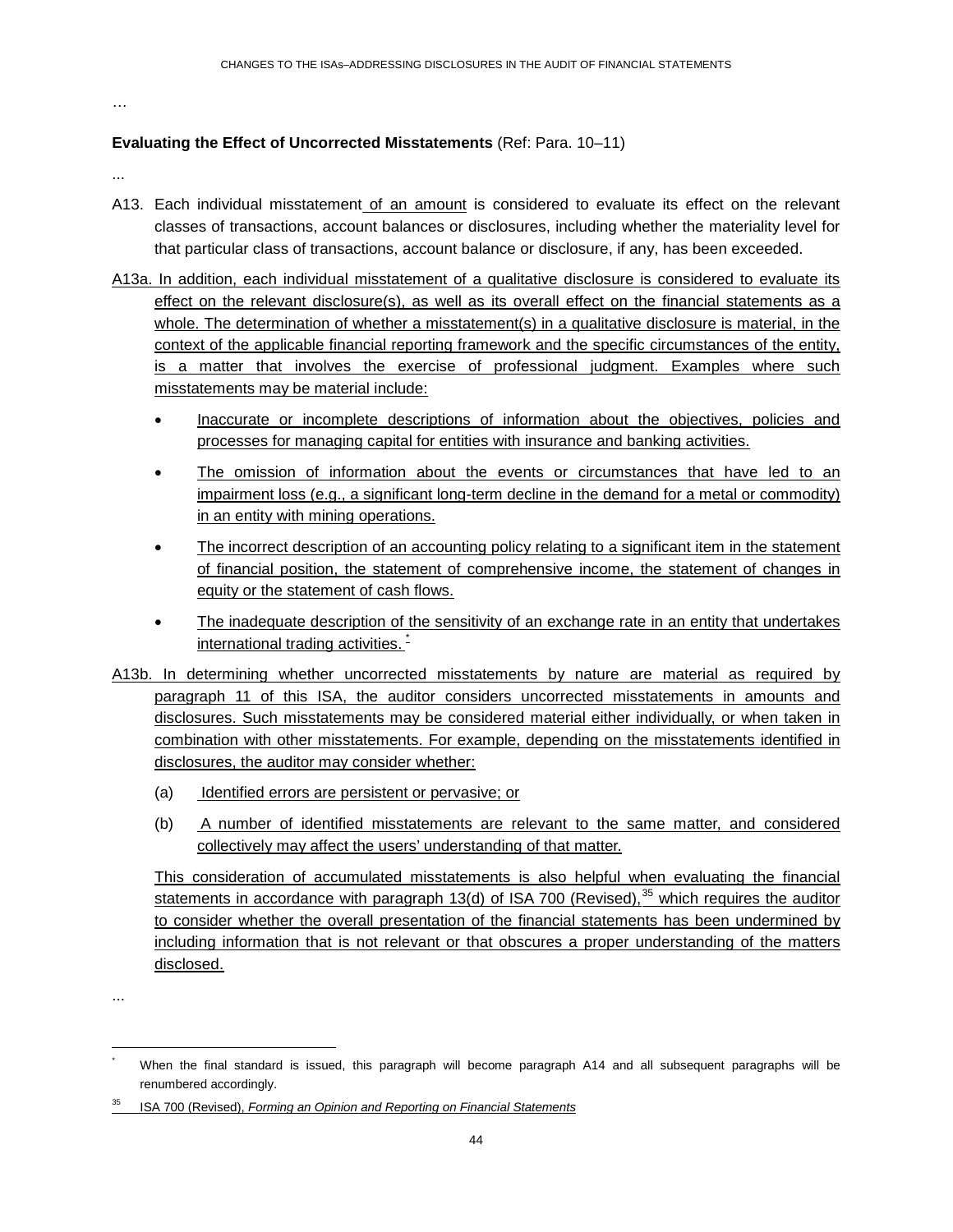- A17. ISA 240 $36$  explains how the implications of a misstatement that is, or may be, the result of fraud ought to be considered in relation to other aspects of the audit, even if the size of the misstatement is not material in relation to the financial statements. Depending on the circumstances, misstatements in disclosures could also be indicative of fraud, and, for example, may arise from:
	- Misleading disclosures that have resulted from bias in management's judgments; or
	- Extensive duplicative or uninformative disclosures that are intended to obscure a proper understanding of matters in the financial statements.

When considering the implications of misstatements in classes of transactions, account balances and disclosures, the auditor exercises professional skepticism in accordance with ISA 200.<sup>[37](#page-44-1)</sup>

<span id="page-44-0"></span> $36$  ISA 240, paragraph 35

<span id="page-44-1"></span> $37$  ISA 200, paragraph 15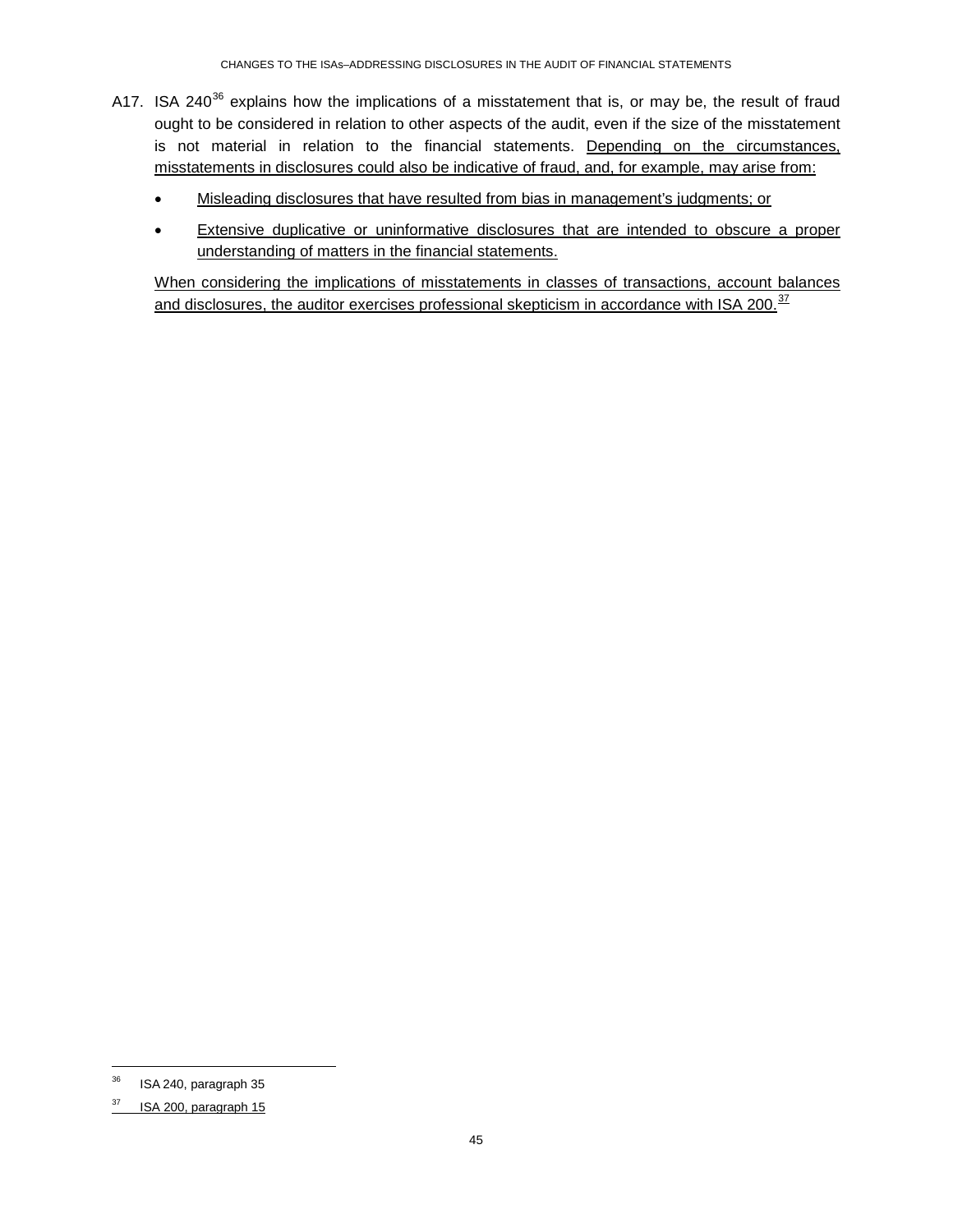# <span id="page-45-0"></span>**ISA 700 (Revised),** *Forming an Opinion and Reporting on Financial Statements*

# **Definitions**

8. Reference to "financial statements' in this ISA means "a complete set of general purpose financial statements.<sup>[38](#page-45-1)</sup> including the related notes." The related notes ordinarily comprise a summary of the significant accounting policies and other explanatory information. The requirements of the applicable financial reporting framework determine the presentation, form-structure and content of the financial statements, and what constitutes a complete set of financial statements.

…

# **Requirements**

## **Forming an Opinion on the Financial Statements**

…

- 13. In particular, the auditor shall evaluate whether, in view of the requirements of the applicable financial reporting framework:
	- (a) The financial statements adequately appropriately disclose the significant accounting policies selected and applied. In making this evaluation, the auditor shall consider the relevance of the accounting policies to the entity, and whether they have been presented in an understandable manner; (Ref: Para. A3a)
	- (b) The accounting policies selected and applied are consistent with the applicable financial reporting framework and are appropriate;
	- (c) The accounting estimates made by management are reasonable;
	- (d) The information presented in the financial statements is relevant, reliable, comparable, and understandable. In making this evaluation, the auditor shall consider whether:
		- The information that should have been included has been included, and whether such information is appropriately classified, aggregated or disaggregated, and characterized.
		- The overall presentation of the financial statements has been undermined by including information that is not relevant or that obscures a proper understanding of the matters disclosed. (Ref: Para. A3b)
	- (e) The financial statements provide adequate disclosures to enable the intended users to understand the effect of material transactions and events on the information conveyed in the financial statements; and (Ref: Para. A4)
	- (f) The terminology used in the financial statements, including the title of each financial statement, is appropriate.
- 14. When the financial statements are prepared in accordance with a fair presentation framework, the evaluation required by paragraphs 12–13 shall also include whether the financial statements achieve fair presentation. The auditor's evaluation as to whether the financial statements achieve fair presentation shall include consideration of: (Ref: Para A4a-A4c)

<span id="page-45-1"></span><sup>38</sup> ISA 200, *Overall Objectives of the Independent Auditor and the Conduct of an Audit in Accordance with International Standards on Auditing*, paragraph 13(f) sets out the content of financial statements.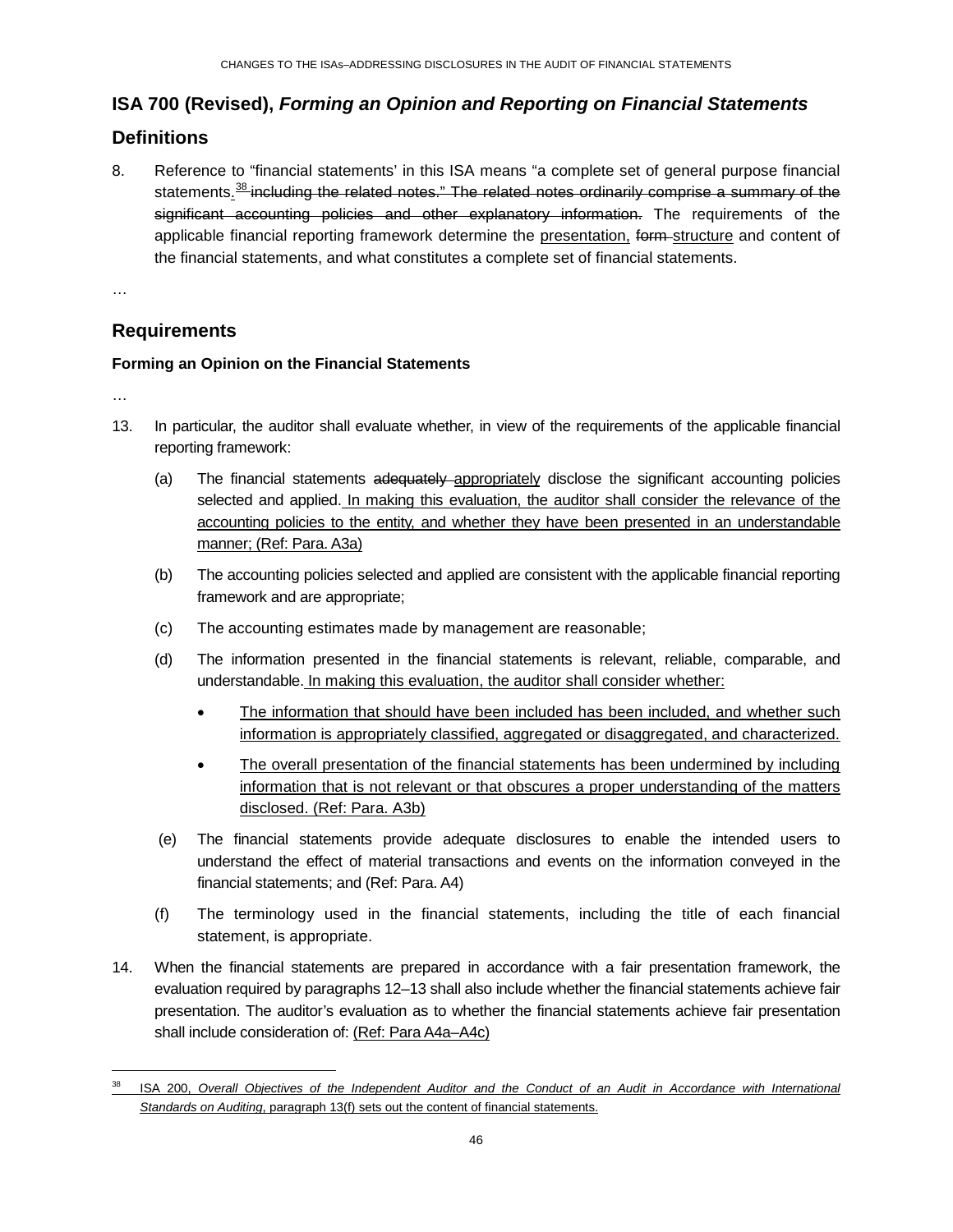CHANGES TO THE ISAs–ADDRESSING DISCLOSURES IN THE AUDIT OF FINANCIAL STATEMENTS

- (a) The overall presentation, structure and content of the financial statements; and
- (b) Whether the financial statements<del>, including the related notes,</del> represent the underlying transactions and events in a manner that achieves fair presentation.

…

#### **Auditor's Report**

…

*Auditor's Report for Audits Conducted in Accordance with International Standards on Auditing*

…

Auditor's Responsibilities for the Audit of the Financial Statements

…

#### Date of the Auditor's Report

- 48. The auditor's report shall be dated no earlier than the date on which the auditor has obtained sufficient appropriate audit evidence on which to base the auditor's opinion on the financial statements, including evidence that: (Ref: Para. A61–A64)
	- (a) All the statements and disclosures that comprise the financial statements, including the related notes, have been prepared; and
	- (b) Those with the recognized authority have asserted that they have taken responsibility for those financial statements.

\*\*\*

…

# **Application and Other Explanatory Material**

### **Qualitative Aspects of the Entity's Accounting Practices** (Ref: Para. 12)

...

### **Accounting Policies Appropriately Disclosed in the Financial Statements** (Ref: Para. 13(a))

- A3a. In evaluating whether the financial statements appropriately disclose the significant accounting policies selected and applied, the auditor's consideration includes matters such as:
	- Whether all disclosures related to the significant accounting policies that are required to be included by the applicable financial reporting framework have been disclosed;
	- Whether the information about the significant accounting policies that has been disclosed is relevant and therefore reflects how the recognition, measurement and presentation criteria in the applicable financial reporting framework have been applied to classes of transactions, account balances and disclosures in the financial statements in the particular circumstances of the entity's operations and its environment; and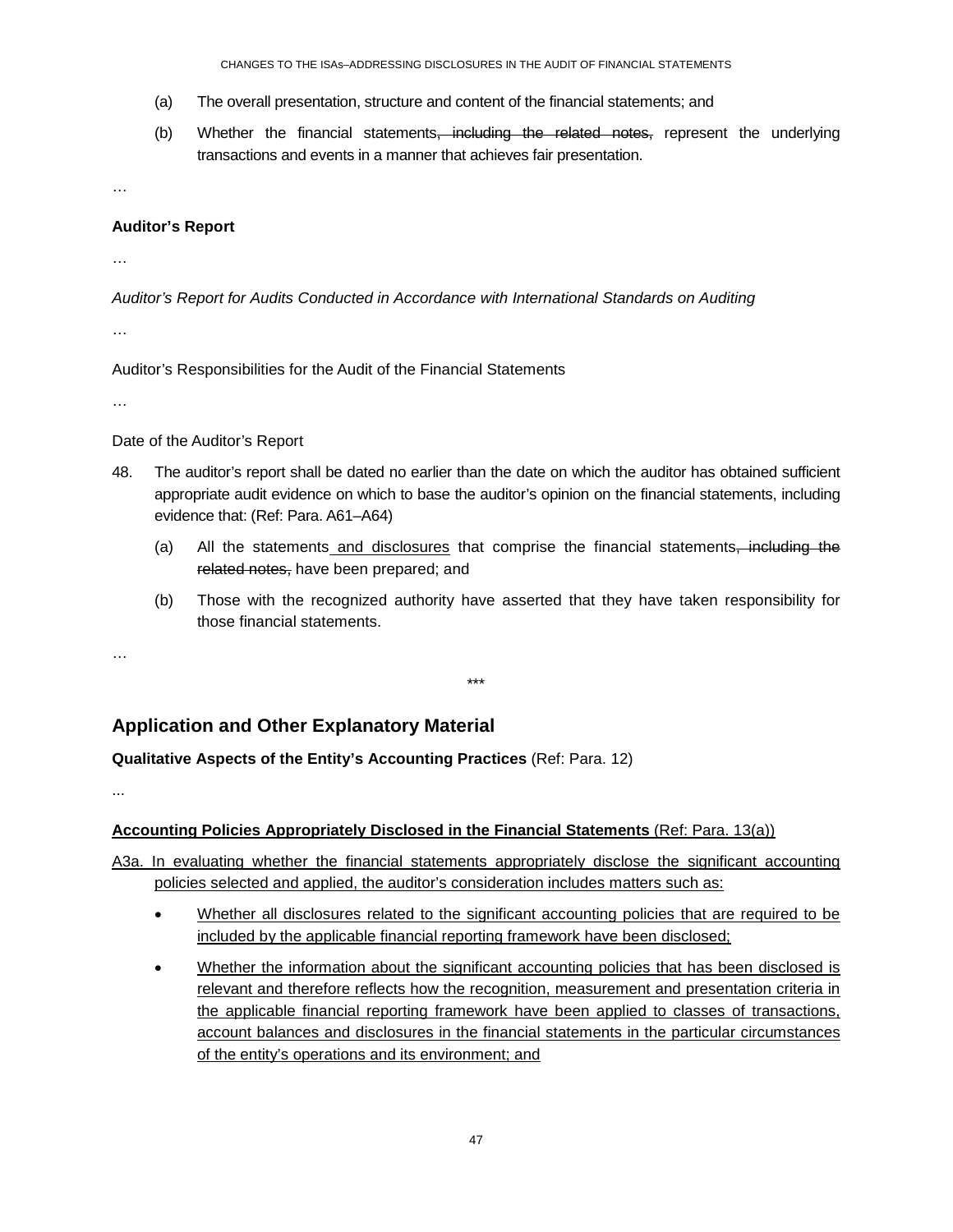CHANGES TO THE ISAs–ADDRESSING DISCLOSURES IN THE AUDIT OF FINANCIAL STATEMENTS

The clarity with which the significant accounting policies have been presented. $\cdot$ 

## **Information Presented in the Financial Statements Is Relevant, Reliable, Comparable and Understandable** (Ref: Para. 13(d))

- A3b. Evaluating the understandability of the financial statements includes consideration of such matters as whether:
	- The information in the financial statements is presented in a clear and concise manner.
	- The placement of significant disclosures gives appropriate prominence to them (e.g., when there is perceived value of entity-specific information to users), and whether the disclosures are appropriately cross-referenced in a manner that would not give rise to significant challenges for users in identifying necessary information.

## **Disclosure of the Effect of Material Transactions and Events on the Information Conveyed in the Financial Statements** (Ref: Para. 13(e))

- A4. It is common for financial statements prepared in accordance with a general purpose framework to present an entity's financial position, financial performance and cash flows. In such circumstances, the auditor evaluates whether the financial statements Evaluating whether, in view of the applicable financial reporting framework, the financial statements provide adequate disclosures to enable the intended users to understand the effect of material transactions and events on the entity's financial position, financial performance and cash flows includes consideration of such matters as:
	- The extent to which the information in the financial statements is relevant and specific to the circumstances of the entity; and
	- Whether the disclosures are adequate to assist the intended users to understand:
		- o The nature and extent of the entity's potential assets and liabilities arising from transactions or events that do not meet the criteria for recognition (or the criteria for derecognition) established by the applicable financial reporting framework.
		- o The nature and extent of risks of material misstatement arising from transactions and events.
		- o The methods used and the assumptions and judgments made, and changes to them, that affect amounts presented or otherwise disclosed, including relevant sensitivity analyses.

### **Evaluating Whether the Financial Statements Achieve Fair Presentation** (Ref: Para. 14)

A4a. Some financial reporting frameworks acknowledge explicitly or implicitly the concept of fair presentation.<sup>[39](#page-47-1)</sup> As noted in paragraph  $7(b)$  of this ISA, a fair presentation<sup>[40](#page-47-2)</sup> financial reporting framework not only requires compliance with the requirements of the framework, but also

<span id="page-47-0"></span>When the final standard is issued, this paragraph will become paragraph A4 and all subsequent paragraphs will be renumbered accordingly.

<span id="page-47-1"></span><sup>39</sup> For example, International Financial Reporting Standards (IFRSs) note that fair presentation requires the faithful representation of the effects of transactions, other events and conditions in accordance with the definitions and recognition criteria for assets, liabilities, income and expenses.

<span id="page-47-2"></span> $40$  See ISA 200, paragraph 13(a)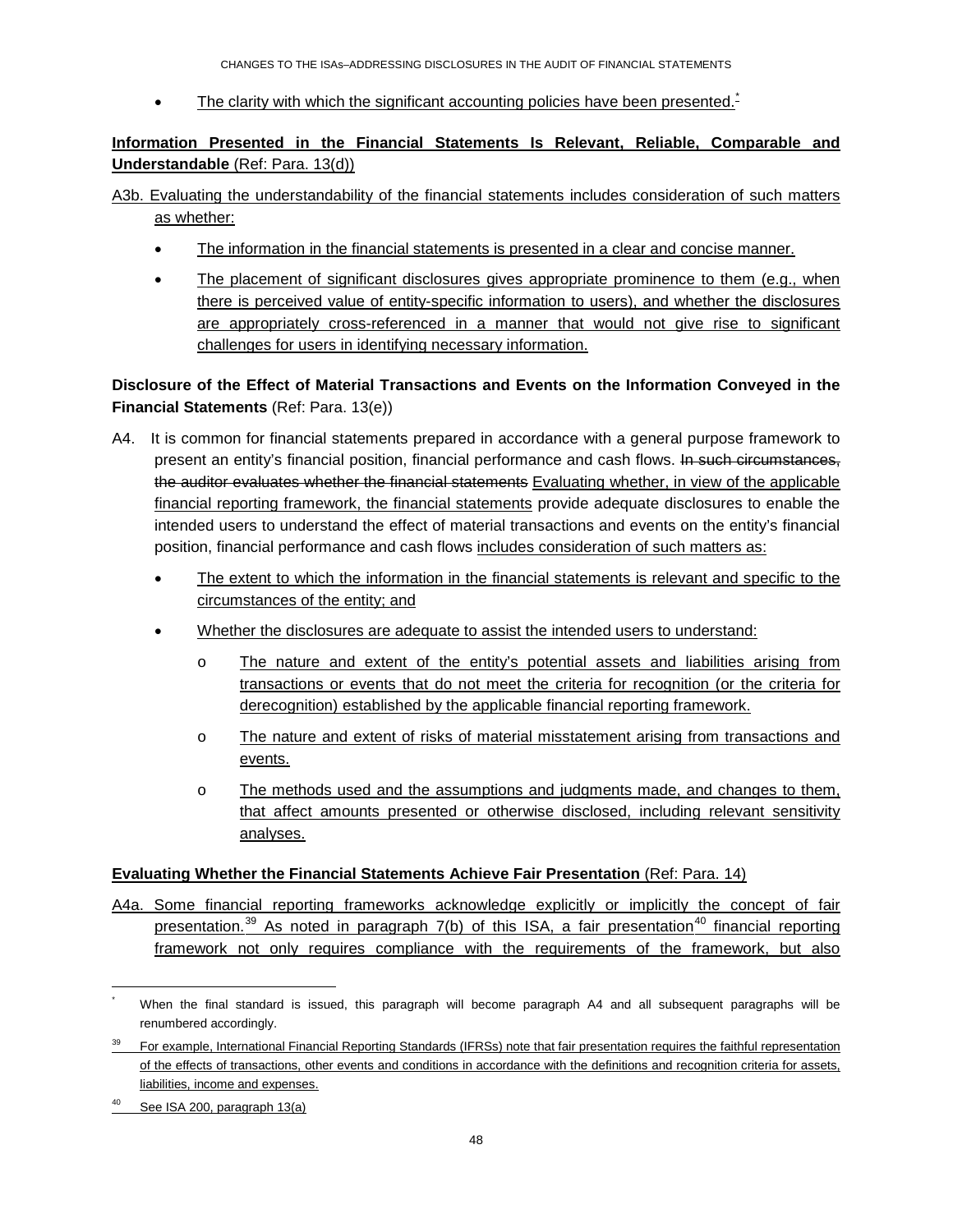acknowledges explicitly or implicitly that it may be necessary for management to provide disclosures beyond those specifically required by the framework. $\frac{41}{2}$  $\frac{41}{2}$  $\frac{41}{2}$ 

- A4b. The auditor's evaluation about whether the financial statements achieve fair presentation, both in respect of presentation and disclosure, is a matter of professional judgment. This evaluation takes into account such matters as the facts and circumstances of the entity, including changes thereto, based on the auditor's understanding of the entity and the audit evidence obtained during the audit. The evaluation also includes consideration, for example, of the disclosures needed to achieve a fair presentation arising from matters that could be material (i.e., in general, misstatements are considered to be material if they could reasonably be expected to influence the economic decisions of the users taken on the basis of the financial statements as a whole), such as the effect of evolving financial reporting requirements or the changing economic environment.
- A4c. Evaluating whether the financial statements achieve fair presentation may include, for example, discussions with management and those charged with governance about their views on why a particular presentation was chosen, as well as alternatives that may have been considered. The discussions may include, for example:
	- The degree to which the amounts in the financial statements are aggregated or disaggregated, and whether the presentation of amounts or disclosures obscures useful information, or results in misleading information.
	- Consistency with appropriate industry practice, or whether any departures are relevant to the entity's circumstances and therefore warranted.

…

**Auditor's Report** (Ref: Para. 20)

…

Date of the Auditor's Report (Ref: Para. 48)

…

- A62. Since the auditor's opinion is provided on the financial statements and the financial statements are the responsibility of management, the auditor is not in a position to conclude that sufficient appropriate audit evidence has been obtained until evidence is obtained that all the statements and disclosures that comprise the financial statements, including the related notes, have been prepared and management has accepted responsibility for them.
- A63. In some jurisdictions, law or regulation identifies the individuals or bodies (e.g., the directors) that are responsible for concluding that all the statements and disclosures that comprise the financial statements, including the related notes, have been prepared, and specifies the necessary approval process. In such cases, evidence is obtained of that approval before dating the report on the financial statements. In other jurisdictions, however, the approval process is not prescribed in law or regulation. In such cases, the procedures the entity follows in preparing and finalizing its financial

<span id="page-48-0"></span><sup>&</sup>lt;sup>41</sup> For example, IFRSs require an entity to provide additional disclosures when compliance with the specific requirements in IFRSs is insufficient to enable users to understand the impact of particular transactions, other events and conditions on the entity's financial position and financial performance (International Accounting Standard 1, *Presentation of Financial Statements,* paragraph 17(c)).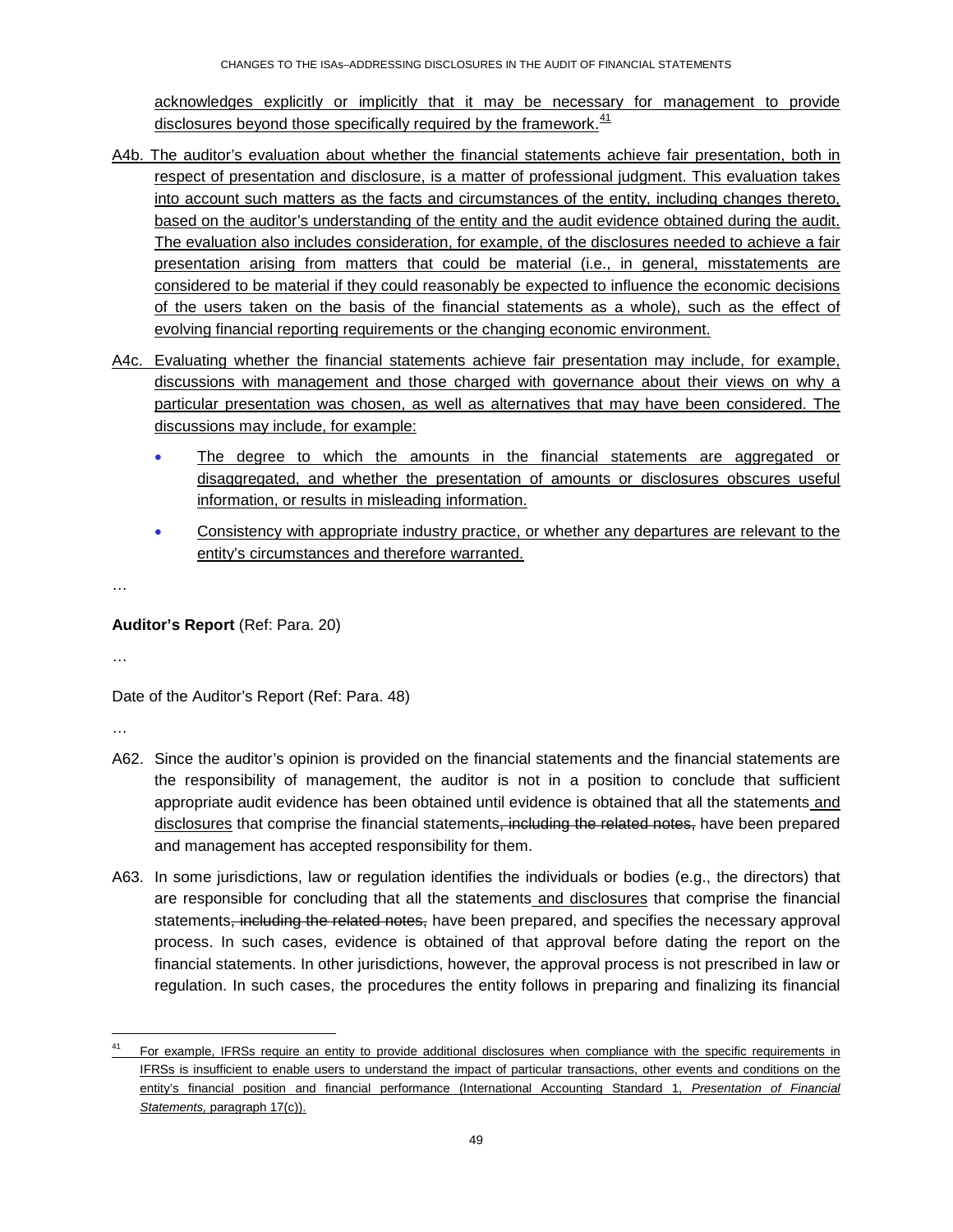statements in view of its management and governance structures are considered in order to identify the individuals or body with the authority to conclude that all the statements that comprise the financial statements, including the related notes, have been prepared. In some cases, law or regulation identifies the point in the financial statement reporting process at which the audit is expected to be complete.

A64. In some jurisdictions, final approval of the financial statements by shareholders is required before the financial statements are issued publicly. In these jurisdictions, final approval by shareholders is not necessary for the auditor to conclude that sufficient appropriate audit evidence has been obtained. The date of approval of the financial statements for purposes of ISAs is the earlier date on which those with the recognized authority determine that all the statements and disclosures that comprise the financial statements, including the related notes, have been prepared and that those with the recognized authority have asserted that they have taken responsibility for them.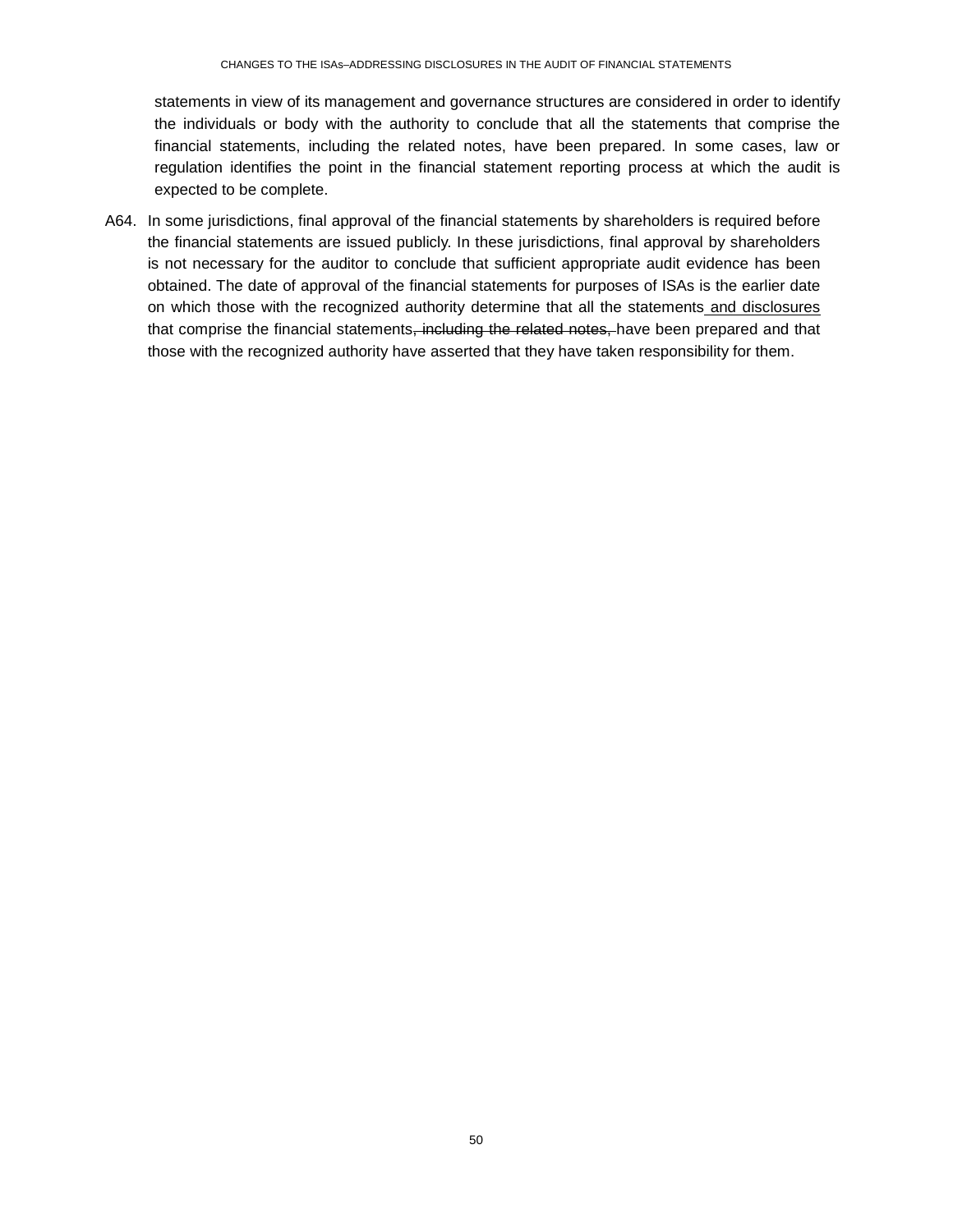# **CONFORMING AMENDMENTS TO OTHER ISAS**

<span id="page-50-0"></span>**Note:** The following are conforming amendments to other ISAs as a result of the approval of the amendments to the ISAs for "Addressing Disclosures in the Audit of Financial Statements." These amendments will become effective at the same time as the amendments to the ISAs in this document, and are shown with marked changes from the latest approved versions of the ISAs that are amended. The footnote numbers within these amendments may not align with the amended ISAs, and reference should be made to those ISAs.

# **ISA 540,** *Auditing Accounting Estimates, Including Fair Value Accounting Estimates, and Related Disclosures*

# **Application and Other Explanatory Material**

*Risk Assessment Procedures and Related Activiites (Ref: Para.8)*

…

*Obtaining an Understanding of How Management Indentifies the Need for Accounting Estimates (Ref: Para. 8(b))*

…

- 19. Inquiries of management about changes in circumstances may include, for example, inquiries about whether:
	- The entity has engaged in new types of transactions that may give rise to accounting estimates.
	- Terms of transactions that gave rise to accounting estimates have changed.
	- Accounting policies relating to accounting estimates have changed, as a result of changes to within the requirements of the applicable financial reporting framework or otherwise.
	- Regulatory or other changes outside the control of management have occurred that may require management to revise, or make new, accounting estimates.
	- New conditions or events have occurred that may give rise to the need for new or revised accounting estimates.

# **ISA 580,** *Written Representations*

# **Appendix 2**

(Ref: Para. A21)

### **Illustrative Representation Letter**

The following illustrative letter includes written representations that are required by this and other ISAs. It is assumed in this illustration that the applicable financial reporting framework is International Financial Reporting Standards; the requirement of ISA 570 (Revised)<sup>[42](#page-50-1)</sup> to obtain a written representation is not relevant; and that there are no exceptions to the requested written representations. If there were exceptions, the representations would need to be modified to reflect the exceptions.

<span id="page-50-1"></span><sup>42</sup> ISA 570 (Revised), *Going Concern*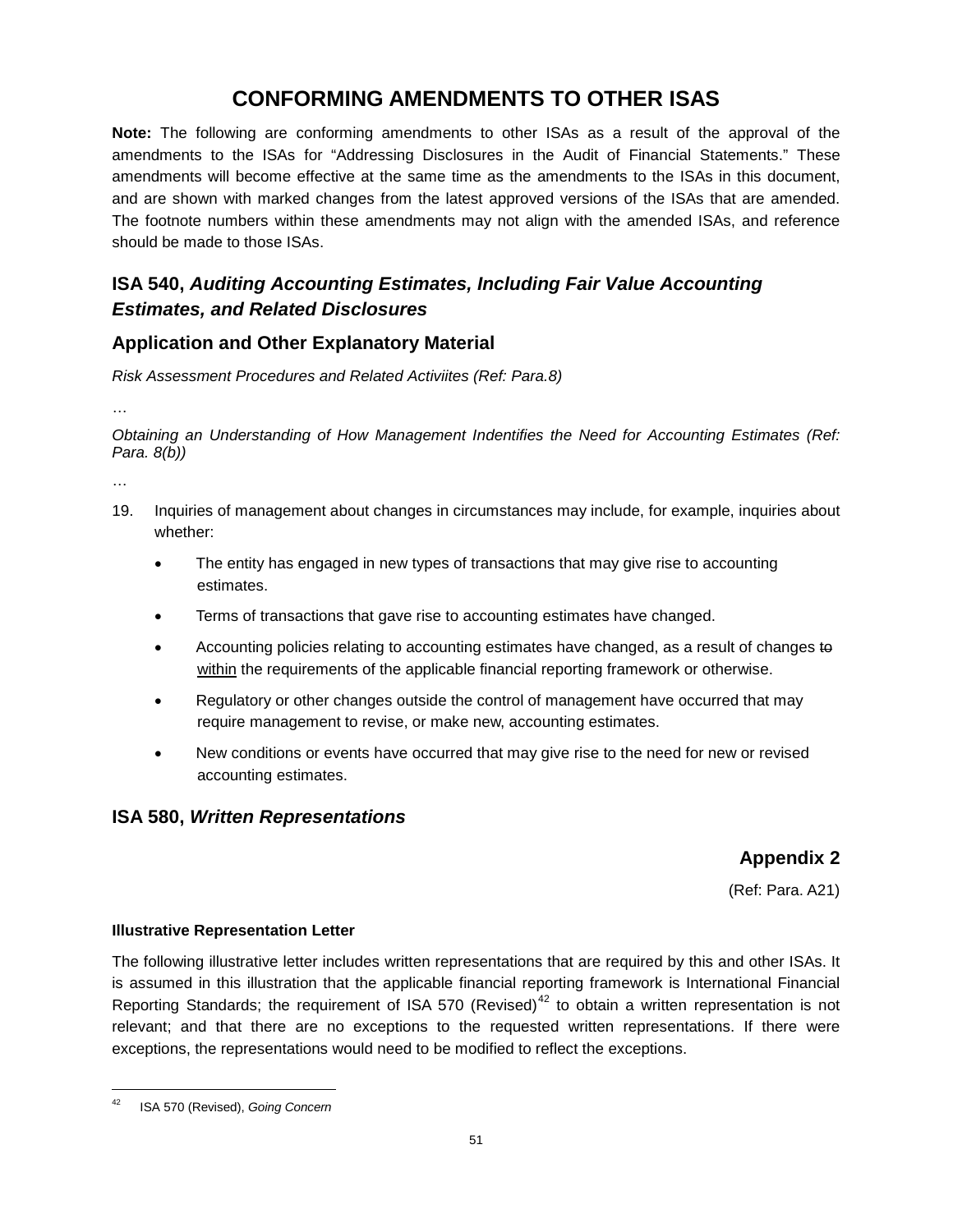#### (Entity Letterhead)

## (To Auditor) (Date)

This representation letter is provided in connection with your audit of the financial statements of ABC Company for the year ended December 31,  $20XX^{43}$  $20XX^{43}$  $20XX^{43}$  for the purpose of expressing an opinion as to whether the financial statements are presented fairly, in all material respects, (or *give a true and fair view*) in accordance with International Financial Reporting Standards.

We confirm that (*, to the best of our knowledge and belief, having made such inquiries as we considered necessary for the purpose of appropriately informing ourselves*):

### *Financial Statements*

- We have fulfilled our responsibilities, as set out in the terms of the audit engagement dated [insert date], for the preparation of the financial statements in accordance with International Financial Reporting Standards; in particular the financial statements are fairly presented (or *give a true and fair view*) in accordance therewith.
- Significant assumptions used by us in making accounting estimates, including those measured at fair value, are reasonable. (ISA 540)
- Related party relationships and transactions have been appropriately accounted for and disclosed in accordance with the requirements of International Financial Reporting Standards. (ISA 550)
- All events subsequent to the date of the financial statements and for which International Financial Reporting Standards require adjustment or disclosure have been adjusted or disclosed. (ISA 560)
- The effects of uncorrected misstatements are immaterial, both individually and in the aggregate, to the financial statements as a whole. A list of the uncorrected misstatements is attached to the representation letter. (ISA 450)
- [Any other matters that the auditor may consider appropriate (see paragraph A10 of this ISA).]

### *Information Provided*

- We have provided you with:  $\frac{44}{1}$  $\frac{44}{1}$  $\frac{44}{1}$ 
	- <sup>o</sup> Access to all information of which we are aware that is relevant to the preparation of the financial statements, such as records, documentation and other matters;
	- <sup>o</sup> Additional information that you have requested from us for the purpose of the audit; and
	- <sup>o</sup> Unrestricted access to persons within the entity from whom you determined it necessary to obtain audit evidence.
- All transactions have been recorded in the accounting records and are reflected in the financial statements.

<span id="page-51-0"></span><sup>&</sup>lt;sup>43</sup> Where the auditor reports on more than one period, the auditor adjusts the date so that the letter pertains to all periods covered by the auditor's report.

<span id="page-51-1"></span>If the auditor has included other matters relating to management's responsibilities in the audit engagement letter in accordance with ISA 210, *Agreeing the Terms of Audit Engagements,* consideration may be given to including these matters in the written representations from management or those charged with governance.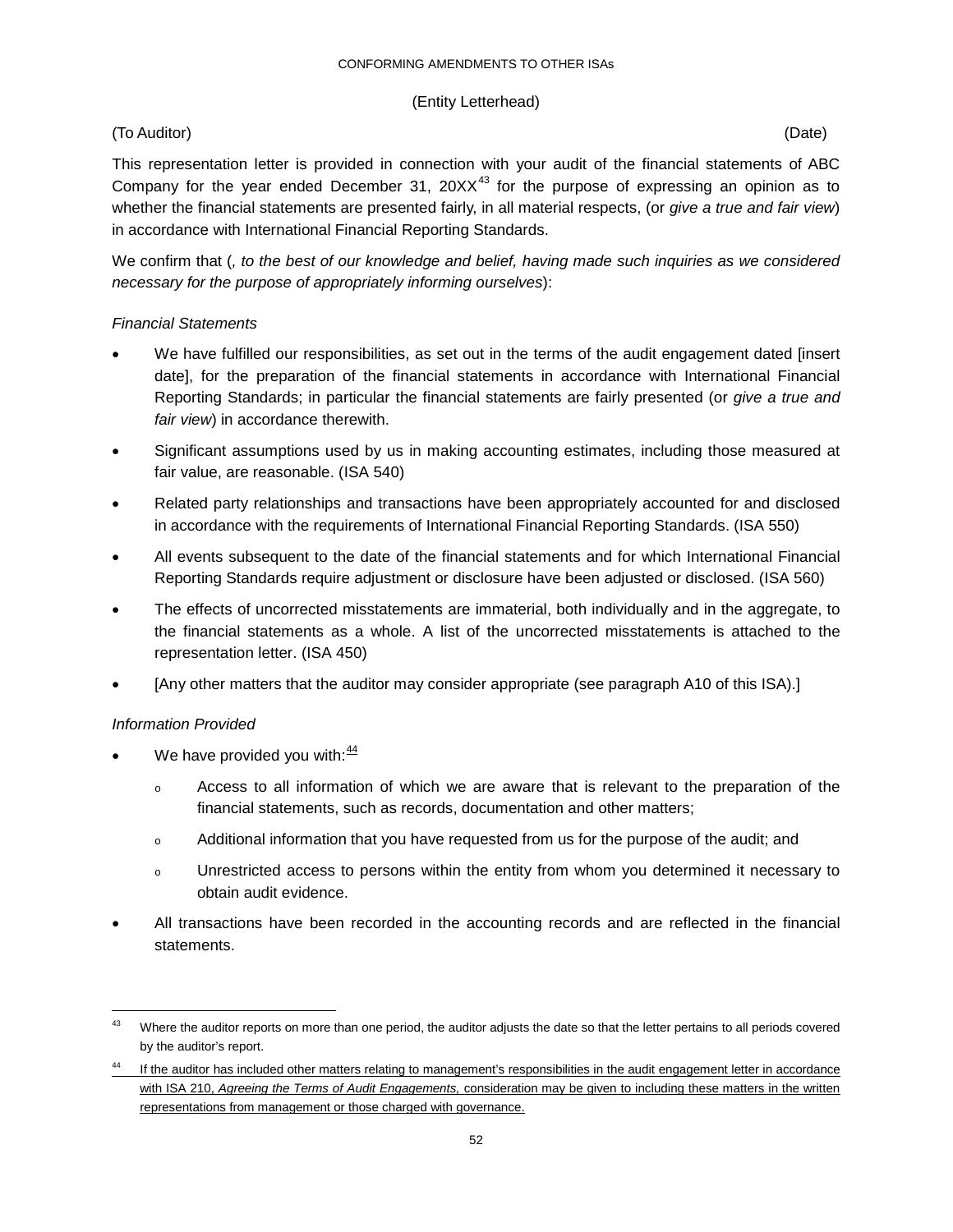- We have disclosed to you the results of our assessment of the risk that the financial statements may be materially misstated as a result of fraud. (ISA 240)
- We have disclosed to you all information in relation to fraud or suspected fraud that we are aware of and that affects the entity and involves:
	- <sup>o</sup> Management;
	- <sup>o</sup> Employees who have significant roles in internal control; or
	- <sup>o</sup> Others where the fraud could have a material effect on the financial statements. (ISA 240)
- We have disclosed to you all information in relation to allegations of fraud, or suspected fraud, affecting the entity's financial statements communicated by employees, former employees, analysts, regulators or others. (ISA 240)
- We have disclosed to you all known instances of non-compliance or suspected non-compliance with laws and regulations whose effects should be considered when preparing financial statements. (ISA 250)
- We have disclosed to you the identity of the entity's related parties and all the related party relationships and transactions of which we are aware. (ISA 550)
- [Any other matters that the auditor may consider necessary (see paragraph A11 of this ISA).]

Management Management

# **ISA 705 (Revised),** *Modifications to the Opinion in the Independent Auditor's Report*

## **Requirements**

…

## *Basis for Opinion*

- 20. When the auditor modifies the opinion on the financial statements, the auditor shall, in addition to the specific elements required by ISA 700 (Revised): (Ref: Para. A21) [NO CHANGES TO THE REQUIREMENT]
	- (a) Amend the heading "Basis for Opinion" required by paragraph 28 of ISA 700 (Revised) to "Basis for Qualified Opinion," "Basis for Adverse Opinion," or "Basis for Disclaimer of Opinion," as appropriate; and
	- (b) Within this section, include a description of the matter giving rise to the modification.
- 21. If there is a material misstatement of the financial statements that relates to specific amounts in the financial statements (including quantitative disclosures in the notes to the financial statements), the auditor shall include in the Basis for Opinion section a description and quantification of the financial effects of the misstatement, unless impracticable. If it is not practicable to quantify the financial effects, the auditor shall so state in this section. (Ref: Para. A22)
- 22. If there is a material misstatement of the financial statements that relates to narrative qualitative disclosures, the auditor shall include in the Basis for Opinion section an explanation of how the disclosures are misstated.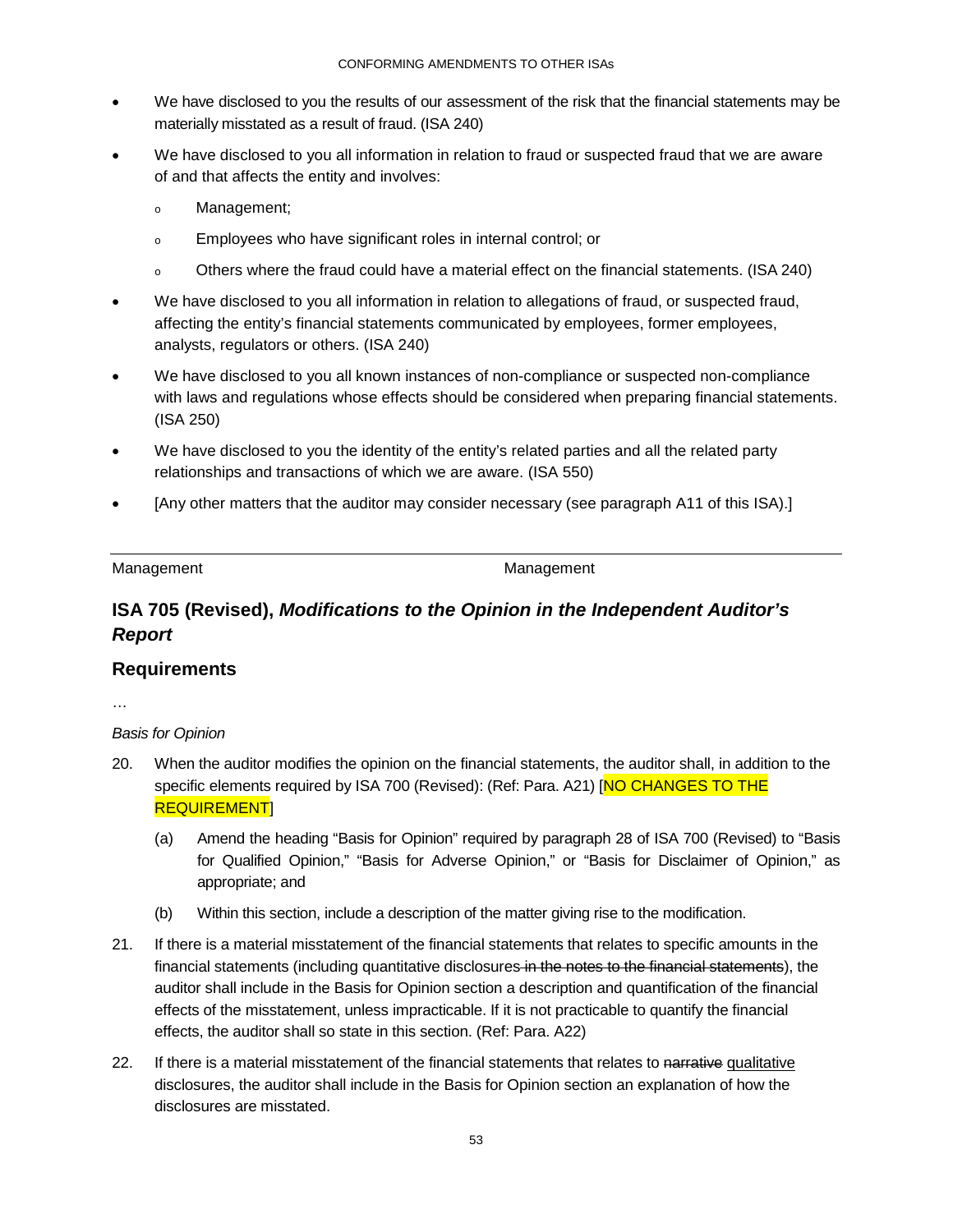## **Application and Other Explanatory Material**

…

#### **Circumstances When a Modification to the Auditor's Opinion Is Required**

*Nature of Material Misstatements* (Ref: Para. 6(a))

…

- A3. ISA 450 defines a misstatement as a difference between the reported amount, classification, presentation, or disclosure of a reported financial statement item and the amount, classification, presentation, or disclosure that is required for the item to be in accordance with the applicable financial reporting framework. Accordingly, a material misstatement of the financial statements may arise in relation to:
	- (a) The appropriateness of the selected accounting policies;
	- (b) The application of the selected accounting policies; or
	- (c) The appropriateness or adequacy of disclosures in the financial statements.

Appropriateness of the Selected Accounting Policies

- A4. In relation to the appropriateness of the accounting policies management has selected, material misstatements of the financial statements may arise, for example, when:
	- (a) The selected accounting policies are not consistent with the applicable financial reporting framework;
	- (b) The financial statements do not correctly describe an accounting policy relating to a significant item in the statement of financial position, the statement of comprehensive income, the statement of changes in equity or the statement of cash flows; or
	- (c)(b)The financial statements, including the related notes, do not represent or disclose the underlying transactions and events in a manner that achieves fair presentation.

...

Appropriateness or Adequacy of Disclosures in the Financial Statements

- A7. In relation to the appropriateness or adequacy of disclosures in the financial statements, material misstatements of the financial statements may arise when:
	- (a) The financial statements do not include all of the disclosures required by the applicable financial reporting framework;
	- (b) The disclosures in the financial statements are not presented in accordance with the applicable financial reporting framework; or
	- (c) The financial statements do not provide the additional disclosures necessary to achieve fair presentation beyond disclosures specifically required by the applicable financial reporting framework.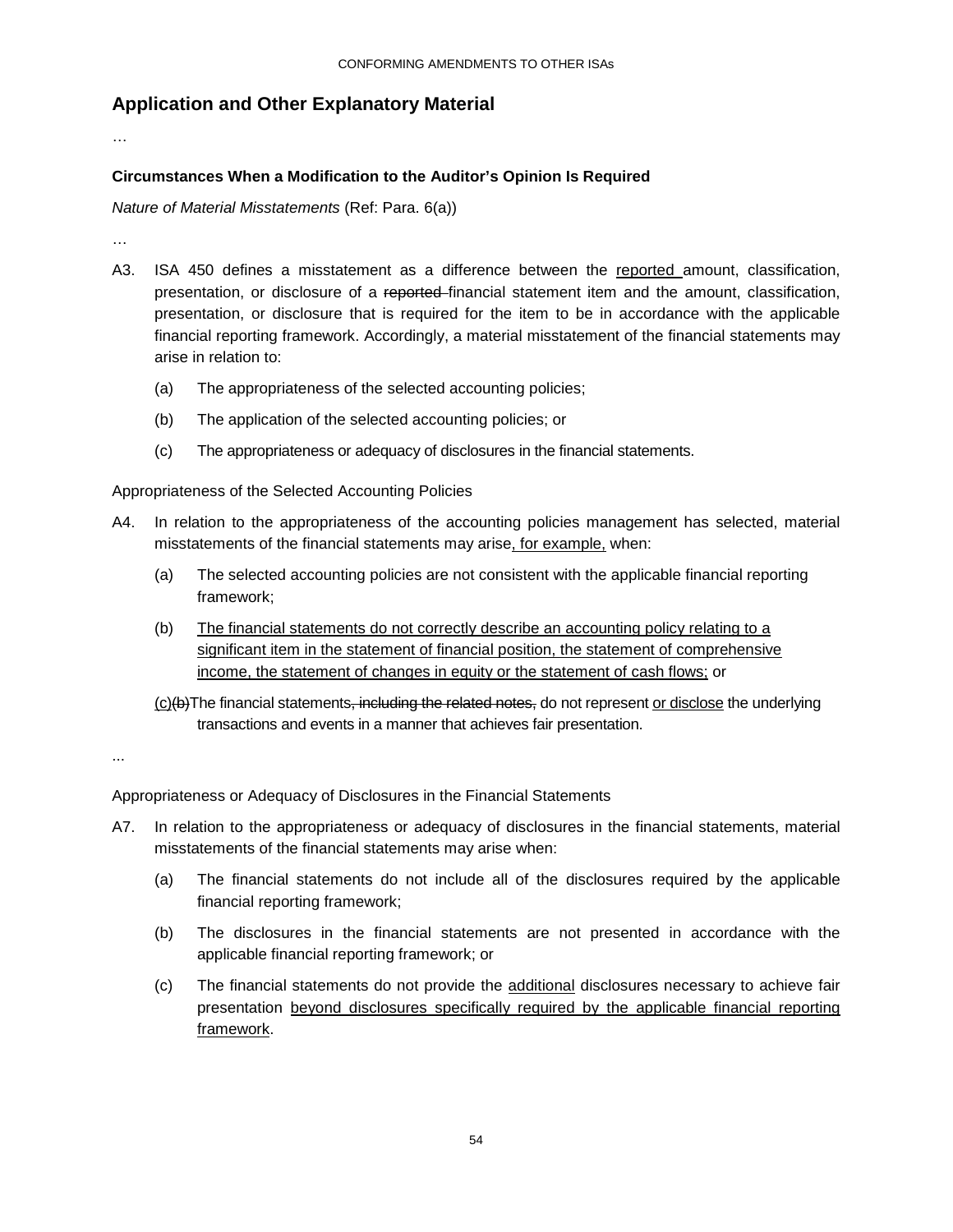Paragraph A13a of ISA 450 provides further examples of material misstatements in qualitative disclosures that may arise.

# **ISA 800, Special Considerations—Audits of Financial Statements Prepared in Accordance with Special Purpose Frameworks**

(Marked to ISA 800 (Revised) Exposure Draft)

# **Definitions**

- …
- 7. Reference to "financial statements" in this ISA means "a complete set of special purpose financial statements, including the related notes. "The related notes ordinarily comprise a summary of significant accounting policies and other explanatory information. The requirements of the applicable financial reporting framework determine the presentation, structure, form and content of the financial statements, and what constitutes a complete set of financial statements.

# **ISA 805,** *Special Considerations—Audits of Single Financial Statements and Specific Elements, Accounts or Items of a Financial Statement*

(Marked to ISA 805 (Revised) Exposure Draft) [shaded in grey represents changes in the ISA 805 ED]

# **Definitions**

…

- 6. For purposes of this ISA, reference to:
	- (a) "Element of a financial statement" or "element" means an "element, account or item of a financial statement;"
	- (b) "International Financial Reporting Standards" means the International Financial Reporting Standards (IFRSs) issued by the International Accounting Standards Board; and
	- (c) A single financial statement or to a specific element of a financial statement includes the related notes disclosures. The related notes-disclosures ordinarily comprise a summary of significant accounting policies and other explanatory or other descriptive information relevant to the financial statement or to the element.

# **Application and Other Explanatory Material**

## **Scope of this ISA (Ref: Para. 1)**

- A1. ISA 200 defines the term "historical financial information" as information expressed in financial terms in relation to a particular entity, derived primarily from that entity's accounting system, about economic events occurring in past time periods or about economic conditions or circumstances at points in time in the past.<sup>[45](#page-54-0)</sup> [NO CHANGES TO THE APPLICATION MATERIAL]
- A2. ISA 200 defines the term "financial statements" as a structured representation of historical financial information, including related notes disclosures, intended to communicate an entity's economic

<span id="page-54-0"></span> $45$  ISA 200, paragraph 13(g)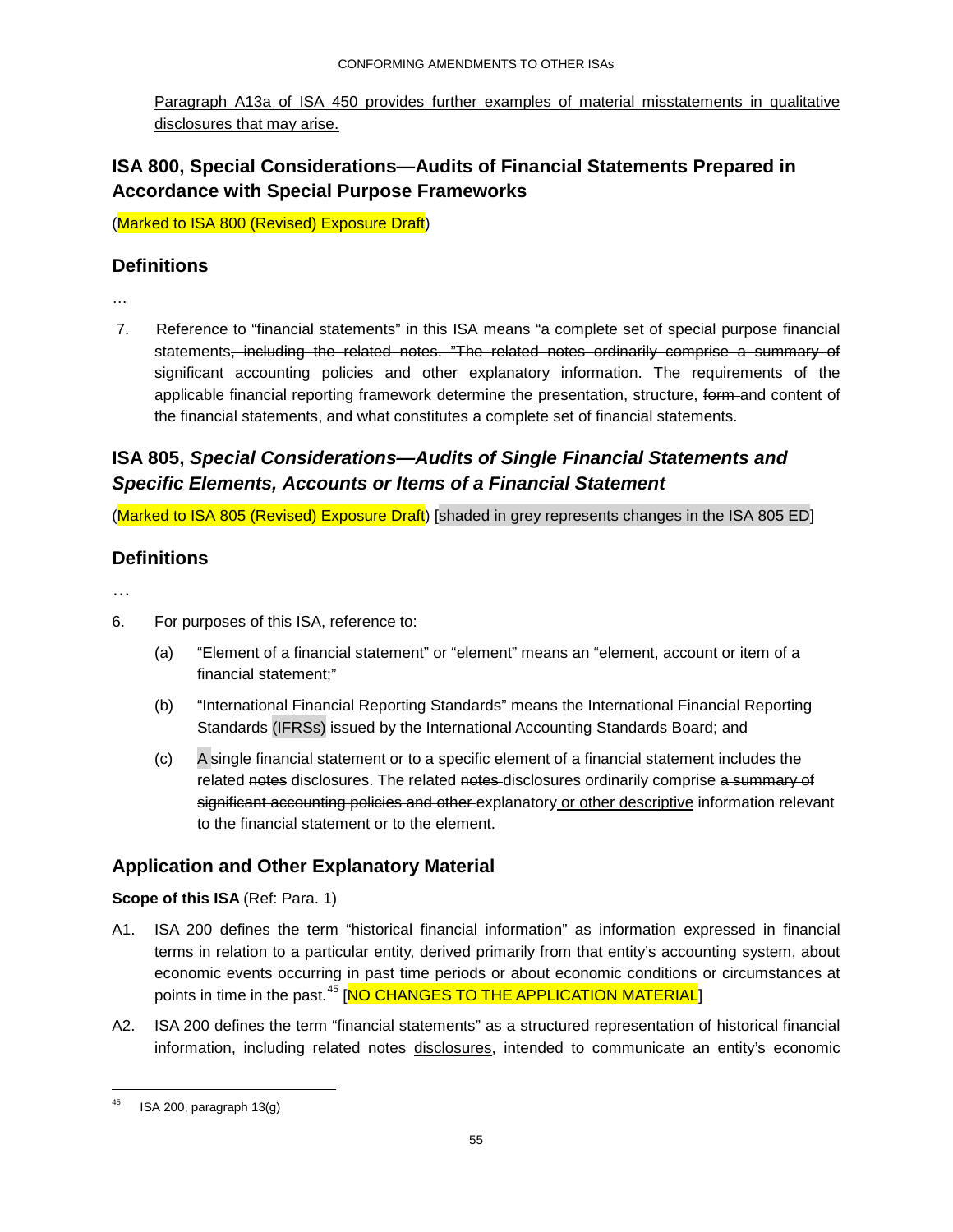#### CONFORMING AMENDMENTS TO OTHER ISAs

resources or obligations at a point in time or the changes therein for a period of time, in accordance with a financial reporting framework. The term "financial statements" ordinarily refers to a complete set of financial statements as determined by the requirements of the applicable financial reporting framework, but can also refer to a single financial statement. Disclosures comprise explanatory or other descriptive information, set out as required, expressly permitted or otherwise allowed by the applicable financial reporting framework, on the face of a financial statement, or in the notes, or incorporated therein by cross-reference.<sup>[46](#page-55-0)</sup>

<span id="page-55-0"></span> $46$  ISA 200, paragraph 13(f)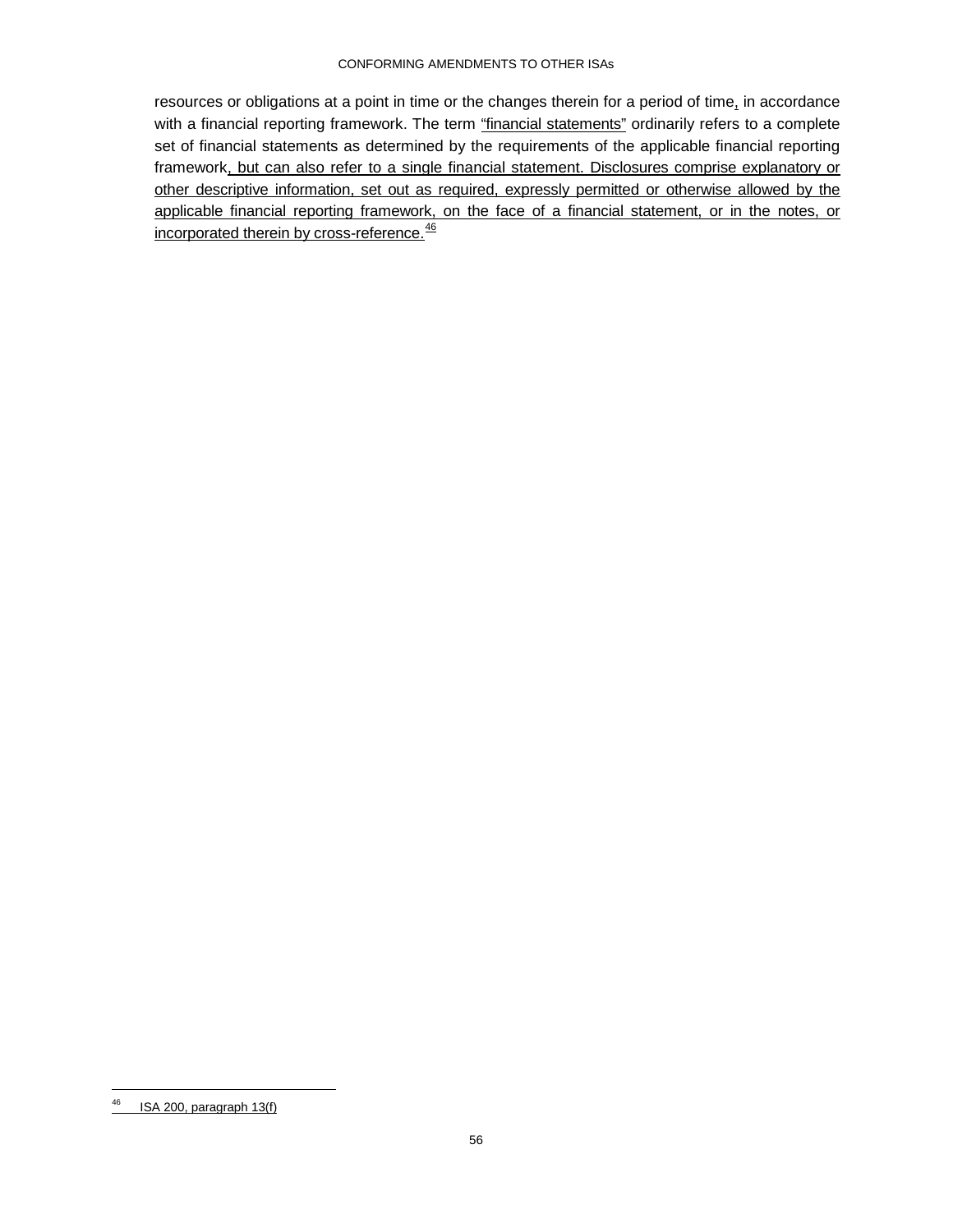International Standards on Auditing™, International Standards on Assurance Engagements™, International Standards on Review Engagements™, International Standards on Related Services™, International Standards on Quality Control™, International Auditing Practice Notes™, Exposure Drafts, Consultation Papers, and other IAASB® publications are published by, and copyright of, the International Federation of Accountants<sup>®</sup> IFAC<sup>®</sup>.

The IAASB and IFAC do not accept responsibility for loss caused to any person who acts or refrains from acting in reliance on the material in this publication, whether such loss is caused by negligence or otherwise.

The IAASB logo, 'International Auditing and Assurance Standards Board®, 'IAASB', 'International Standard on Auditing™', 'ISA™', 'International Standard on Assurance Engagements', 'ISAE™', 'International Standards on Review Engagements', 'ISRE™', 'International Standards on Related Services', 'ISRS™', 'International Standards on Quality Control', 'ISQC™', 'International Auditing Practice Note', 'IAPN™', the IFAC logo, 'International Federation of Accountants<sup>®</sup>', and 'IFAC' are trademarks or registered trademarks and service marks of IFAC.

<span id="page-56-0"></span>Copyright © July 2015 by the International Federation of Accountants (IFAC)®. All rights reserved. Written permission from IFAC<sup>®</sup> is required to reproduce, store or transmit, or to make other similar uses of, this document, except as permitted by law. Contact [permissions@ifac.org.](mailto:permissions@ifac.org)

ISBN: 978-1-60815-243-8